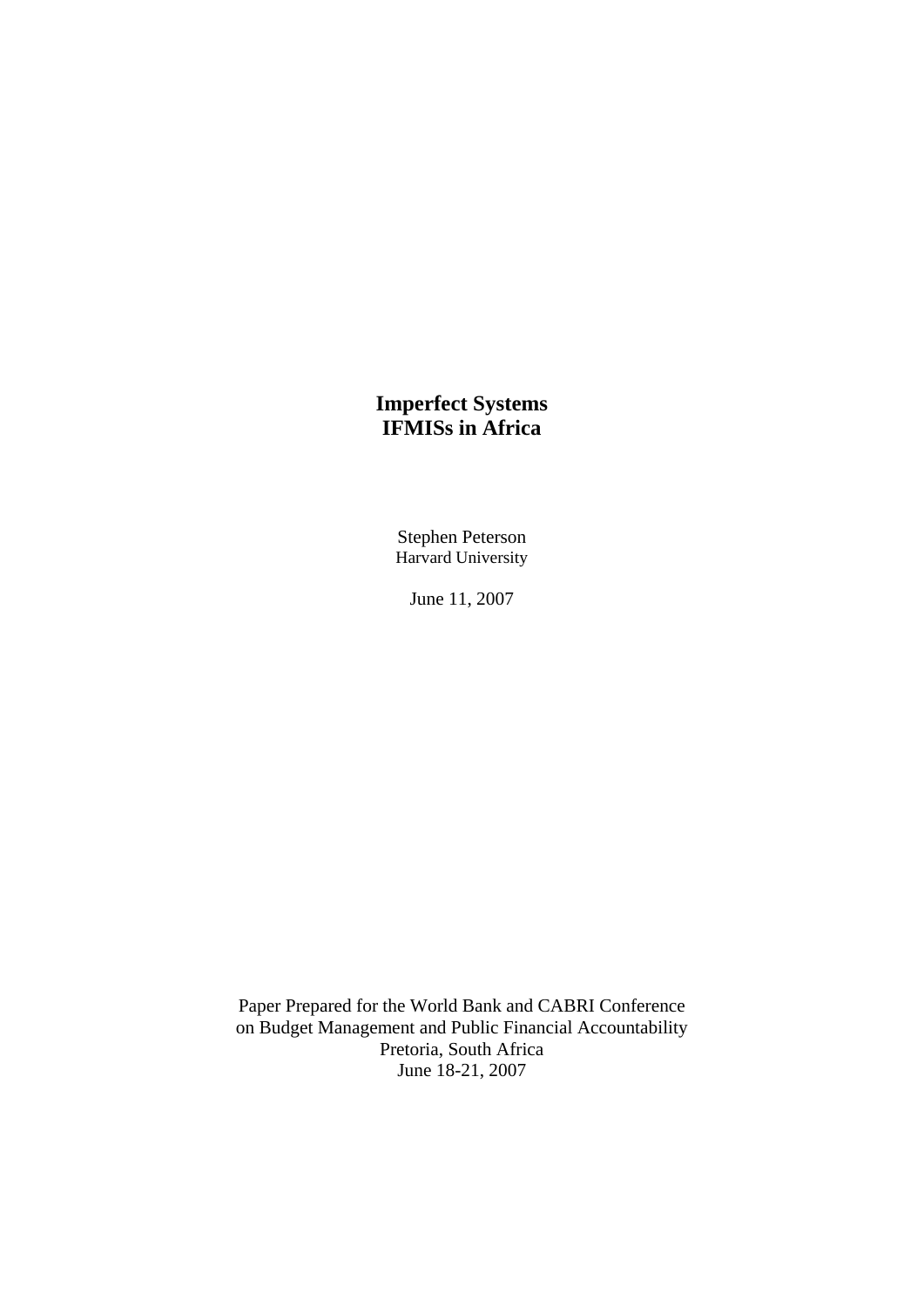# **INTRODUCTION[1](#page-56-0)**

*All too often, the uncritical adoption of new materials or devices to solve old or imagined problems can create newer and more complex problems in an altered environment.*  Henry Petroski, The Evolution of Useful Things<sup>[2](#page-56-1)</sup>

The objective of this paper is to analyze what is required for developing countries to set in place systems of effective control of budgetary expenditures with particular reference to the design and implementation of automated systems. The two principal reasons integrated financial management information systems (IFMISs) fail or under perform in developing countries is the inherent complexity and risk of large-scale information systems and the complexity of building hybrid structures of financial control.<sup>[3](#page-56-1)</sup> By hybrid, I mean integrating selective manual procedures and selective automation within and between the components of financial control (e.g. budgets, accounts, disbursements) reinforced by a legal framework. Information technology alone can not provide sufficient financial control. The typical IFMIS approach is to insert an insulated turn-key computer system which is a relatively simple task compared with building a hybrid manual/legal/automated structure of financial control in the developing country environment. Unfortunately the insulated approach does not provide sufficient financial control and often fails because it does not fit with, or evolve, existing business processes. The conventional IFMIS approach tends to be a comprehensive replacement of the components of financial control and this extensive change of business processes often exceeds the capacity of bureaucracies in developing countries to manage and operate.<sup>[4](#page-56-1)</sup> An IFMIS solution is a narrow technical approach to a much broader organizational problem. As Peter Keen observed, 'the real problem [with information technology-based reforms] is the history of relationships or lack of relationships in most organizations.'[5](#page-57-0) Hybrid systems are difficult to build because they blend the old with the new as well as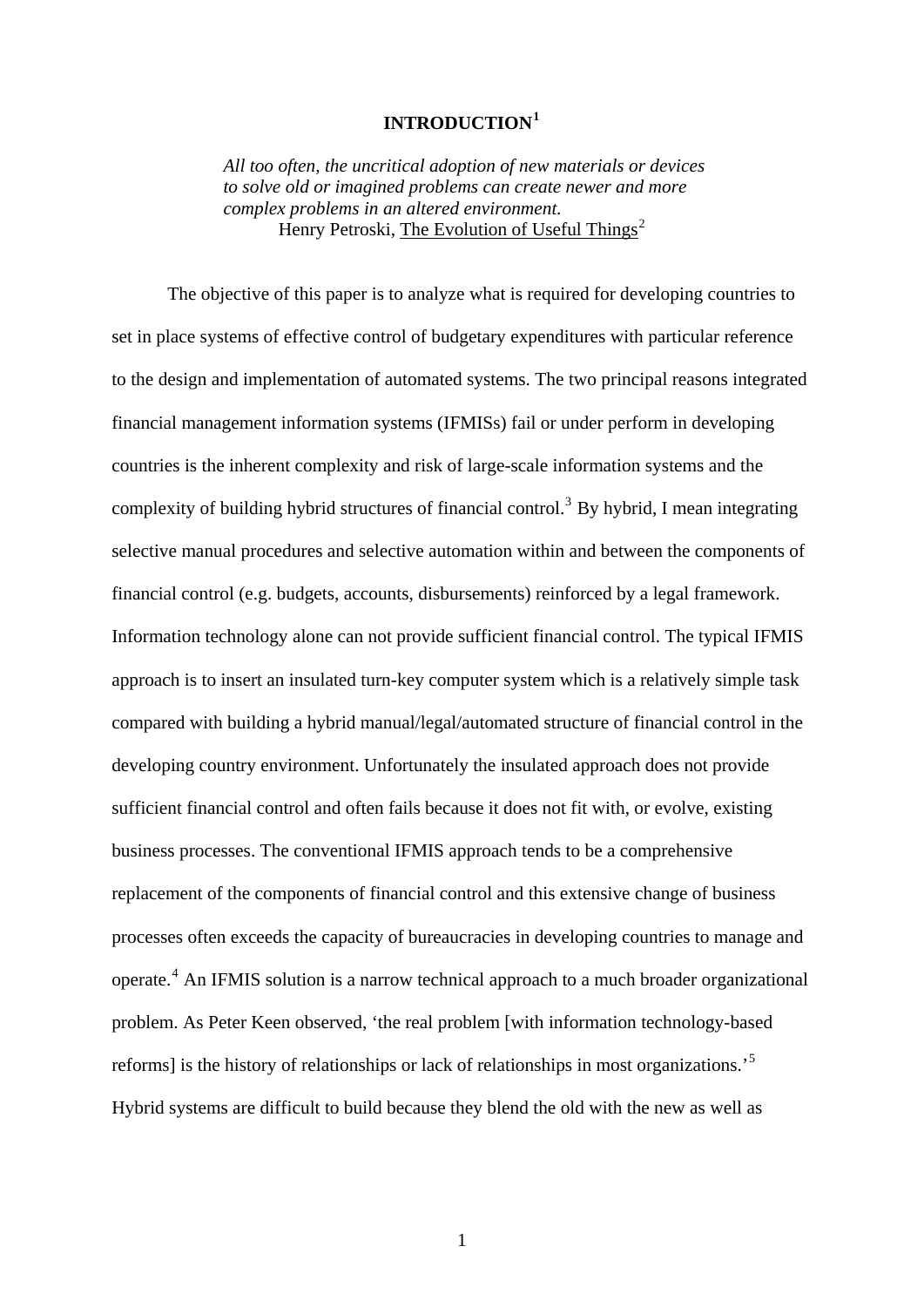different sources of control (manual procedures, legal framework, automation). Hybrid structures of financial control are more reliable, sustainable, and expandable.

A hybrid system can evolve with the relative role of manual and automated procedures changing over time. The first task of a hybrid system is to promote effective control and in developing countries this often requires redundant manual systems. Eventually, the manual systems can be replaced with fully automated systems as efficiency is improved.

This paper examines the experience of IFMISs in Africa from two perspectives: what has been the experience of using information technology (including IFMISs) to build sufficient systems of financial control; and, and how has the inherent risk of large-scale information systems been managed.

The next section defines the basic requirements of an expenditure control and reporting system. I define those requirements in terms of what is basic. Basic, in this sense, refers to the \*sufficient\* conditions for a 'good' control and reporting system - note that I do not refer to \*necessary\* conditions in this context, because control is control is control, and reporting must include certain reports while others may be optional. Necessary conditions would apply to a further set of objectives that would be specific to the systems of any given country (for example, more performance related reporting; specific reporting requirements for foreign aid agencies; etc). The basic requirements of 'sufficient' financial control in turn should define the role of the financial information system.

I then look briefly at some recent experience. That experience includes my own experience in Ethiopia of establishing a custom built system, and the experience of Tanzania.<sup>[6](#page-57-0)</sup> These two IFMIS initiatives, one a custom the other a package application, have arguably been a success. While it is more useful to study cases of success rather than under performance or failure, the limited number of cases and the uniqueness of their reforms means that one must be careful in applying their lessons to other countries.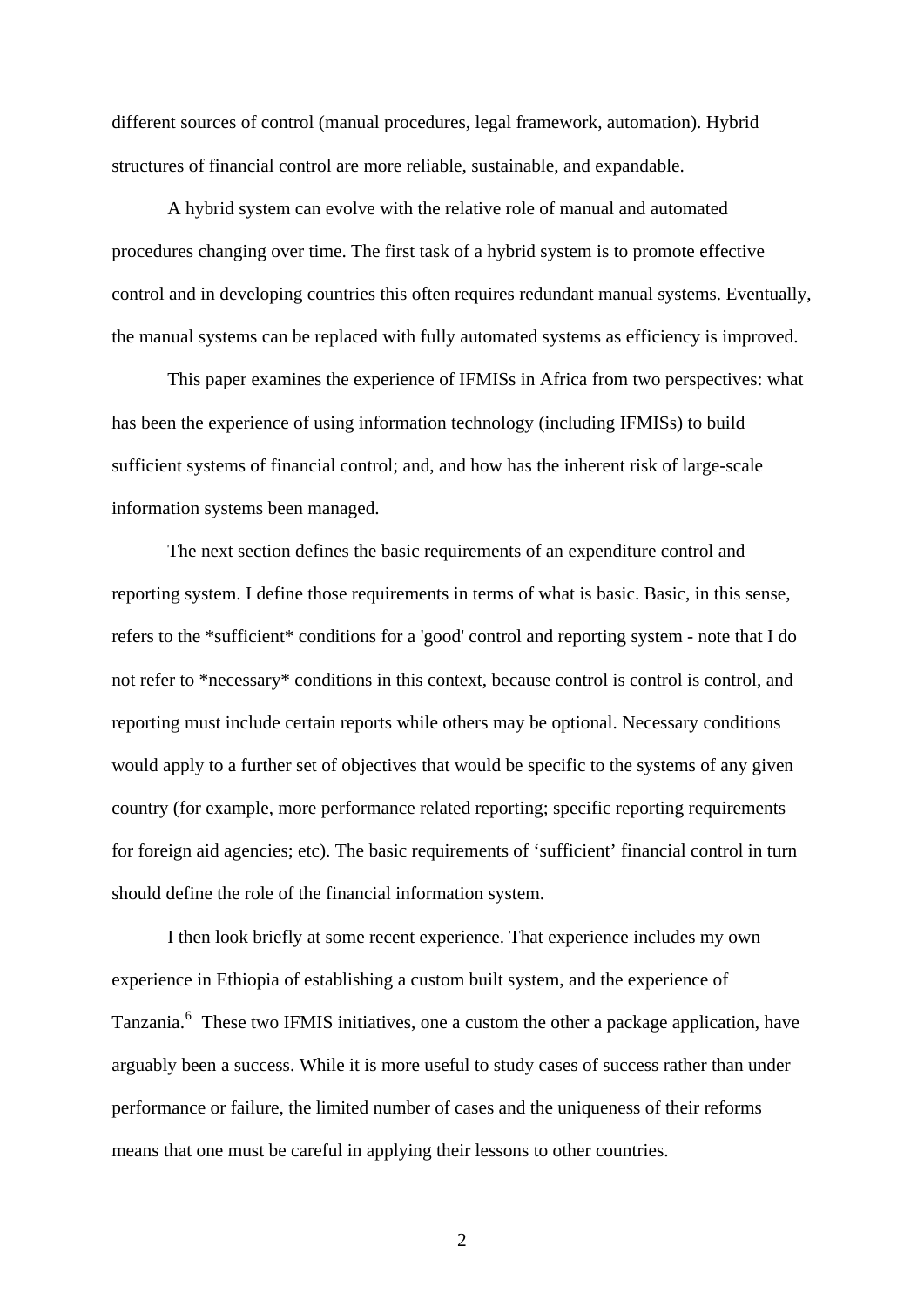I am cautious about citing secondary sources because I think that the documentation available does not always give a substantive and objective enough picture on which countries may base potentially very expensive decisions. I am also skeptical about the propagation of 'best practice', which has been at to great cost to many countries, and IT projects are a good example of this. How can IFMISs be a 'best practice' if many developed countries do not have them.<sup>[7](#page-57-0)</sup> My purpose in making a skeptical review of current experience is to show that we do not need, and should not, accept prescriptions of 'best practice', and to give confidence to those who are tasked with establishing expensive IT systems to return to first principles and work out what is needed in the context of their own systems, traditions, capabilities and culture. There is an erroneous assumption in the development community that there are always increasing returns to reform of PFM.<sup>[8](#page-57-0)</sup> For most developing countries, moving beyond the basics of financial control is difficult and risky. Some reforms (overly complex IFMISs or accrual accounting) are inappropriate for developing countries.<sup>[9](#page-57-0)</sup>

The third part of the paper examines the factors that contribute to the success and failure of large-scale information systems, the trends for limiting risk, and the respective tradeoffs of custom versus off-the-shelf solutions.

## **Automation and Financial Control**

The first objective of a public financial management system is control.<sup>[10](#page-57-0)</sup> Financial control, especially in developing countries, derives from three sources: comprehensive manual procedures, enforced legal frameworks and selective automation. Comprehensive manual procedures are needed because not all financial control tasks need or should be automated. Legal frameworks are needed to impose discipline and limit abuse. Information technology is needed to efficiently manage transactions and reinforce discipline. These three sources of financial control have two attributes: effectiveness and efficiency. For example, manual procedures can impose effective control by stopping the issuance of a purchase order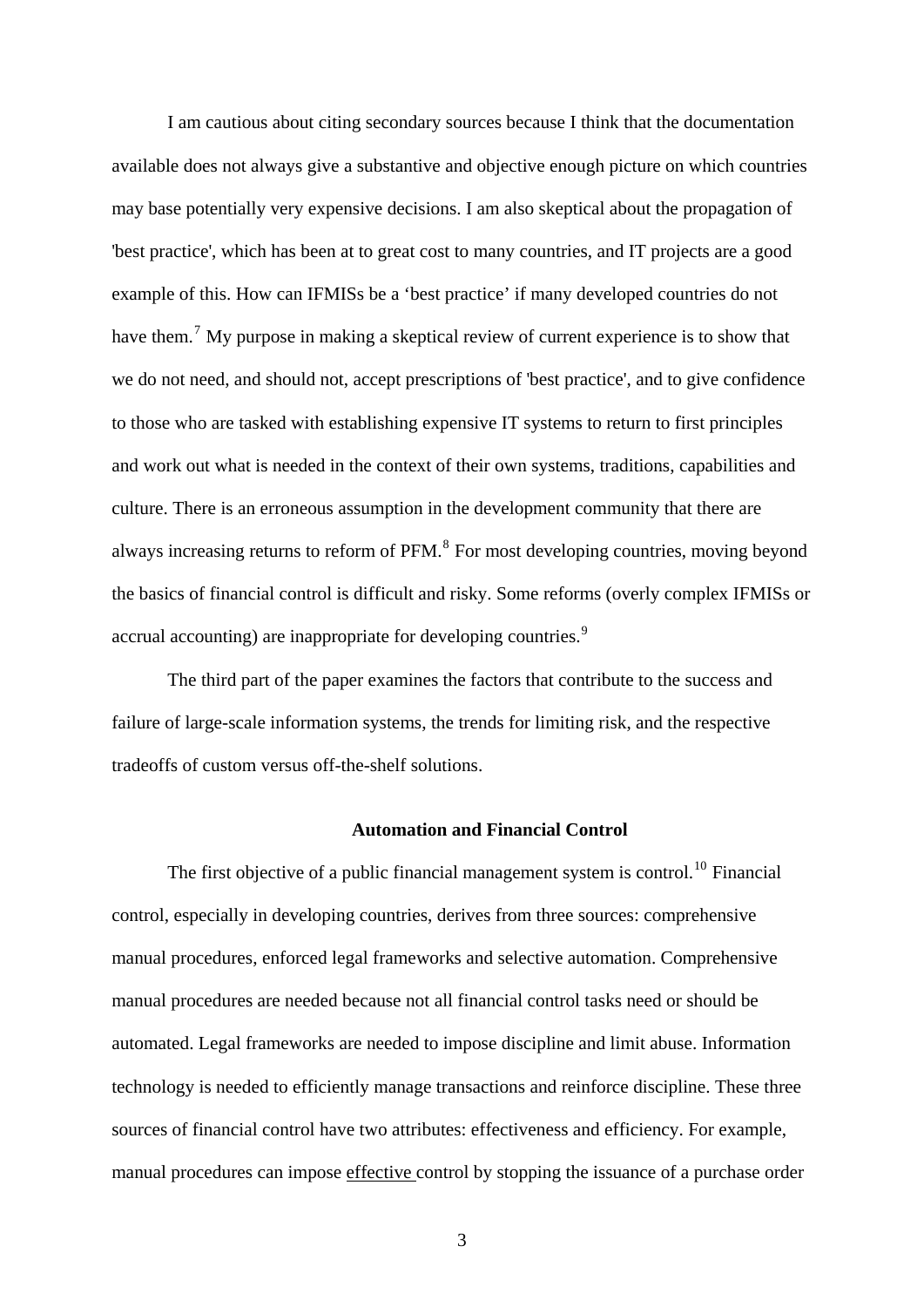because there is an inadequate balance in the updated adjusted budget, but this may not be an efficient control because the purchase order is delayed until the adjusted budget is manually updated. In this case, if the adjusted budget and procurement component were automated, budget provision can be rapidly determined and the purchase order issued. Another example of an effective (efficient?) manual control was practiced by the Ministry of Finance in Kenya in the early 1990's when it recalled all sector ministry check books during the fourth and sometimes even the third quarter of the fiscal year to limit cash outflows. (Unfortunately, this practice did not curtail incurring commitments beyond budget provision).

'Sufficient' hybrid systems of control combine the three sources of control with the ideal of achieving both effectiveness and efficiency. Perfect control is never attained as there will always be some successful circumvention of manual procedures, legal sanctions and automation. [11](#page-57-0) A hybrid system provides redundant 'layers' of manual and automated controls (effectiveness and efficiency), which limit the potential for compromising control which is especially important in the developing country environment. Effective control is a first order task, efficient control is second order. Automation tends to promote efficiency more than effectiveness of control but this advantage must be weighed with the additional risk they add. The virtue of a hybrid financial controls is it provides redundancy and lowers risk.

different objectives. In the private sector, the primary driver of business is profitability and payables, and preparation of financial statements mandated by law. *Effective* control is the managing resources appropriated from the citizenry.<sup>12</sup> This difference between the private Large-scale commercial off-the-shelf IFMISs for public sector financial management (e.g. Oracle, SAP) have evolved from private sector applications and were designed for very therefore cost cutting so the priority is *efficient* control--rapid recording of receivables, priority of public sector financial systems because of the critical stewardship role of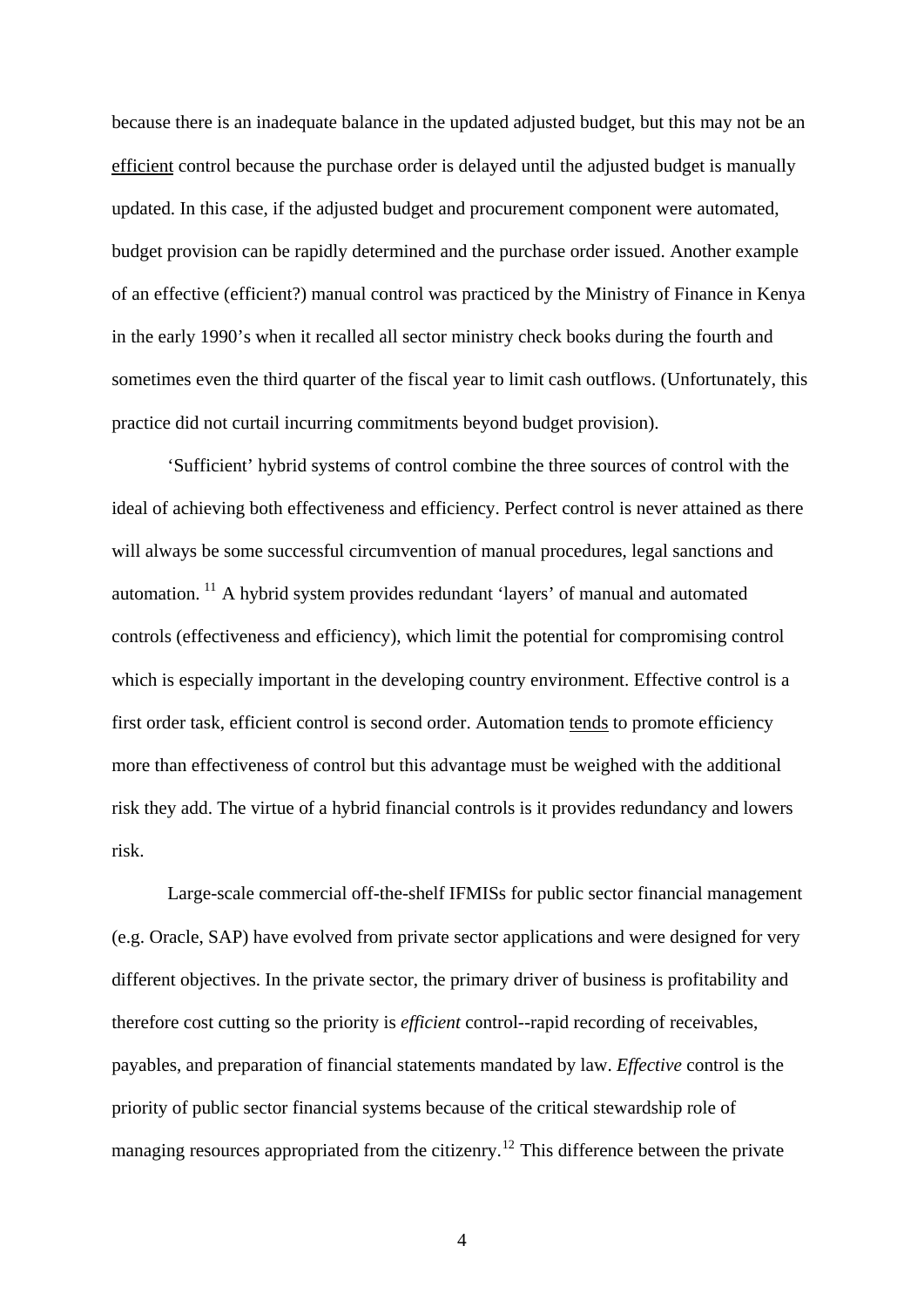sector and public sector control is highlighted by the absence or limited role of a budget module in IFMISs.

Table 1 presents a framework of the sources and attributes of financial control. For example, Ethiopia introduced a single pool in district finance offices when the government rapidly decentralized financial management to this level. The objective of the single pool was to issue all payments (financed by domestic—treasury funds) from a single checkbook. At a stroke, the single pool removed the checkbooks from sector offices which limited idle balances, concentrated scarce finance staff in finance offices, and added an additional layer of control over district expenditure. The single pool is an example of a manual procedure backed up by a legal framework which dramatically improved both the effectiveness and efficiency of financial control at the lowest (and weakest) levels of government which are responsible for the largest share of discretionary expenditure. Not all districts have been automated so this important source of control will remain manual for many years.

Unlike Ethiopia which observes a hard budget (and cash) constraint, Tanzania faced a different challenge—lack of cash management. A cash budget was rapidly introduced overriding manual procedures. Automation was used to enforce a strict link between the issuance of a purchase order and the production of a check. Automation was used to introduce effective and efficient control to a limited part of the overall financial control system—the procurement and disbursement components.

A cautionary note. The literature on IFMISs in Africa has tended to extol the success of one or more country experiences. Such assessments are incomplete because the experience with these systems on the continent has not been adequately documented.<sup>[13](#page-57-0)</sup> Such assessments are also misplaced because the do not consider the unique circumstances addressed by a country's automation strategy. The automation solution may be short-term and address only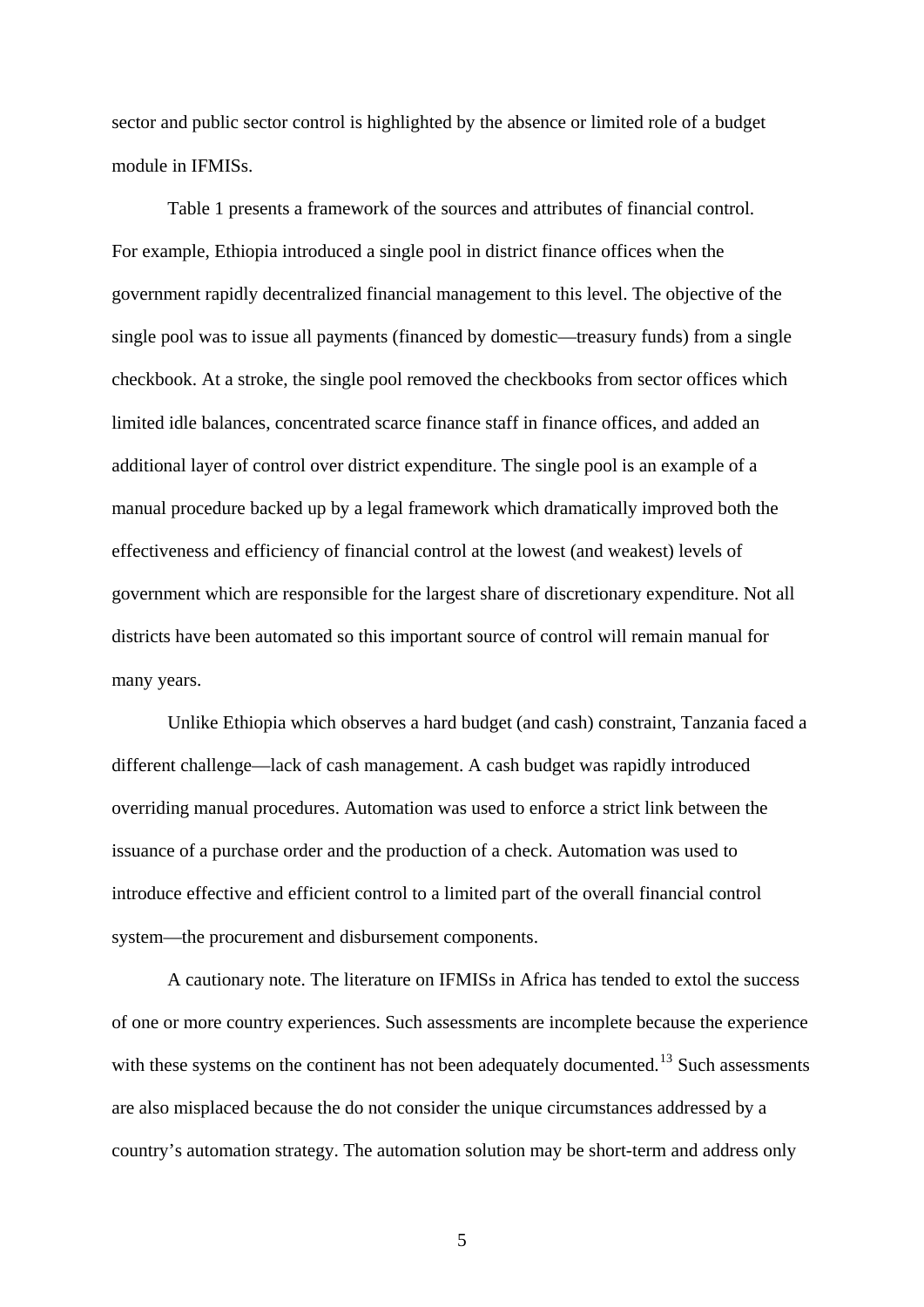#### **Table 1**

## **Sources and Attributes of Financial Control with Examples from Ethiopia and Tanzania**

#### *Sources*

|                   |                      | <b>Legal Framework</b>                        | <b>Manual Procedures</b>                                      | <b>Select Automation</b>                                                                                        |  |  |
|-------------------|----------------------|-----------------------------------------------|---------------------------------------------------------------|-----------------------------------------------------------------------------------------------------------------|--|--|
|                   | <b>Effectiveness</b> | (ET) Single disbursement<br>pool at districts | (ET) Single disbursement<br>$\rightarrow$ pool at districts   | (TZ) Production of Purchase order                                                                               |  |  |
| <b>Attributes</b> |                      |                                               |                                                               |                                                                                                                 |  |  |
|                   | <b>Efficiency</b>    |                                               | $(ET)$ Single disbursement $\rightarrow$<br>pool at districts | (TZ) Production of a check<br>(ET) Single disbursement pool at<br>districts (IFMIS/IBEX<br>disbursement module) |  |  |

• ET-Ethiopia

• TZ-Tanzania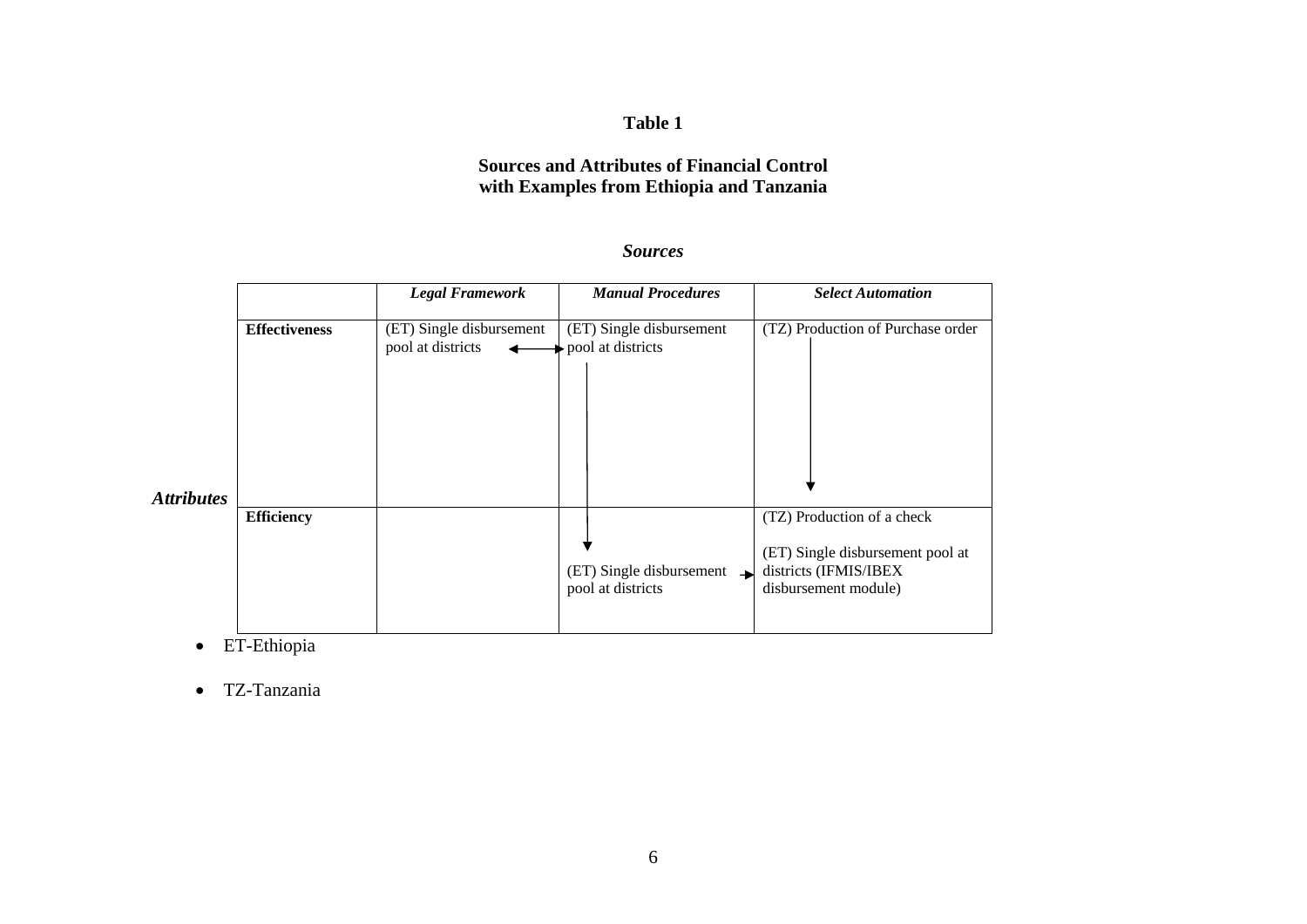part of the requirements for a 'sufficient' financial control system. Further, even if one deems a particular country experience a 'success,' this does not imply that its lessons should or can be applied to another country. Reform of public financial management systems is context specific and a one-size-fits-all or worse, a more narrow one-country-fits-all prescription is a recipe for failure.

In this paper I have presented only two country examples of IFMISs. I have not presented other examples from other countries because they are not well documented and in any case, have been deemed either of mixed or poor performance. Without a first hand assessment, it is inappropriate to judge these country's reforms.

#### **A Framework of Sufficient Financial Control**

Figure 1 presents the seven components needed for financial control.<sup>[14](#page-58-0)</sup> Reporting and External Audit have been presented as cross-cutting sources of control as they use information from the other five components. Success in achieving good financial control is a result of the sequencing of improvement within and between those seven components and the role of information technology is located in the stages of improving and linking the components. Most developing (and developed) countries can not improve all of the components simultaneously so a reform program must select those priority areas that need most attention—the 'hole(s)' in the 'whole.' A sequence of pathway of reform must be selected.<sup>[15](#page-58-0)</sup>

A country's pathway of reform program is conditioned by their unique circumstances—the current environment of PFM (e.g. economic shocks, fiscal mismanagement), structure of government, quality of existing systems, traditions, and external influences. Ethiopia's pathway focused first on the legal framework and the budget and accounts components, Tanzania's pathway focused on cash budgeting by automating the procurement and disbursement components.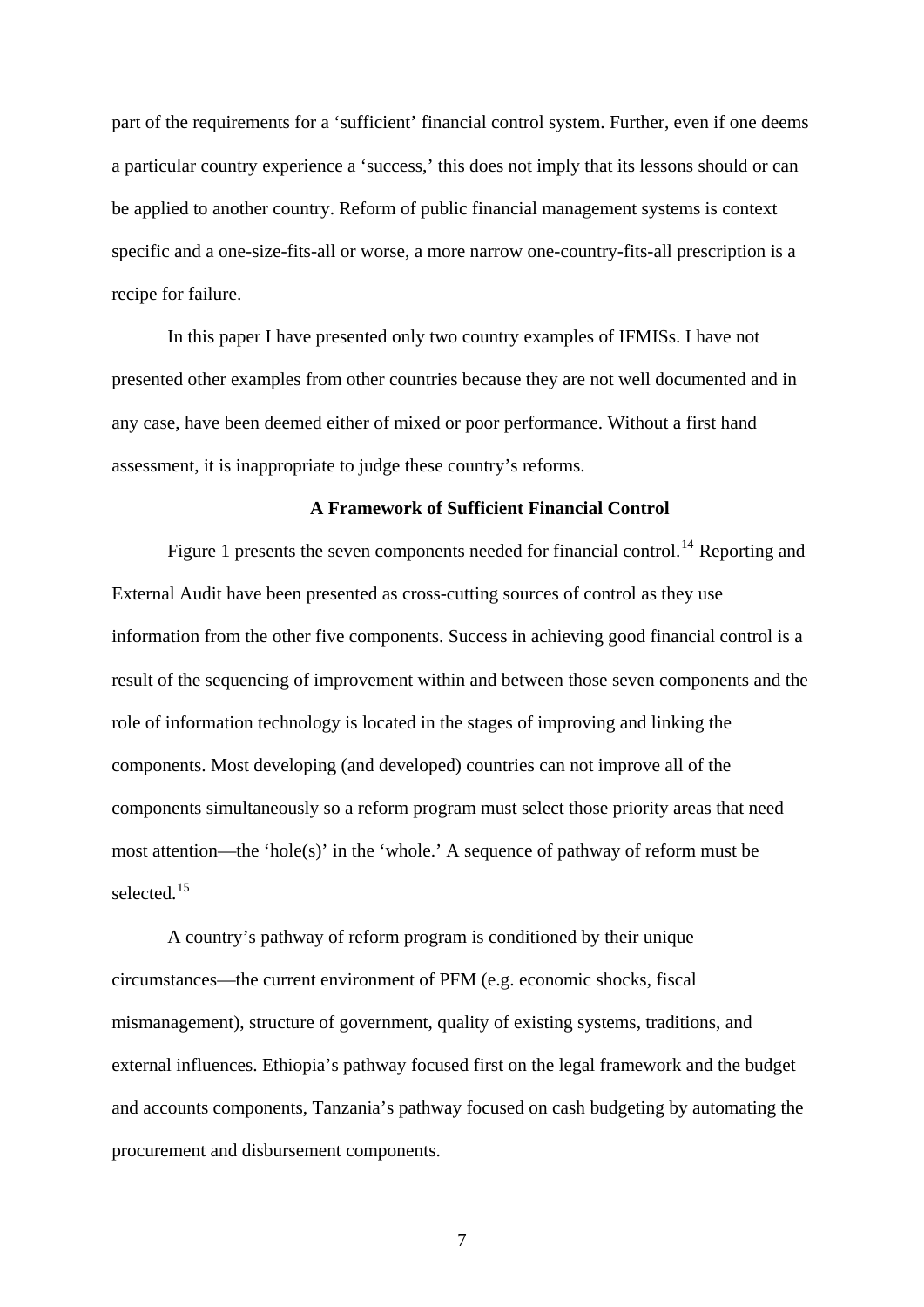## **Figure 1 Components of Public Financial Control**



The following paragraphs give a brief description of the components of Figure 1.

**Budgets.** The budget is the most fundamental source of financial control--its appropriation (approval by the legislature) is the legal basis of public expenditure. The budget is also the most important policy document of a government for it allocates resources to public priorities and determines what revenues need to be raised from citizens. Poor control can mean that the budget is inefficient and that demands for money from citizens are in excess of what they would otherwise be; revenue requirements should not be driven by expenditure need requirements.

The budget structure is the DNA of financial control and is established by the budget classification and the chart of accounts. The structure determines what institutions are assigned a budget, how detailed the items of expenditure and revenue will be recorded, and the specificity of control in procurement, disbursement and accounts. The structure also determines the depth and breadth of financial reporting. Transfer and virement rules determine the level of discretion of a budget given to budget managers. Therefore, the fundamental 'loop' of financial control starts with legislative appropriation and ends with legislative review of the audited statement of accounts. Public accounts demonstrate whether the intent and letter of the appropriation was executed, value for money was obtained, and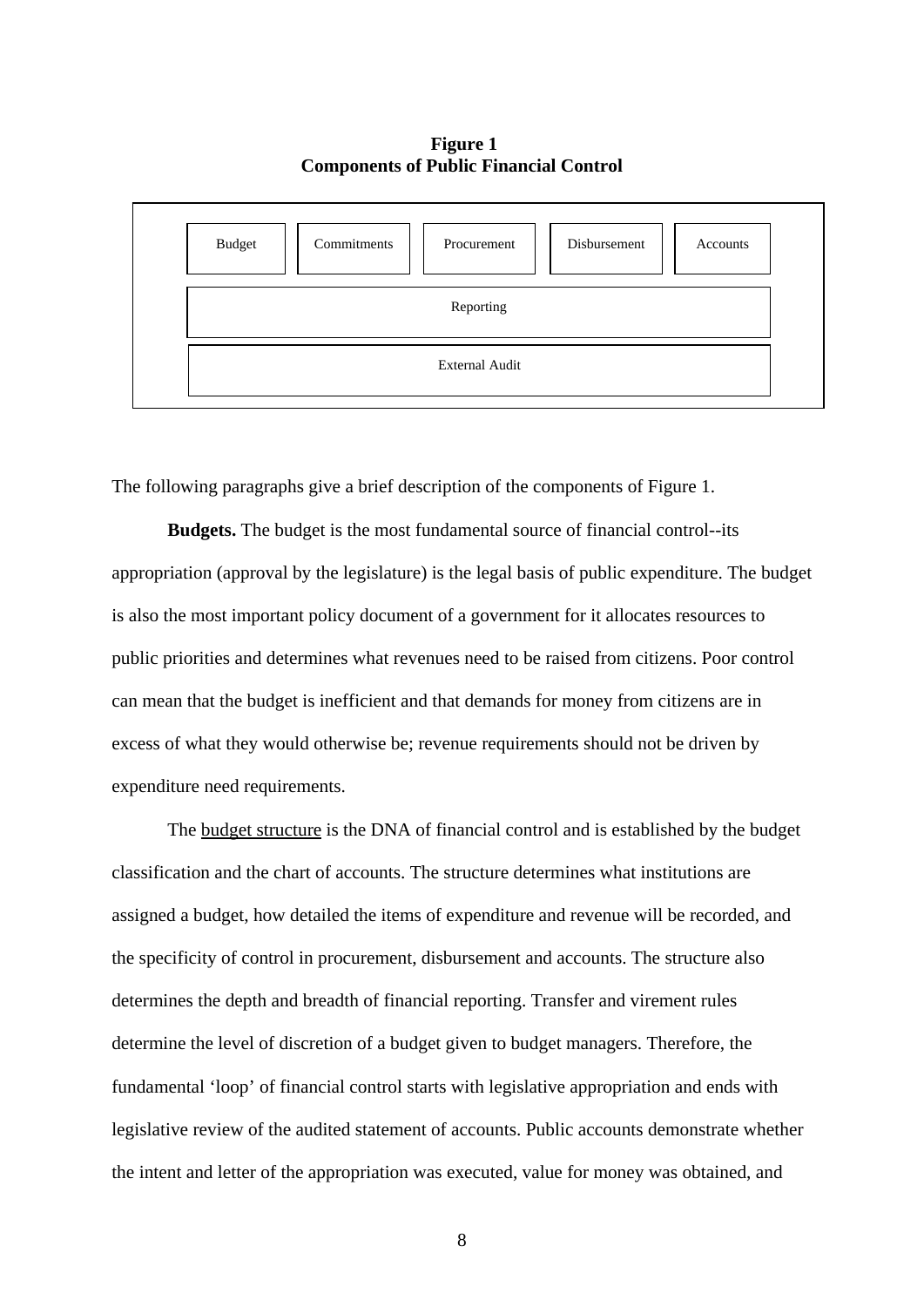prudent control was exercised. A 'financial' calendar should authoritatively schedule the stages of budgeting, accounting and auditing A well functioning budget system has the following :

(a) *Budget classification*. The budget classification translates the appropriation to the administrative structure and shows the delegation of budgets to administrative levels that are not assigned an appropriation. The critical issue is one of materiality--'how low should you go' in determining objects of expenditure, and what tradeoffs must be made between control and analysis. In principle this can be a 'win win' tradeoff but control is a priority over analysis.<sup>[16](#page-58-0)</sup> The budget classification should be clear and consistent over time and capable of mapping to the classification of the functions of government (COFOG) guideline. Since the recent version of the government financial statistics (GFS 2001) guideline is principally about introducing accrual accounting, governments should consider the relevance of revising their budget classification to this guideline.<sup>[17](#page-58-0)</sup> (b) *Chart of accounts*. The chart of accounts provides a consistent coding of the discrete items in the budget, disbursed from the treasury, captured in accounts and presented in reports. The chart includes items of expenditure, revenue, loans, transfers, etc. As with the budget classification, the design of the chart of accounts involves a tradeoff of control and analysis. A critical question of financial control is the level of detail one should establish in the budget which in turn governs the level of detail of commitment control, disbursement, accounts and reporting. The chart should clearly match the type of expenditure and the type of financing (domestic, external loan, external assistance). One common misconception is that a more detailed chart provides greater financial control. Budget transfers and virement can defeat line item control.

Another misconception is that the introduction of more advanced forms of budgeting withers away line items--they don't as they are fundamental to control (specifically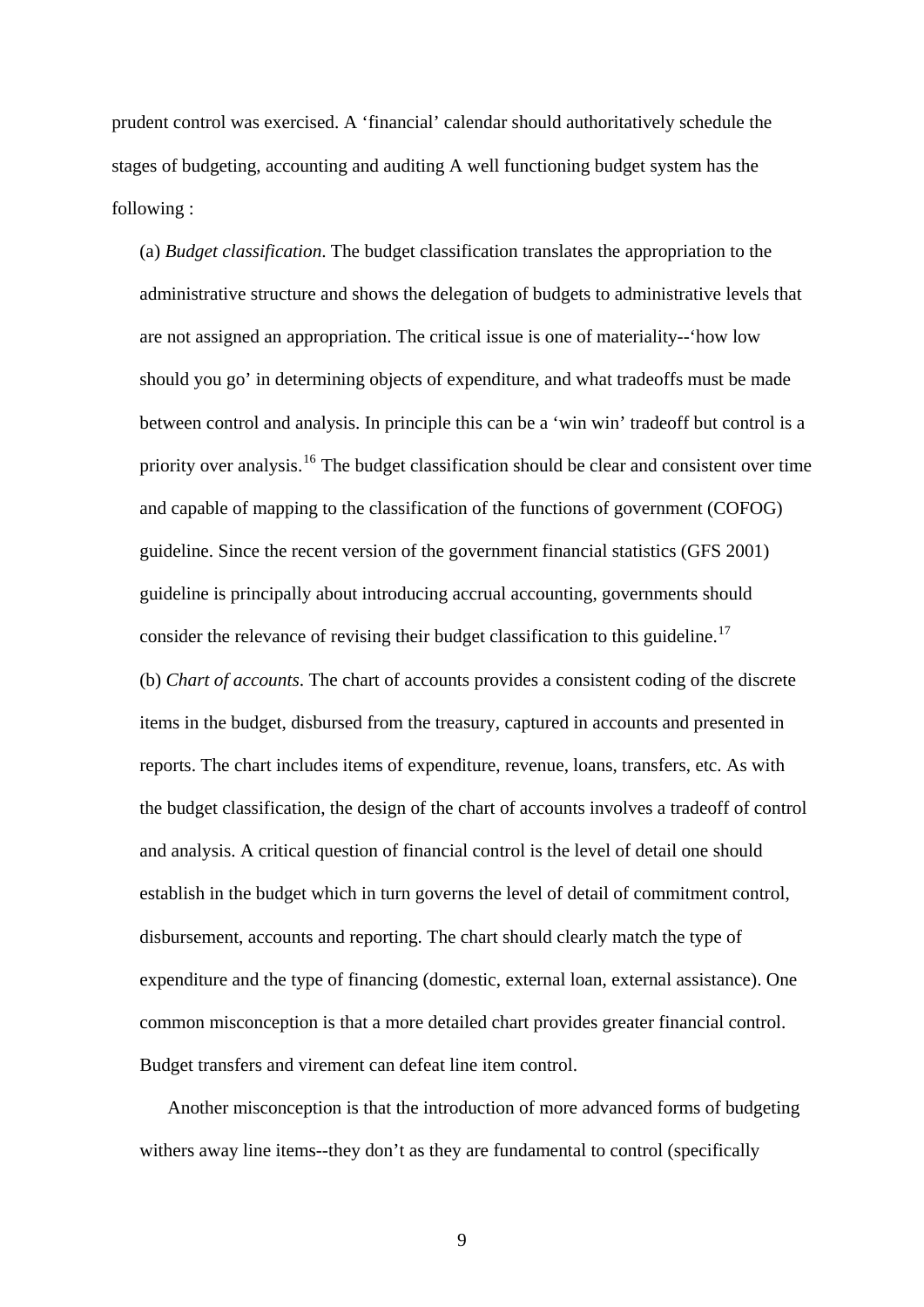procurement, accounts and auditing). The challenge of moving to more advanced forms of budgeting (cost centers, performance budgeting) is how to aggregate the chart of accounts. The lack of a robust chart (and budget classification) weakens control and the evolution of budgetary formats.

The chart should clearly match the type of expenditure and the type of financing (domestic, external loan, external assistance). Frequent revisions to the budget classification and the chart whether from domestic requirements or foreign aid conditionality need to be carefully weighed and resisted in terms of the priority of financial control (simplicity and comprehension) over analysis. Budget structure should be stable.

(c) *Financial calendar.* The calendar needs to specify key dates in the execution of select components of financial control. For budget, the calendar should establish when the budget call with ceilings is issued, when budget submissions are due at the Ministry of Finance, when the budget has to be submitted and appropriated by the legislature, and when the vote on account lapses. For accounts, the agency period should be specified as well as the deadline for closure of accounts. For external audit, the submission date to the legislature should be specified. The legal framework should specify the consequence of not meeting the calendar (e.g. the Ministry of Finance can prepare an agency's budget if it is not promptly submitted).

(d) *Budget preparation.* Budgets are time critical and involve the efficient processing of large volumes of data that are frequently adjusted at the last minute. They need to be systematically prepared to ensure adequate time, quality and review. Budget preparation requires rapid reporting to ensure that submissions are within ceilings, composition is appropriate, and sources of finance are properly matched to expenditure type. Budgets need to be adjusted to updated revenue projections especially volatile foreign aid.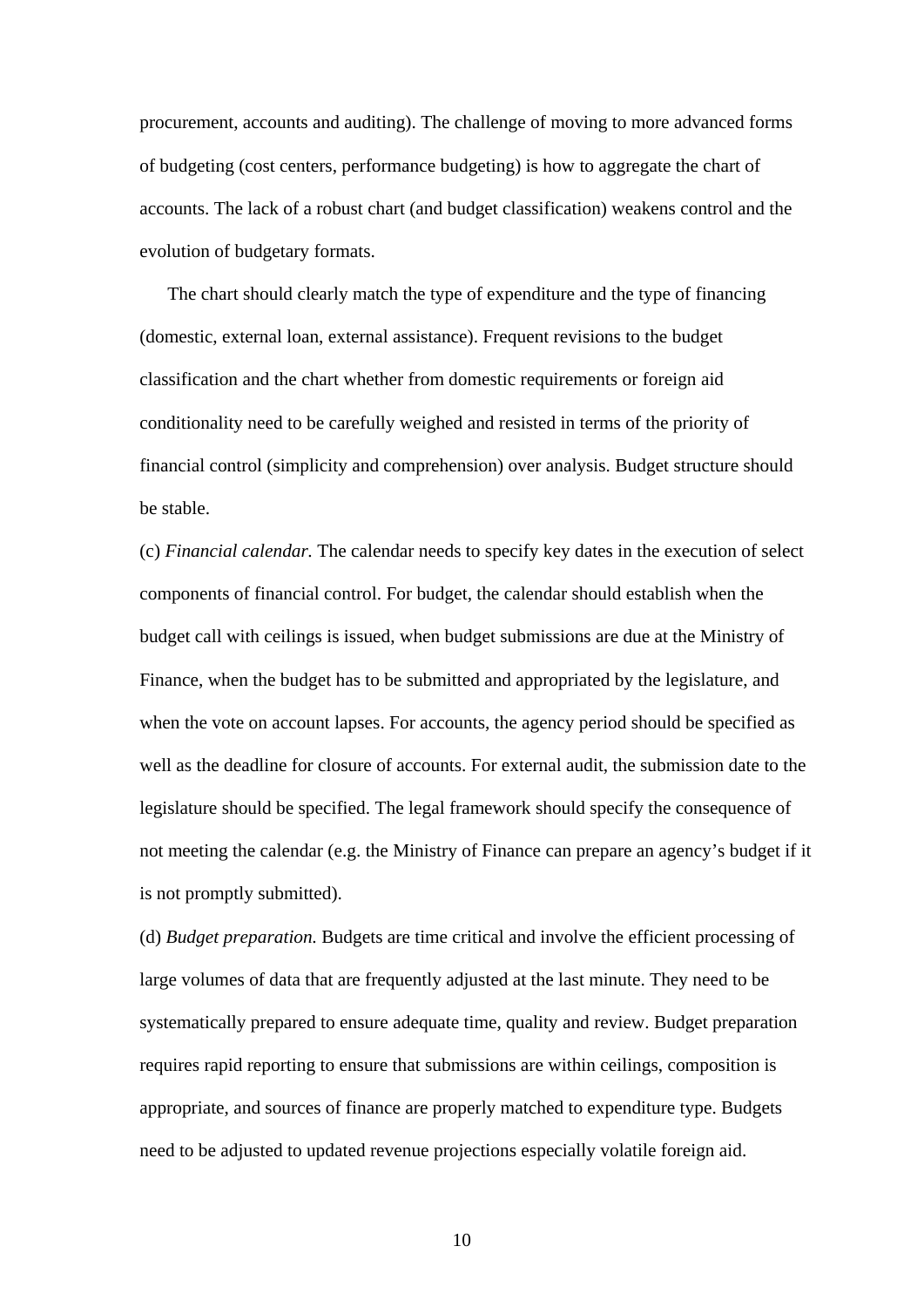Reporting during the budget preparation stage is critical for it allows policy makers a view of how spending agencies intend to operationally implement government priorities before these intentions are 'locked into' the final budget. The budget in preparation often becomes budget policy.

(e) *Notified budget.* Once the draft budget is approved by the legislature, spending agencies need to be promptly notified of their budget so that they can start the financial year. Depending on the level of detail of the appropriation, this notification involves production of notification by budget classification and detailed line item. Along with the notification is the apportionment/allotment of the appropriation to the spending agencies which can be done through provisions in the appropriation law, warrants, transfers to accounts, and notification of cash limits.

(f) *Adjusted budget.* The adjusted budget is the operational source of budgetary control throughout the fiscal year as it reflects updated balances against which commitments, procurement and disbursements are executed. If not current, then operational control falls to the procurement and disbursement components (a cash budget) which is poor financial management and inadequate control (disbursements are not audited for purpose of the approval of financial statements). Since the first step in closing accounts is to finalize the adjusted budget at the end of fiscal year, delay in this task delays the closure of accounts and potentially external audit. Responsibility for the adjusted budget needs to be clearly specified and should reside with the budget not accounts office. One frequently finds that accounts departments manage the adjusted budget because it involves the detailed recording of changes within and between the budget classification and the chart which accounts departments are familiar with. By having the adjusted budget in the accounts department, budgetary control throughout the fiscal year is compromised if not eliminated.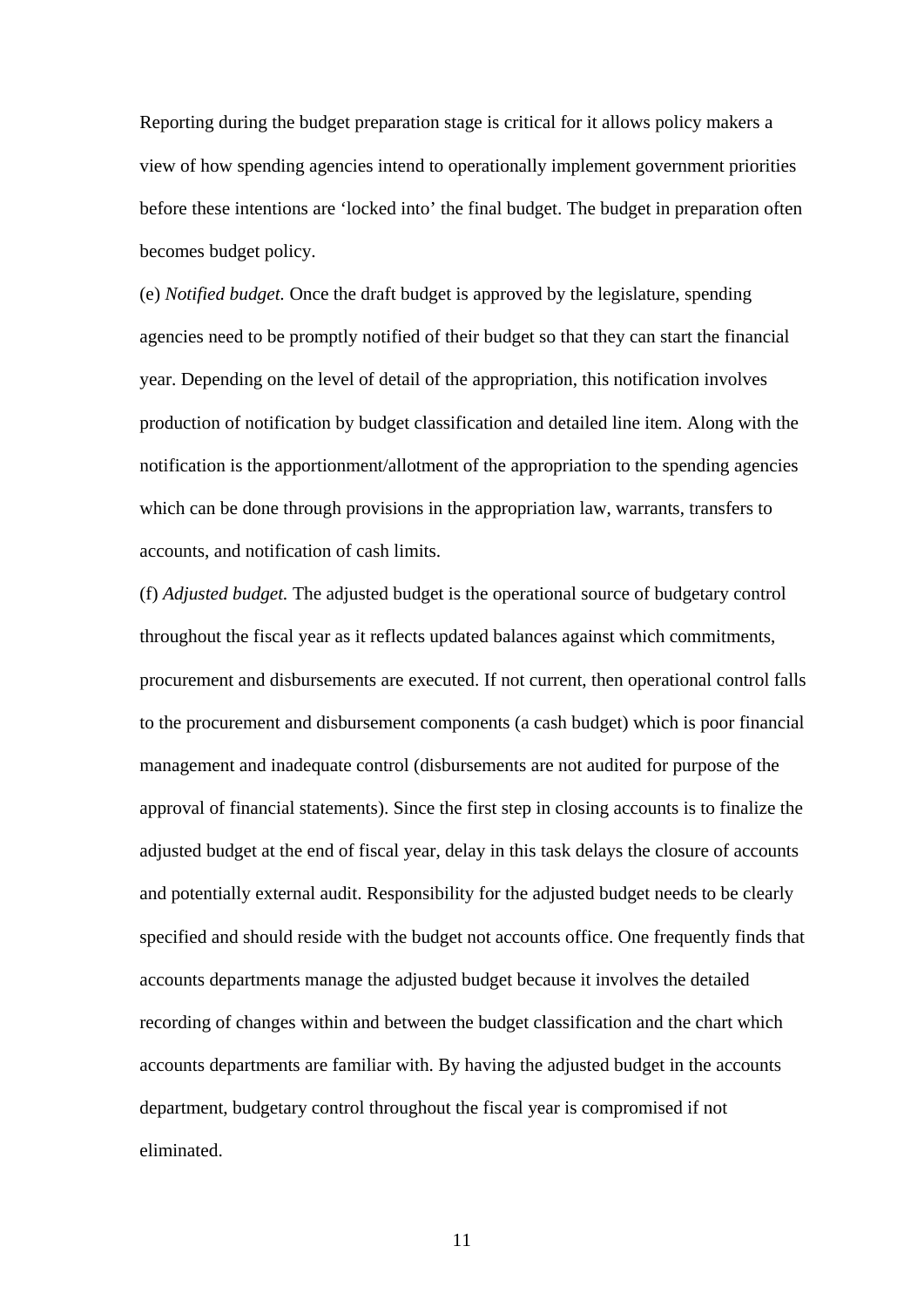# **#1 Budget Component of Financial Control**

- *Manual procedures*: To facilitate manual preparation as well as accuracy of data entry into a budget information system, manual forms for preparing and presenting the budget should be printed. Having a robust manual system for budget preparation and presentation promotes a seamless manual/automated operation of the budget process which is essential especially for outer administrative areas that have yet to be automated or where automation is unreliable. A detailed operational budget manual also provides the basis for a training program. It is especially important that the budget classification and chart are discussed with spending agencies to ensure it meets the material requirements of financial control and adequate reporting.
- *Legal Framework:* appropriation, transfer, virement, and calendar should be defined and elaborated.
- *Automation:* budget preparation and the adjusted budget should be a core module of any financial information system as it establishes budgetary control of commitments, procurement, disbursements and institutes proper recording. The information system should exactly replicate (not mirror) the user requirements of the budget classification and the chart of accounts. Automation is needed to rapidly assemble and revise budget submissions and analyze composition. Automation is also essential for the prompt notification of the budget by the Ministry of Finance so the budget can be executed at the start of the fiscal year.

**Commitments.** The commitment component of financial control is part of a broader

process of 'budgetary accounting' which monitors the use of the appropriation through the

expenditure cycle: apportionment/allotment, commitment, certification, payment.<sup>[18](#page-58-0)</sup> The

commitment component ensures that there is budgetary provision before a future obligation

to pay is incurred. The commitment component needs to track all contracts, purchase orders

and standing payments (e.g. salary).

## **#2 Commitment Component of Financial Control**

- *Manual procedures:* commitments can be controlled by manual ledgers (see an example in Figure 5) which present the adjusted balance and balance after commitments; control can be exercised by the withdrawal of warrants.
- *Legal framework:* incurring commitments without budgetary provision should be proscribed and the legal consequences specified. The treatment of contracts which extend beyond the annual appropriation needs to be specified.
- *Automation:* automation can ensure that the budget balance is current if the adjusted budget is current. Automation can complement and/or replace manual procedures by preventing the production of a valid (computer generated) purchase order or other order documents.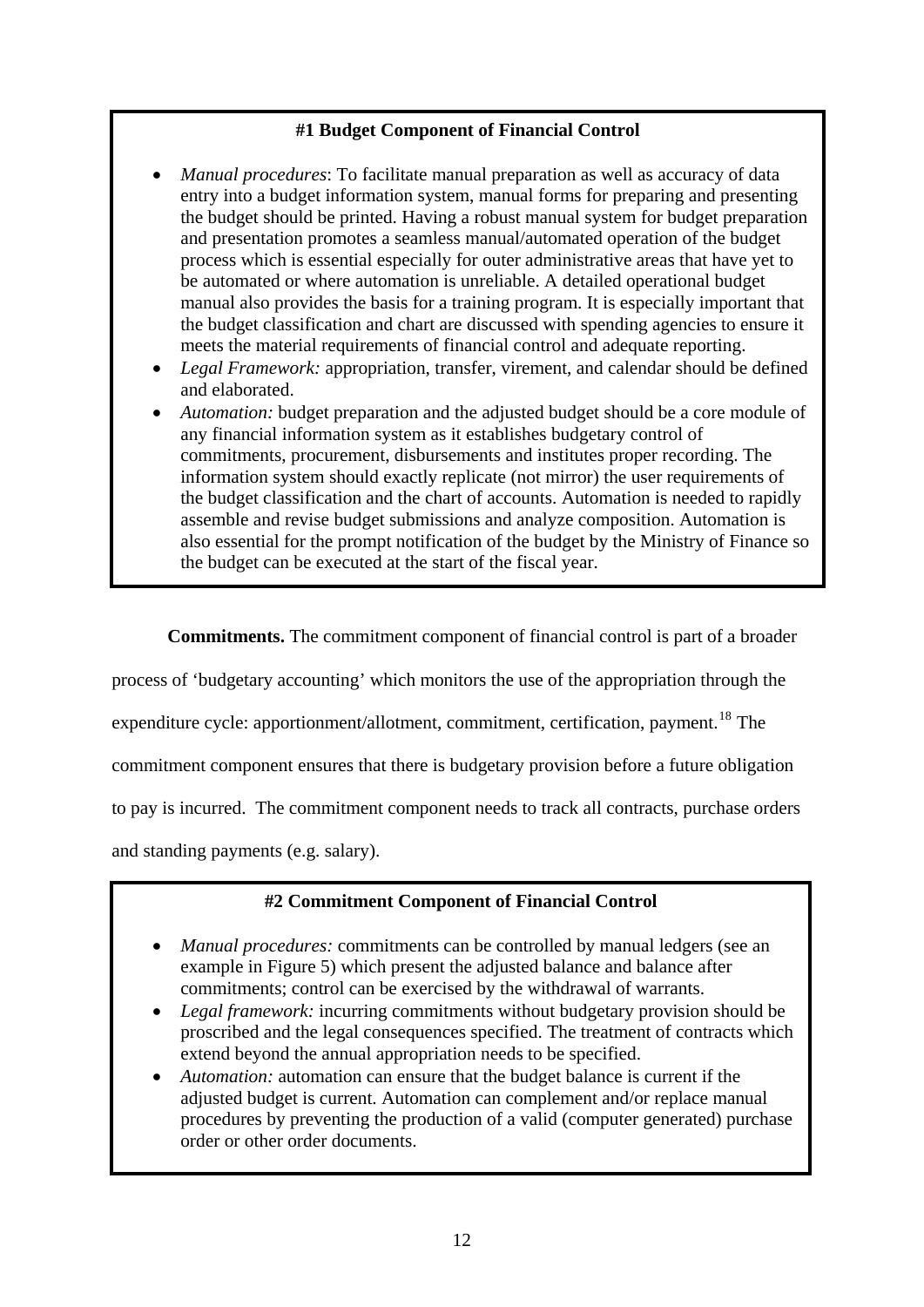**Procurement.** The procurement component of financial control involves establishing

requirements, adherence to tendering procedures, issuance of contracts/purchase orders, and

verification of receipt of goods and services.

# **#3 Procurement Component of Financial Control**

- *Manual procedures:* production of purchase orders and payment vouchers controlled by manual ledgers that show adjusted budget and balance after commitments; verification of goods and services; specification of the tendering and contracting procedures.
- *Legal framework:* Sanctions for incurring commitments without budget provision, regulations or directives that specify tendering and contracting procedures and establish authorizing thresholds (e.g. amounts for each level of tender board).
- *Automation:* automation can link to the commitment component to ensure there is budgetary balance by budget classification and line item for the expenditure. Valid purchase order/approvals would only be made available through computer generated forms or notices; inventory systems for inspection.

**Disbursement.** The disbursement component involves determining the level of cash

available to issue the cash, check or transfer to pay for the payment voucher or contract.

Disbursement is part of a larger process of cash management which includes debt

management and financial asset management. Different approaches (single treasury, zero

based balance) are used to limit idle funds.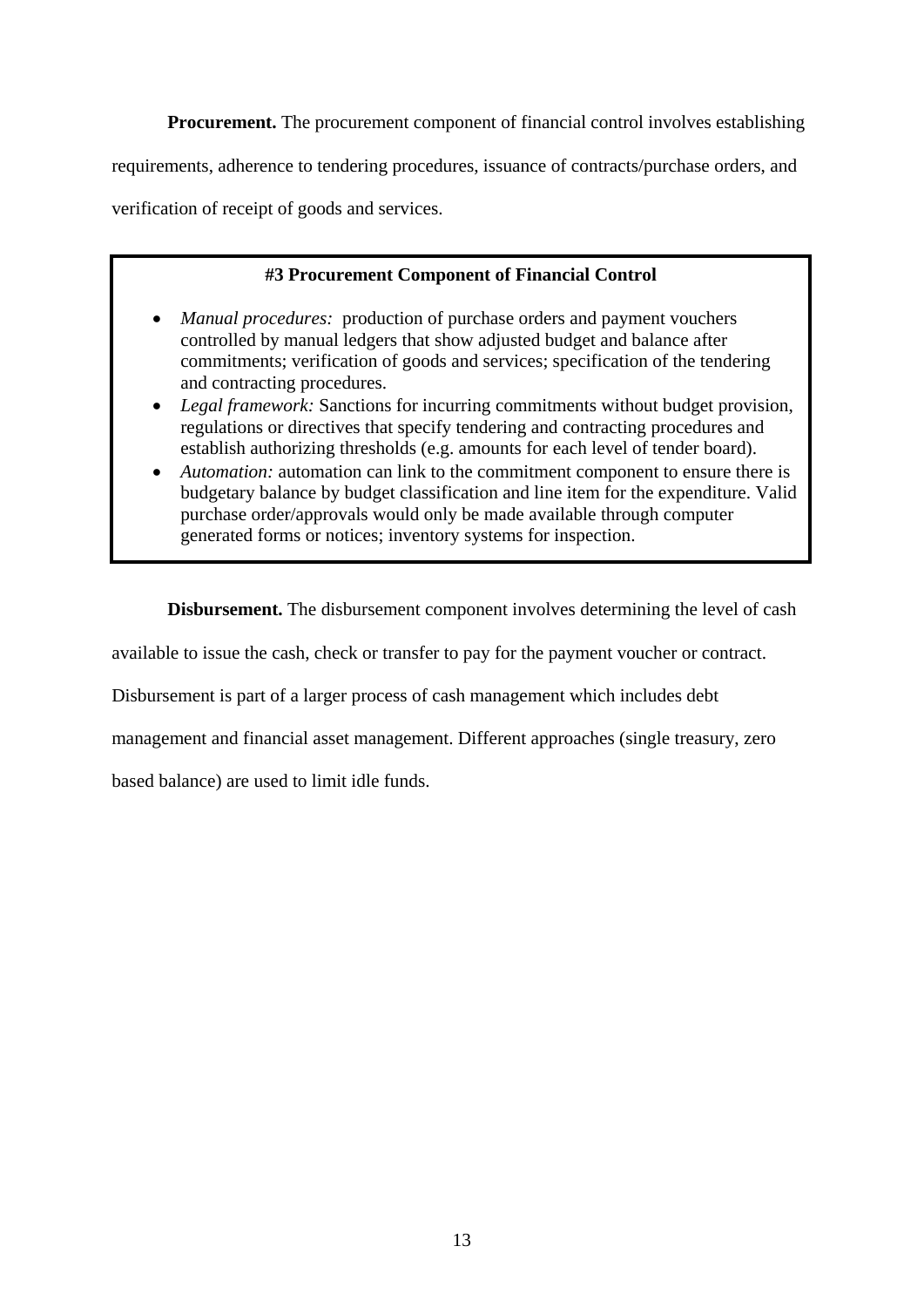# **#4 Disbursement Component of Financial Control**

- *Manual procedures:* the Ministry of Finance (and its equivalent at decentralized levels of government), may require spending agencies to submit cash flow estimates (monthly and quarterly) and obtain written approval before replenishing spending agency bank accounts. Checks may be prepared manually either by the finance agencies or the spending agencies; bank reconciliation done manually and presented for request for replenishment of bank accounts, payroll can be manually prepared annual and periodically issued by cash to eliminate ghosts.
- *Legal framework:* regulations or directives that levels of cash in safe and the management of check books and bank advices (drawing limits, end of year closure).
- Automation: can ensure that the sub-accounts of spending agencies are not overdrawn in a single treasury system; automate the production of checks and transfers based on cash availability. The control on cash does not necessarily mean control on budget if the disbursement is not linked to the adjusted budget element of the budget component and the commitment component.

**Accounts.** The accounting system records expenditure transactions, transfers,

revenues, receivables and payables in a timely and accurate manner. The critical issues in the

operation of the accounting system are *when* and *what* transactions are recorded (the basis of

accounting—cash, modified cash, modified accrual, accrual), and *how* they are recorded

(single or double entry).

# **#5 Accounts Component of Financial Control**

- *Manual procedures:* Accounting procedures need to be documented in detail in manuals with forms that allow a fully operational manual system and can be replicated by a computer system. The manuals provide the basis for training materials. Detailed manual procedures facilitate the evolution of the basis of accounting either manual or automated.
- *Legal framework:* regulations and directives should specify respective responsibilities of accounts staff (separation of duties) as well as the format in which the accounts are to be maintained.
- *Automation:* ensures the efficiency and accuracy of recording transactions in the general and subsidiary ledgers, and facilitate the closure of accounts. If linked to an adjusted budget and commitment component, it can provide a current balance of uncommitted funds by budget classification and chart of accounts.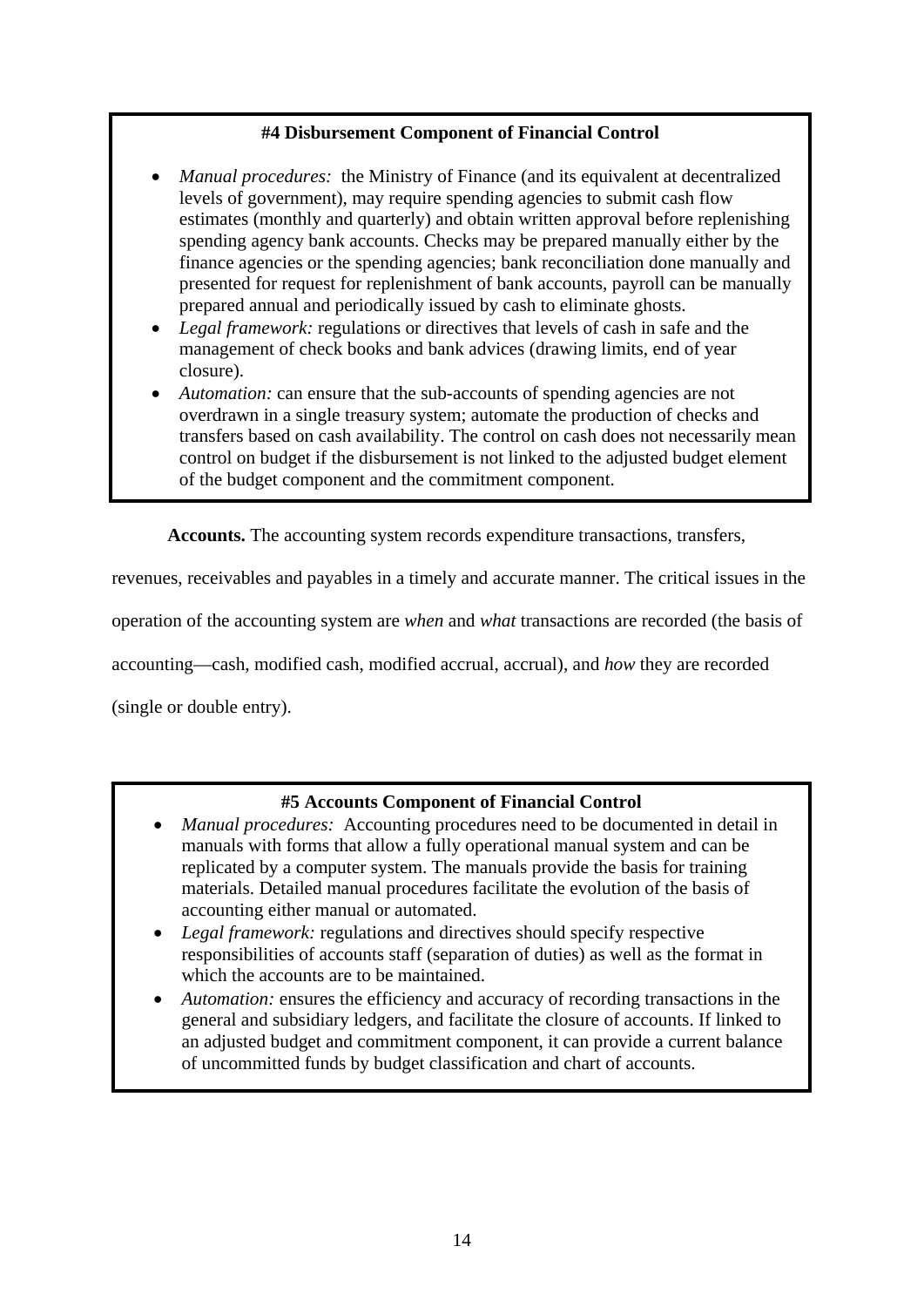**Reporting.** This component is cross cutting of the five components listed above: budget, commitments, procurement, disbursement and accounts. The basic requirement is final accounts matched to final adjusted budget by the budget classification and chart of accounts. Reporting should also promote financial management by providing reports across the components (e.g. variance of expenditure to budget). In addition to standardized reporting formats, reporting can also be done to assess policy objectives (sector expenditure) as well as the composition of expenditure. Depending on the basis of accounting (cash or full accrual), reporting should approximate the standards established by the International Federation of Accountants (IFAC). Unfortunately, this body does not present guidelines for the reporting under the modified cash or modified accrual basis of accounting which are the basis that most governments use, and which most developing countries should retain.

A key reporting task is to consolidate accounts from different levels of government with different formats. A budget and accounts reform often has leads and lags so different levels of government may be operating different bookkeeping systems, different basis of accounts and different budget classification and chart of accounts. Consolidation often demands considerable customization of financial information systems as countries have non-standard and different legacy budget and accounting systems.<sup>[19](#page-58-0)</sup>

## **#6 Reporting Component of Financial Control**

- *Manual procedures:* reports should be developed in consultation with users to determine materiality and relevance.
- *Legal framework:* regulations and directives should specify the formats in which accounts are to be presented especially under self-accounting systems.
- *Automation:* can rapidly aggregate accounts data and produce standardized and ad hoc reports. The system should have extensive capacity to consolidate different accounts—a feature that will require customization.

**Audit.** External audit verifies the robustness of financial control, the accuracy of

accounts, and whether value for money has been obtained.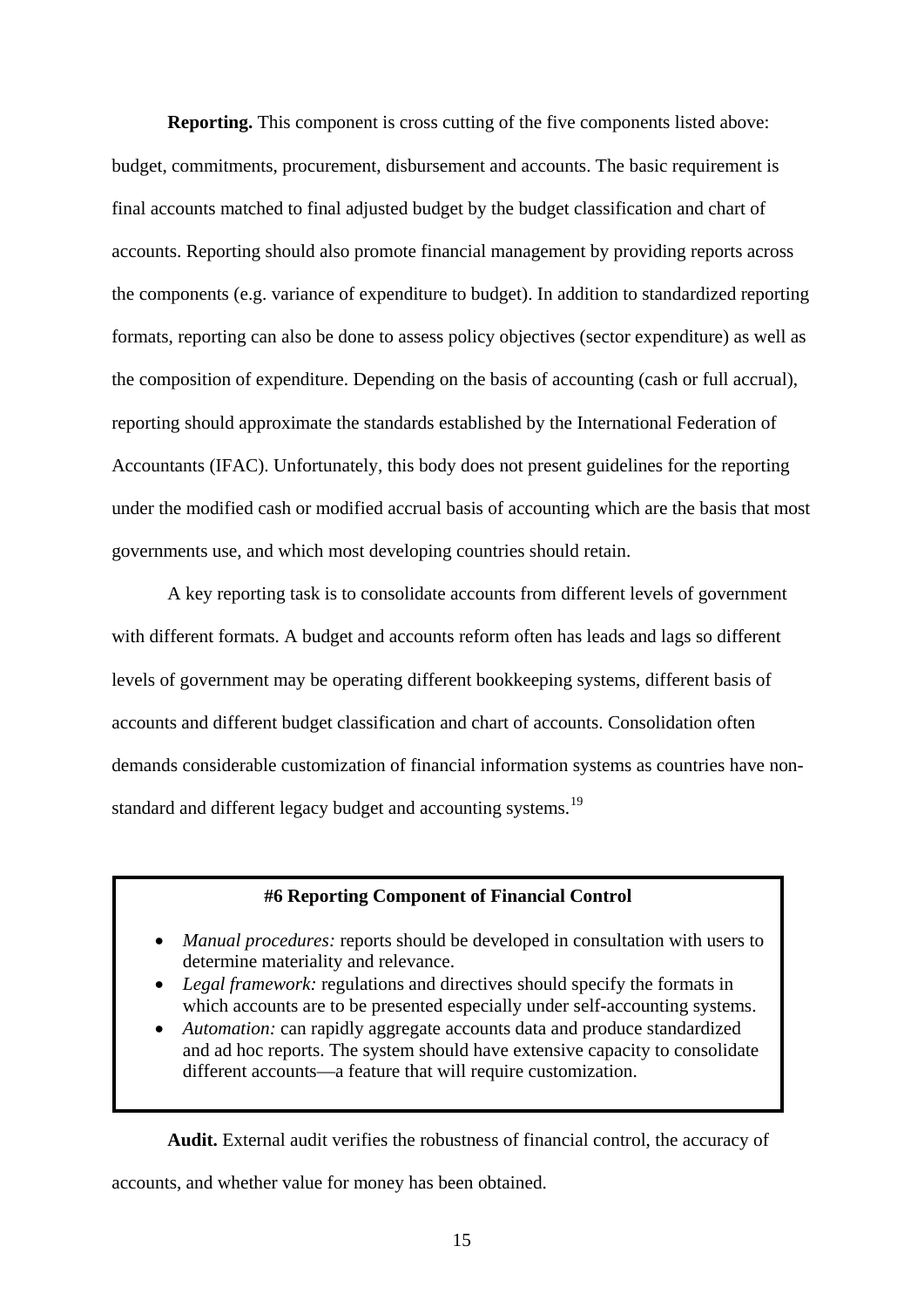#### **#7 Audit Component of Financial Control**

- *Manual procedures:* a detailed audit manual is essential to guide and train staff on procedures and responsibilities.
- *Legal framework:* should be covered by regulations and directives and even a separate law on audit given the need for the office of the auditor general to be autonomous from the executive.
- *Automation:* can provide timely and accurate closure of the accounts against the adjusted budget; reports on variance between budgets and accounts promotes comprehensive and timely audit.

## **What is an IFMIS?**

An IFMIS can potentially provide governments with a tool that can support financial control, management, and planning. By managing a core set of financial data and translating this into information for management, these three financial functions are supported. Since control is the first task of public financial management, IFMISs should be assessed by how they contribute.

More narrowly defined, an IFMIS is a computer application that potentially can integrate key financial functions (e.g. accounts, budgets, etc) and promote efficiency and security of data management and comprehensive financial reporting. An IFMIS is one way to address the problem of 'stove-piped' financial systems that do not talk to each other and do not produce a timely and comprehensive picture of a country's financial position.

IFMISs are usually considered in terms of core and non-core financial functions.[20](#page-58-0) While public financial management is a broad field with multiple systems, it is striking how limited the commonly cited specification of the core functions of an IFMIS is. The conventional specification of the IFMIS core is accounting and reporting functions, while non-core functions include budgeting, commitment control, cash management and disbursement functions.<sup>[21](#page-58-0)</sup> The common specification of the core function of an IFMIS does not include all of the components needed for effective financial control and therefore can not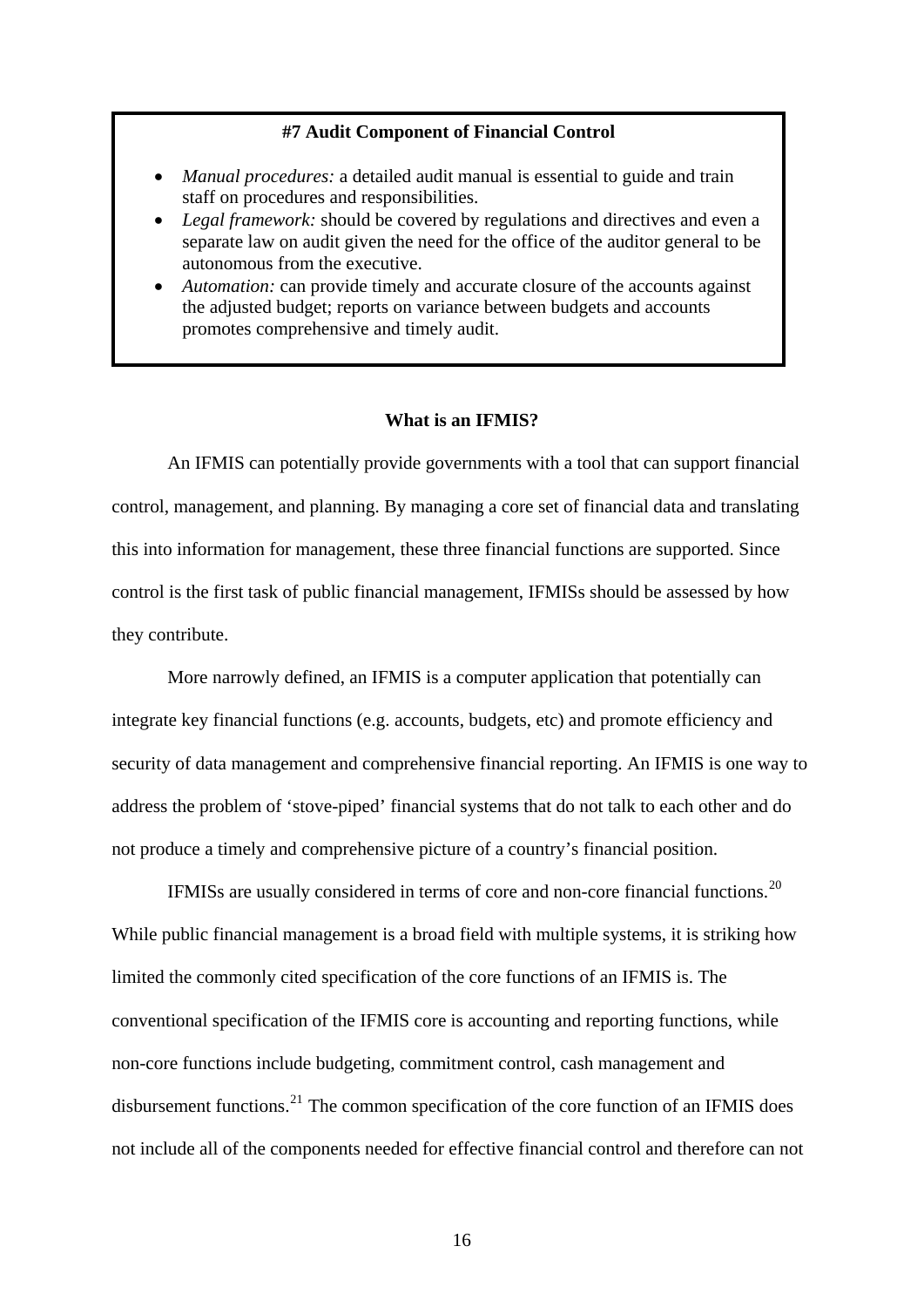provide sufficient or basic financial control. The limited comprehensiveness of the conventional core functions of an IFMIS stems in large part from the private sector origins of IFMIS technology as demonstrated by the absence of a budget component as a core module.

 IFMISs are a partial solution to financial control. 'Integration' should not be confused with 'comprehensive' control. While a partial solution, we argue that the core components of an IFMIS should be Budget, Accounts, Disbursements and Reporting (BADR). The lack of a budget component is the most glaring deficiency as it is the foundation of public financial control. $^{22}$  $^{22}$  $^{22}$ 

Figure 2 presents what an IFMIS is and Figure 3 presents how one works using the example of Ethiopia's IFMIS.



**Financial function of an IFMIS (Column 2, Figure 1).**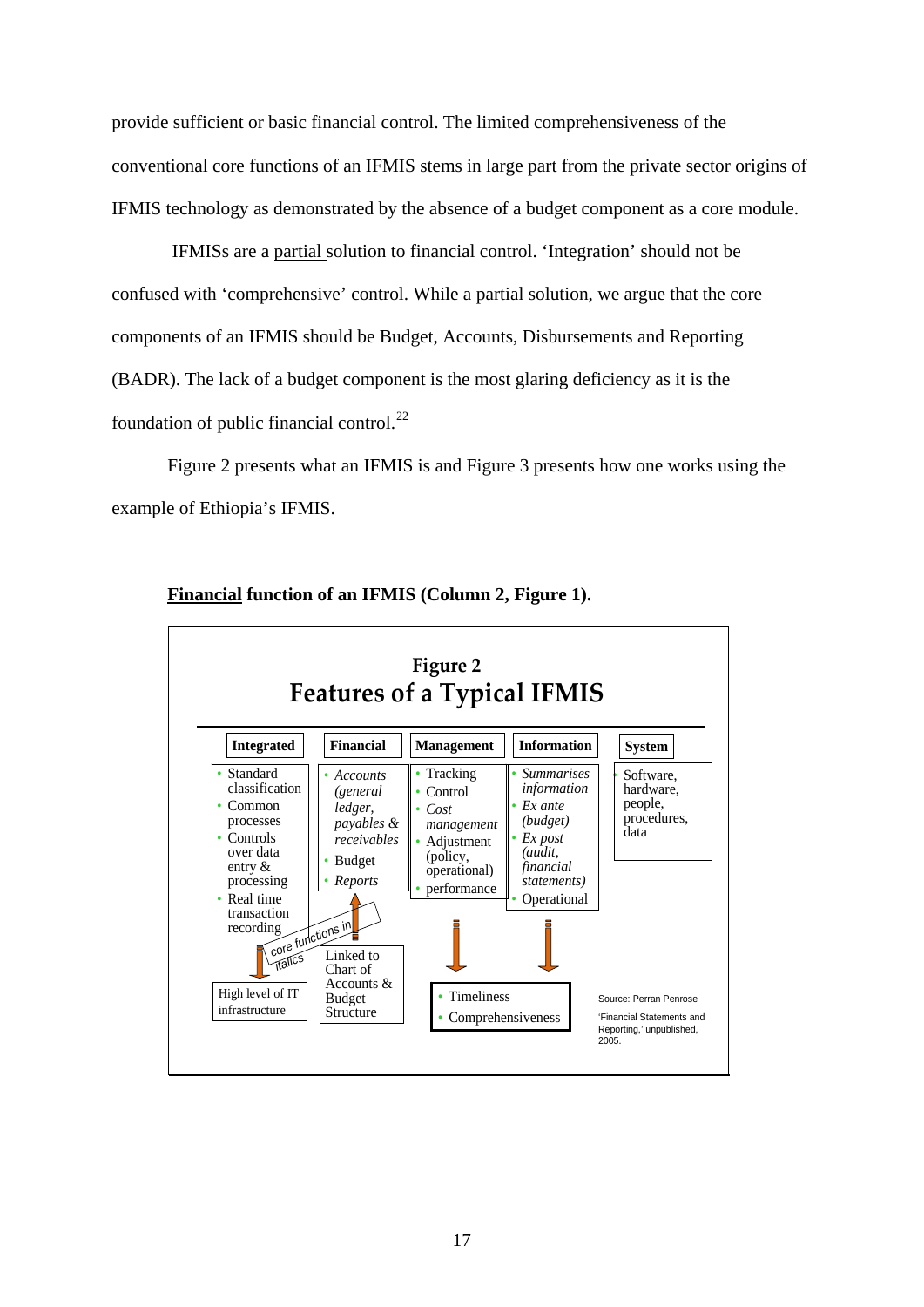#### **Integrated function of an IFMIS (Figure 2, Column 1).** Ideally, and IFMIS

provides two types of integration: functional integration across financial components so that data flows seamlessly; and physical integration with networks or stand alone installations that can share data. We would argue for a third feature of integration which is key to the building of a hybrid system—integration between manual and automated procedures.

IFMISs are designed to manage financial data efficiently so that once entered, data are securely stored and shared with different financial functions (e.g. budgets, accounts). The management of data from the user standpoint is standardized with common input screens and report formats. Integration is within the core modules but is also meant to include seamless data sharing (possibly on-line) across administrative entities to promote financial control. One limitation is that the on-line requirements of a conventional IFMIS can be significantly constrained by the low bandwidth found in many developing countries.

The conventional IFMIS almost invariably overlooks the issue of integration with manual systems. Prudent financial management, especially in developing countries, requires reliability more than efficiency.<sup>[23](#page-59-0)</sup> Operating parallel manual and automated systems (at least until reliability has been established in the use and operation of the automated systems which can be a very long time) provides redundancy that increases control and reliability in financial management.<sup>[24](#page-59-0)</sup> Moving financial management to lower and less capable levels of administration means that there are likely to be different financial systems (manual at the lowest levels with automation upstream). Should the infrastructure supporting the automated systems fail or come under strain, the manual systems allow governments to maintain their operations.

The manual system also provides a platform from which the user and the application developer can rapidly and cost-effectively evolve the system. It provides the user with a familiar and accessible prototype of new procedures and how to adapt them.<sup>[25](#page-59-0)</sup> This approach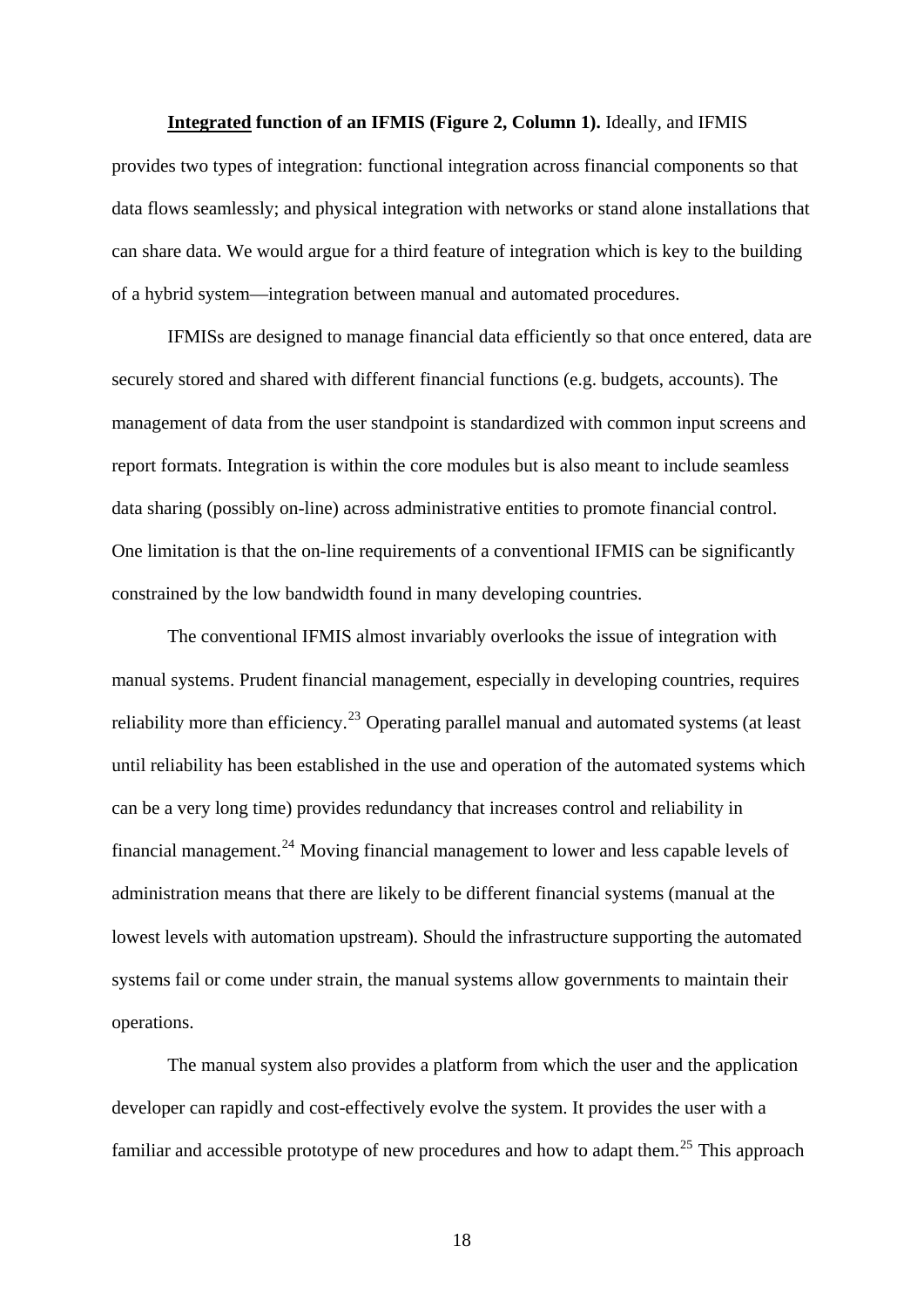promotes government ownership and also provides technology developers with clear, workable and user accepted requirements. The failure of information systems to meet user requirements is arguably the one of the principal source of failure and under performance of IFMIS systems. A strategy of developing IT systems from robust manual systems does not need to take a long time because application development is rapid and considerably less costly and user acceptance is continuous and assured.<sup>[26](#page-59-0)</sup> This approach promotes sustainability as the manual and computer application are developed incrementally and embedded step by step. By taking time in the early stages of the financial reform, appropriate basics are established, user ownership is promoted, and costly and time consuming application development is avoided.

It is not possible to automate everything.<sup>[27](#page-59-0)</sup> There will always be manual systems that complement computerized systems and both systems require discipline in their execution. The continued role of manual systems reinforces case for a modular process change approach to reform, as the manual systems will require improvements and these in turn will impact the automated systems which in turn will have to be improved.

**Management function of an IFMIS (Figure 2, Column 3).** The management function of an IFMIS applies the information function (column 4 of Figure 1) to execute the three roles of a financial system: control, management and planning.

**Information function of an IFMIS (Figure 2, Column 4).** This function translates financial data into information. IFMISs provide a wide range of reports.

**System function of an IFMIS (Figure 2, Column 5).** Finally, an IFMIS is an information technology that embeds financial procedures in software applications, data stores, and communications infrastructure. Figure 3 uses the example of the Ethiopian custom IFMIS (IBEX) showing how an IFMIS is constructed. The *functional modules* deliver the content of the application and in this case budgeting, accounts, and disbursements.<sup>[28](#page-60-0)</sup> The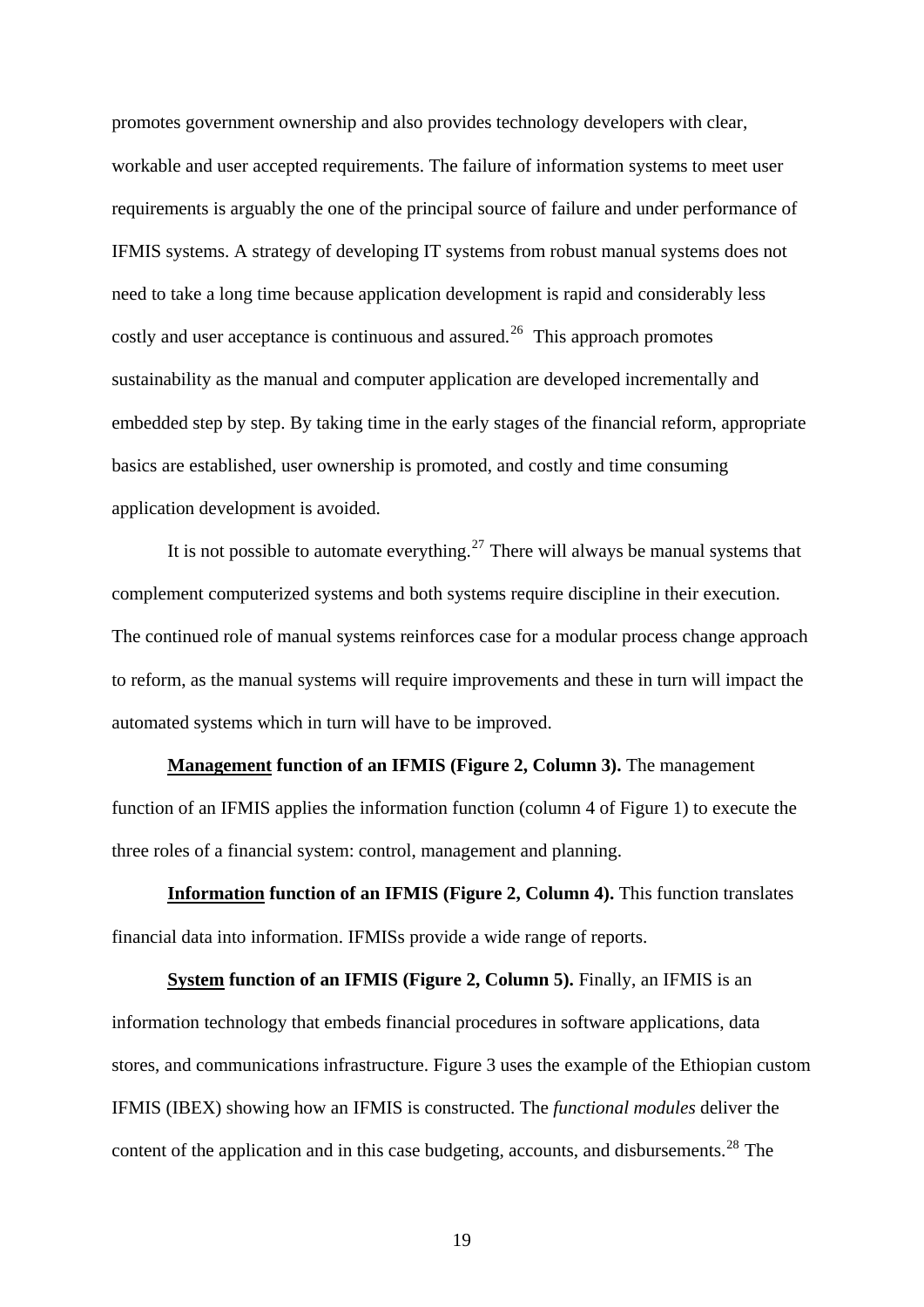*technical platform* is the backbone of crosscutting services provided by the system which includes the volume and speed of data processing, data security, distribution (in this case via the WAN), the front end interfaces for the user and the languages it presents the modules in. The third part of the application are the *migration tools* which allow data to be exchanged seamlessly between the legacy financial systems (BIS/BDA) and IBEX as well as between standalone installations and networked installations.<sup>[29](#page-60-0)</sup> One limitation of an OTS IFMIS is the management of legacy systems and their data. While in principle these data can be shared, it is often necessary to build a custom migration capability, thereby increasing costs: in other words, an OTS is not necessarily synonymous with a turnkey system. A virtue of custom systems is their de facto inclusion of custom services such as integrated legacy migration tools.





**Source:** Adam Abate and Eric Chijioke, 'The DSA Financial Information Systems,' unpublished, 2005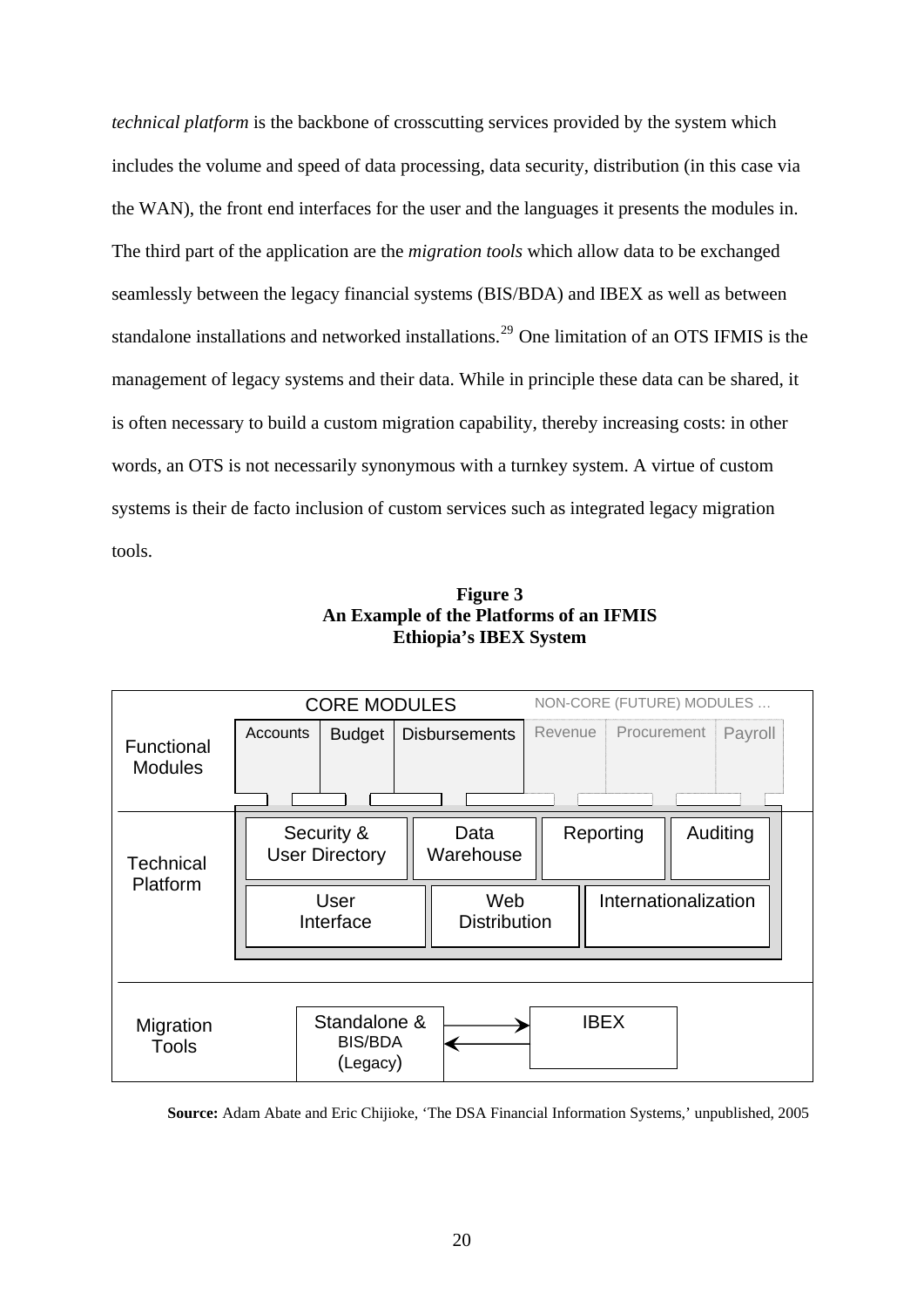Well designed IFMISs are modular. Modular systems by definition can be developed using independent modules as user requirements evolve, and modules can then be linked in order to share data. Five virtues of modularity may be noted in particular:

(a) independent development of finance components as user requirements evolve;

- (b) flexible sequencing of a financial reform (budgets first then accounts);
- (c) appropriateness to the relatively un-integrated structure of public bureaucracies in developing countries;
- (d) operation of different scale systems at different levels of administration demanded by fiscal decentralization; and,
- (e) evolution of migration tools to consolidate data from different versions of the same financial sub-system (e.g. old and new chart of accounts) (thus managing a financial reform at different stages). Modularity supports process change which is uneven between financial components and administrative levels.

It is important to understand the concept of modularity in the context of the design and implementation of an IFMIS. A well designed IFMIS will have discrete modules (e.g. budget, accounts) that are integrated. One design issue is whether these modules are sufficiently independent to allow multiple versions. For example, can the system provide a single-entry and a double-entry version of accounts and consolidate both? Even for the same module (accounts), can different versions be developed for different administrative levels and then be consolidated? Further, can the systems operate in different configurations: standalone, local area network, and wide area network? IFMISs have to be significantly customized to meet the varied demands of a financial reform and some applications are simply unable to support certain configurations (standalone) or different versions (single or double entry).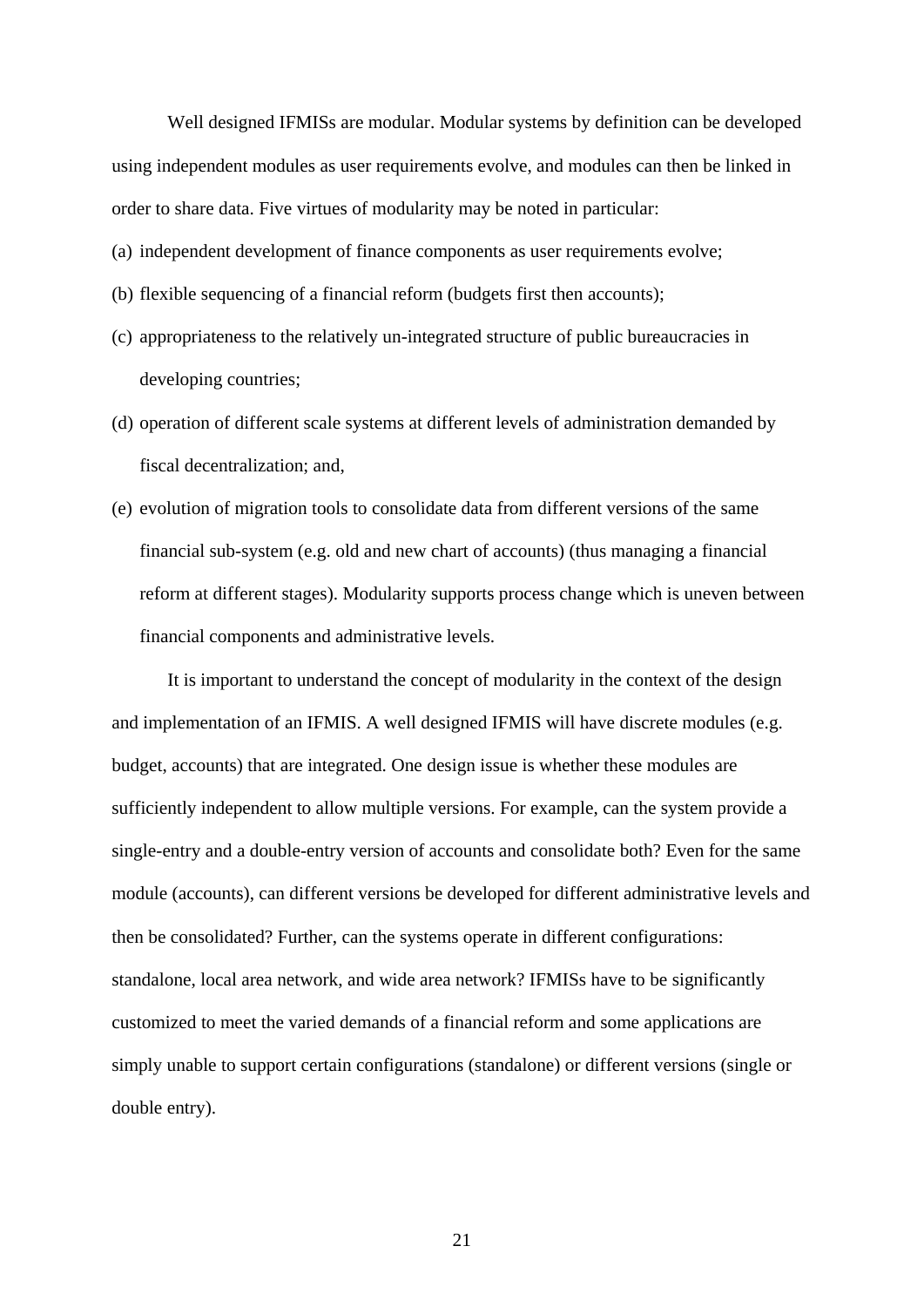Modularity of design is essential to supporting a modular or sequential

implementation of a financial reform. This is especially true in the common case of countries that are at the same time implementing fiscal decentralization because administrative levels will be at different stages in the decentralization and financial reform. A virtue of the custom IFMIS developed in Ethiopia, for example, is that it was extremely flexible and was able to run multiple versions of financial modules customized to each major administrative level and consolidate the data. Similarly in Ghana:

FMS [Financial Management Systems] reforms should be divided up into self-contained modules. This is one of the key lessons from the Ghana experience where the high interdependency of the various components and sub-components has created significant implementation problems. A modular approach would allow a focus on changes that become necessary during project implementation on the specific module. The repercussions on the remaining project would be limited even in the case of delays or other difficulties with one module. $30$ 

## **Pathways to Financial Control Ethiopia and Tanzania**

Table 2 presents a four-stage framework of financial reform illustrated by the Ethiopian reform which has implemented the first three stages (comprehension, improvement, expansion) which has built the basics of financial control.<sup>[31](#page-60-0)</sup> The 'toning' stages evolve existing procedures and is a far less risky approach than replacing procedures. PFM reforms which do not evolve financial systems avoid the first two 'toning' stages and leap directly to the third stage of 'reform' which introduces added risk with new techniques (e.g. double entry accounting, modified cash, single treasury ledger systems, financial statements). Unfortunately, developing countries are encouraged to continue this 'momentum' of reform and experiment with Stage 4 PFM reforms (e.g. accrual accounting,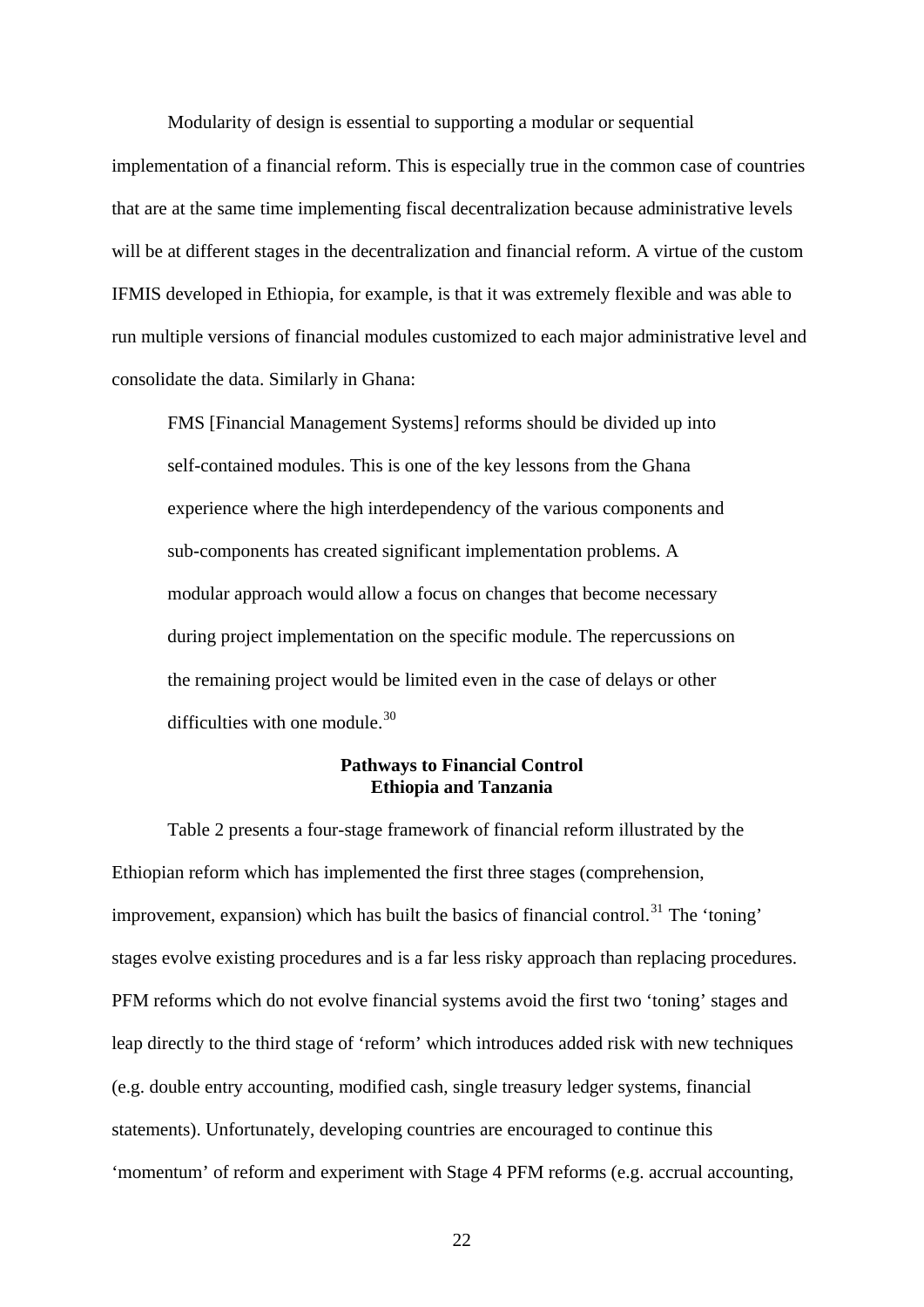performance budgeting, high end IFMISs). The development community has not fully appreciated that there are diminishing not increasing returns to  $PFM$  reform.<sup>[32](#page-60-0)</sup> Modest improvements of existing systems can have significant effects.<sup>[33](#page-60-0)</sup> Stage 3 reform (basics++) provides sufficient control and Stage 4 reform (basics+++) is unnecessary, inappropriate and substantially increases risk. 'International best practice' is primarily about Stage 4 reform and one reason developing countries are urged to adopt high end IFMISs is because these syste ms often have Stage 4 features. Beyond the appropriateness of such reforms, the high end IFMISs may not facilitate the migration of current financial systems to these 'bes t practices.'

## **The Ethiopian Reform**

**Broader Public Sector Reform Agenda.** A public sector reform has three attributes: *ownership*, *purpose* and *approach*. [34](#page-60-0) Ethiopia's public financial management reform was located within a broader civil service reform designed and driven by the government.<sup>[35](#page-60-0)</sup> The government pursued an explicit strategy of limiting the influence of foreign aid agencies to ensure that it *owned* the reform. Bilateral and multilateral foreign aid agencies who were willing to provide grants (not loans) were invited to fund select parts of the reform with overall coordination located in the Prime Minister's Office and initially supervised in detail by the Prime Minister. The sources and form of financing were important because the financial reform was not tied to onerous and unrealistic conditionalities—reform could proceed at an appropriate pace. The *purpose* of the financial reform was to rapidly upgrade the country's financial system because of its deterioration caused by a long civil war and the urgent need to support the agenda of decentralization. The *approach* was to comprehensively upgrade the civil service generally and expenditure management specifically.<sup>[36](#page-61-0)</sup> The approach to expenditure management was to evolve rather than replace existing systems because of the overriding government policy to rapidly decentralize. Rapid expansion of financial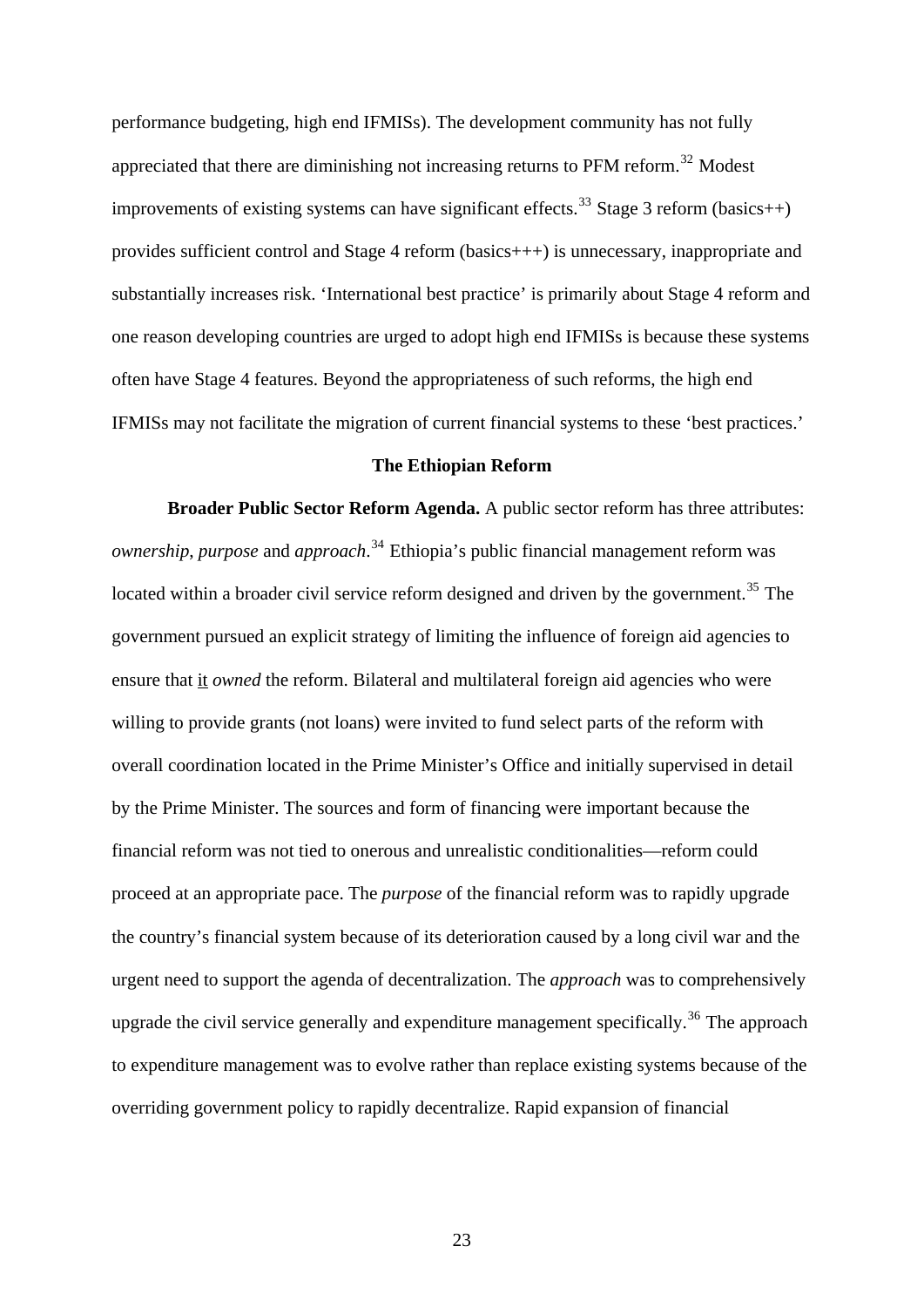# **Table 2**

## **Pathways to Financial Control The Case of Ethiopia**

| <b>Components of</b>                            | <b>STAGE 1</b>                                                                                                                                       | <b>STAGE 2</b>                                                                                                                        | <b>STAGE 3</b>                                                                                                          | <b>STAGE 4</b>                                                                                                                              |
|-------------------------------------------------|------------------------------------------------------------------------------------------------------------------------------------------------------|---------------------------------------------------------------------------------------------------------------------------------------|-------------------------------------------------------------------------------------------------------------------------|---------------------------------------------------------------------------------------------------------------------------------------------|
| <b>Financial</b><br><b>Control</b>              | <b>Outcome: Basics</b><br><b>Objective: Comprehension</b><br><b>Approach: Toning 1</b><br><b>Schedule in ET: Years 1-2</b>                           | <b>Outcome: Basics+</b><br>Objective: Improvement<br><b>Approach: Toning 2</b><br><b>Schedule in ET: Years 3-4</b>                    | <b>Outcome:</b><br>$Basics++$<br>Objective:<br><b>Expansion</b><br>Approach:<br><b>Reform</b><br><b>Schedule in ET:</b> | Outcome: Basics+++<br>Objective: Experimentation<br><b>Approach: Reform</b><br><b>Schedule in ET: Year 8-10</b><br>(not by the DSA Project) |
|                                                 |                                                                                                                                                      |                                                                                                                                       | <b>Years 5-10</b>                                                                                                       |                                                                                                                                             |
| <b>Budget</b><br><b>Procedures</b>              | Budget Classification/ chart of<br>accounts (Federal)<br>Budget Manual--cost center<br>budgeting (Federal)<br>Public Investment Program<br>(Federal) | Budget Classification/chart of accounts<br>(Regional)<br>Budget Manual--cost center budgeting (R)<br>Performance Budgeting Type 1 (R) |                                                                                                                         | Per Budget Type 2<br>(Not working) $*$                                                                                                      |
| IT<br>Legal                                     | <b>BIS</b><br>(EU bid for IFMIS pending)<br>Comprehensive financial law<br>and regulations                                                           | BIS upgraded to SQL Server<br>(EU bid for IFMIS pending)                                                                              | IBEX $(F)$ then $(R)$<br>(EU bid for IMFIS<br>pending)                                                                  | <b>Bid for EU IFMIS</b><br>Awarded                                                                                                          |
| Commitment<br><b>Procedures</b><br>IT<br>Legal  | Manual-No change<br>Manual No change<br><b>New</b>                                                                                                   | $\zeta$ $\zeta$<br>Automated                                                                                                          |                                                                                                                         |                                                                                                                                             |
| Procurement<br><b>Procedures</b><br>IT<br>Legal | New<br>none<br><b>New</b>                                                                                                                            | No change<br>No change<br>No change                                                                                                   |                                                                                                                         |                                                                                                                                             |
| <b>Disbursement</b><br><b>Procedures</b>        | Manual-no change<br>Manual-no change<br>No change                                                                                                    | No change<br>No change<br>No change                                                                                                   | Single pool $(R)$<br>ZTB(F)<br>ZTB(R)                                                                                   |                                                                                                                                             |
| IT<br>Legal                                     |                                                                                                                                                      |                                                                                                                                       | <b>IBEX-ZTB</b><br>None                                                                                                 |                                                                                                                                             |
| <b>Accounting</b><br><b>Procedures</b>          | <b>Existing Documented</b><br><b>Extensive Training</b><br><b>BC/COA</b>                                                                             | D-Entry (F)/mod-cash<br>D-Entry (R)/mod-cash                                                                                          |                                                                                                                         |                                                                                                                                             |
| IT<br>Legal                                     | Legacy updated BDA 2<br>New financial law/regulations                                                                                                | BDA (3A), BDA (3B),<br>BDA 3(B) upgraded to SQL server                                                                                |                                                                                                                         |                                                                                                                                             |
| <b>Reporting</b><br><b>Procedures</b><br>IT     | No Change<br>No Change                                                                                                                               | Financial Statements (F)<br>Continuous upgrade in BDA                                                                                 | Extensive $(F)$ $(R)$<br><b>IBEX</b>                                                                                    |                                                                                                                                             |
| Legal                                           | New financial<br>Law/regulations                                                                                                                     |                                                                                                                                       |                                                                                                                         |                                                                                                                                             |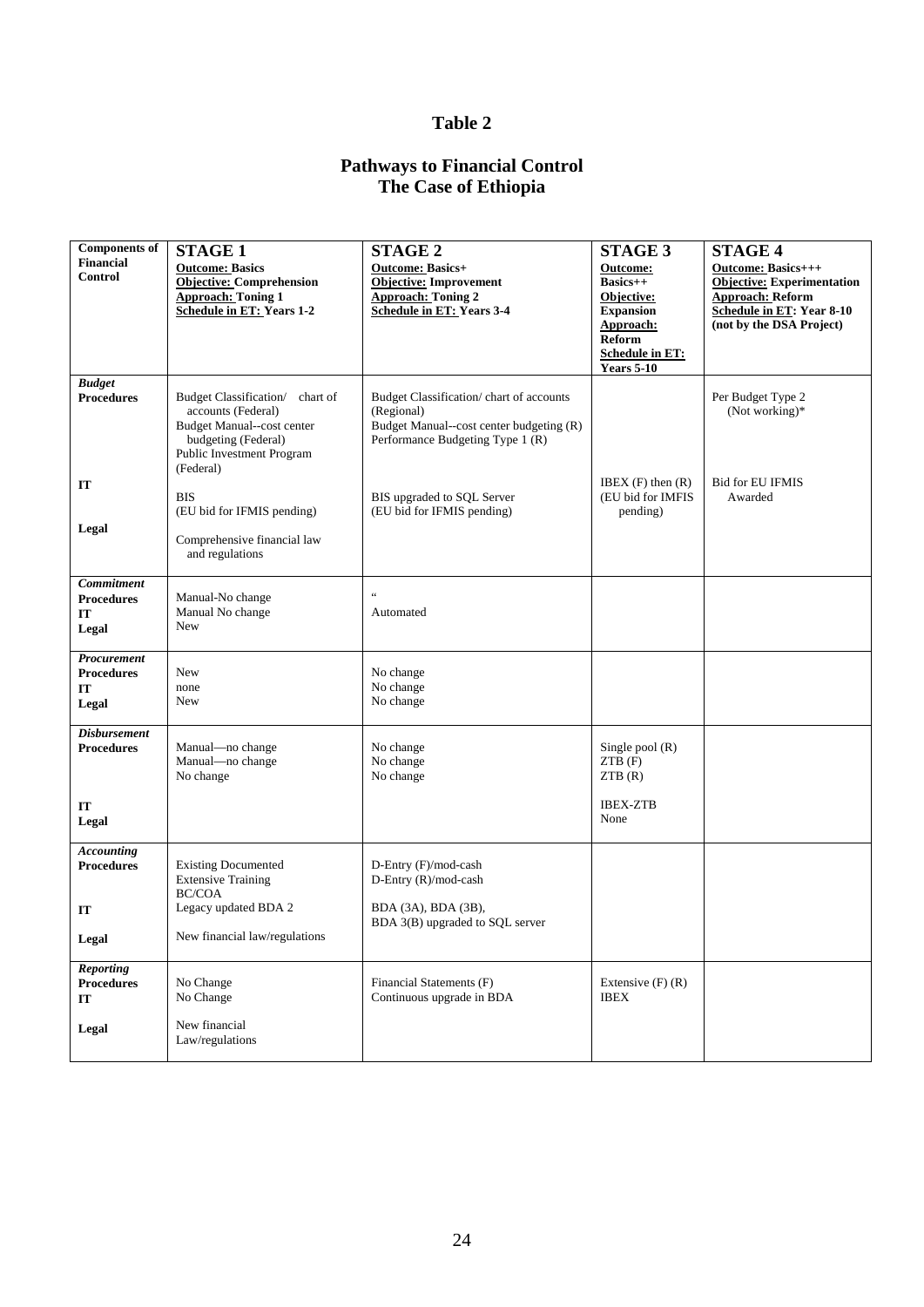management to lower administrative levels meant that existing financial systems had to be extended while improvements and new systems had to wait. In summary, public sector reform was driven by a domestic not external agenda and while not initiated under an economic crisis, it was a high government priority with sensitive political and critical administrative objectives.

**Ethiopia's Pathway to Financial Control.** Unlike most African and developing countries, Ethiopia observes a hard budget constraint. This financial discipline has been the foundation for rapid decentralization and has allowed the PFM reform to take the necessary time to evolve the existing systems and start a long-term fundamental PFM reform which is sustainable and expandable. It has also meant that Ethiopia did not have to take shortcuts (e.g. write off the six year backlog in accounts) which would have undermined discipline and procedures of effective financial control. Effectiveness was not bartered for efficiency. Unlike the case of Tanzania and most developing countries, the PFM reform was not a response to a breakdown in financial control which required an immediate short-term response.

Ethiopia's pathway to financial control accords with 'international findings' that financial procedures in some African governments are relatively robust and that the risk of large-scale financial information systems can be reduced with iterative development and modular growth of smaller systems.<sup>[37](#page-61-0)</sup> The challenge of financial reform faced by Ethiopia, was the need to rebuild a cadre of financial staff displaced by the long civil war and expand their number to staff the decentralized structure of government. Existing staff had an operational knowledge of the financial systems (they knew 'how to do it'), but lacked a deeper understanding of 'why' (the principles of accounting) and the 'rationale' (their legal responsibilities).<sup>[38](#page-61-0)</sup>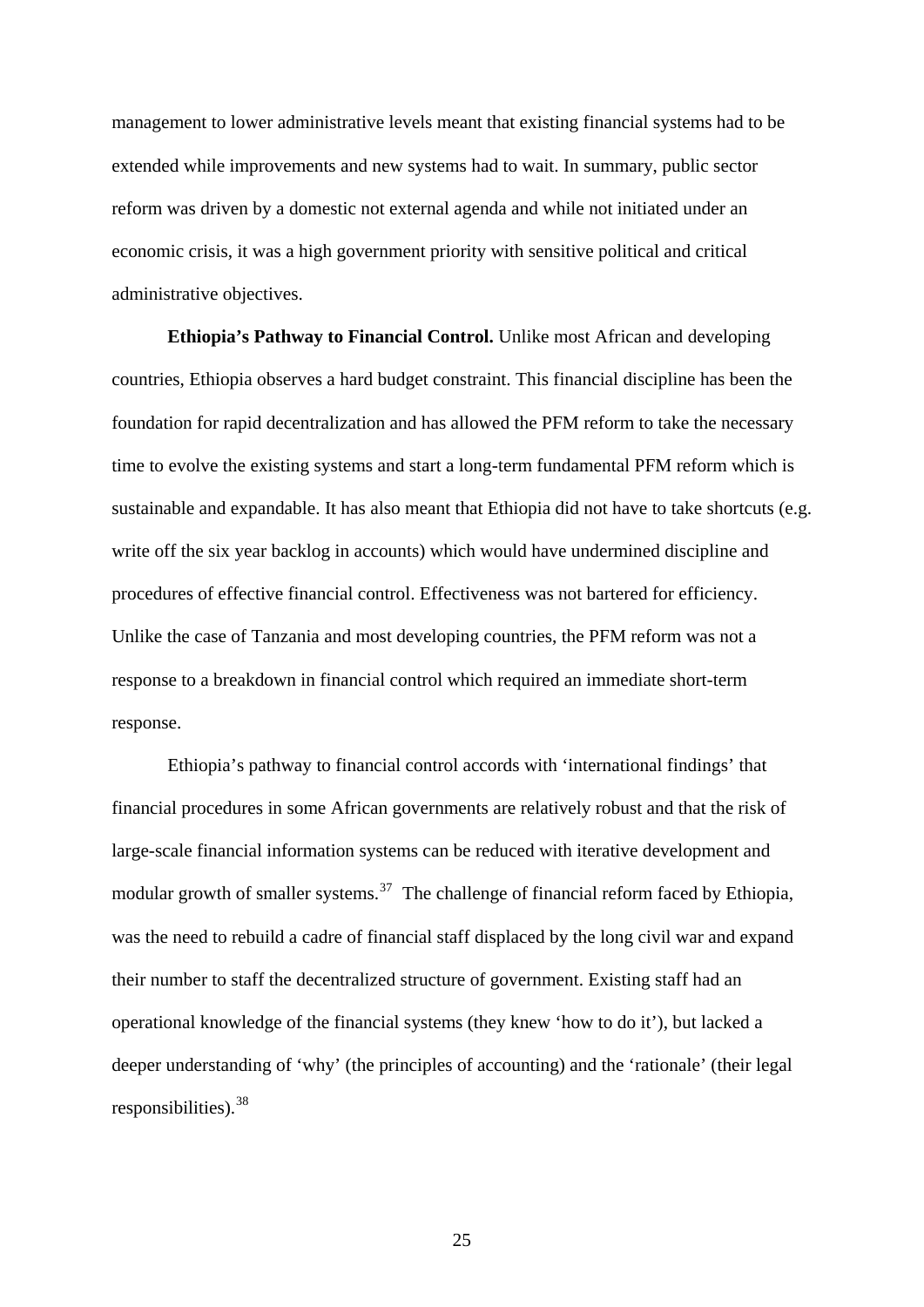The reform's approach to information technology accords with a number of trends in this field: avoiding large-scale IT systems in favor of smaller, rapidly and iteratively developed systems; IT should support not drive financial reform; user requirements should define systems; and that all information systems involve customization so there is not a priori advantage of commercial-off-the-shelf systems to custom/bespoke systems.

The Ethiopian case illustrates the fundamental issues of financial control faced by governments in Africa: procedures and the discipline to implement them. IFMISs are seen as a means of introducing and sustaining both procedures and discipline but worse, are assumed to be a 'quick' fix. The evidence would suggest that without manual procedures and an enforced legal framework, these systems have little or no effect. They do however add considerable risk to financial management and their high failure rates and low sustainability mean they should have a limited not primary role in PFM reform. IFMISs are certainly not a quick fix as some estimates suggest that it takes seven to nine years to implement an IFMIS in Africa.[39](#page-61-0)

Table 2 presents the three stages of reform of financial control in Ethiopia. The first two stages 'toned' up the existing system and made it more comprehensible and effective. In these stages, over ten thousand staff were trained in the newly documented procedures mainly from the front-line districts which were delegated to be self-accounting (i.e. responsible for managing their own budgets and closing their own accounts). A legal framework including law, regulations and directives was the first task of the broad civil service reform program to be started and was completed before any of the other financial reforms were well underway. This legal framework, initially prepared for the federal government, was rapidly extended to regional governments. The reform of the legal framework reinforced the already high level of financial discipline by making individual roles, responsibilities and repercussions of misuse clear. Ensuring that an up-to-date legal pillar was in place early on was important especially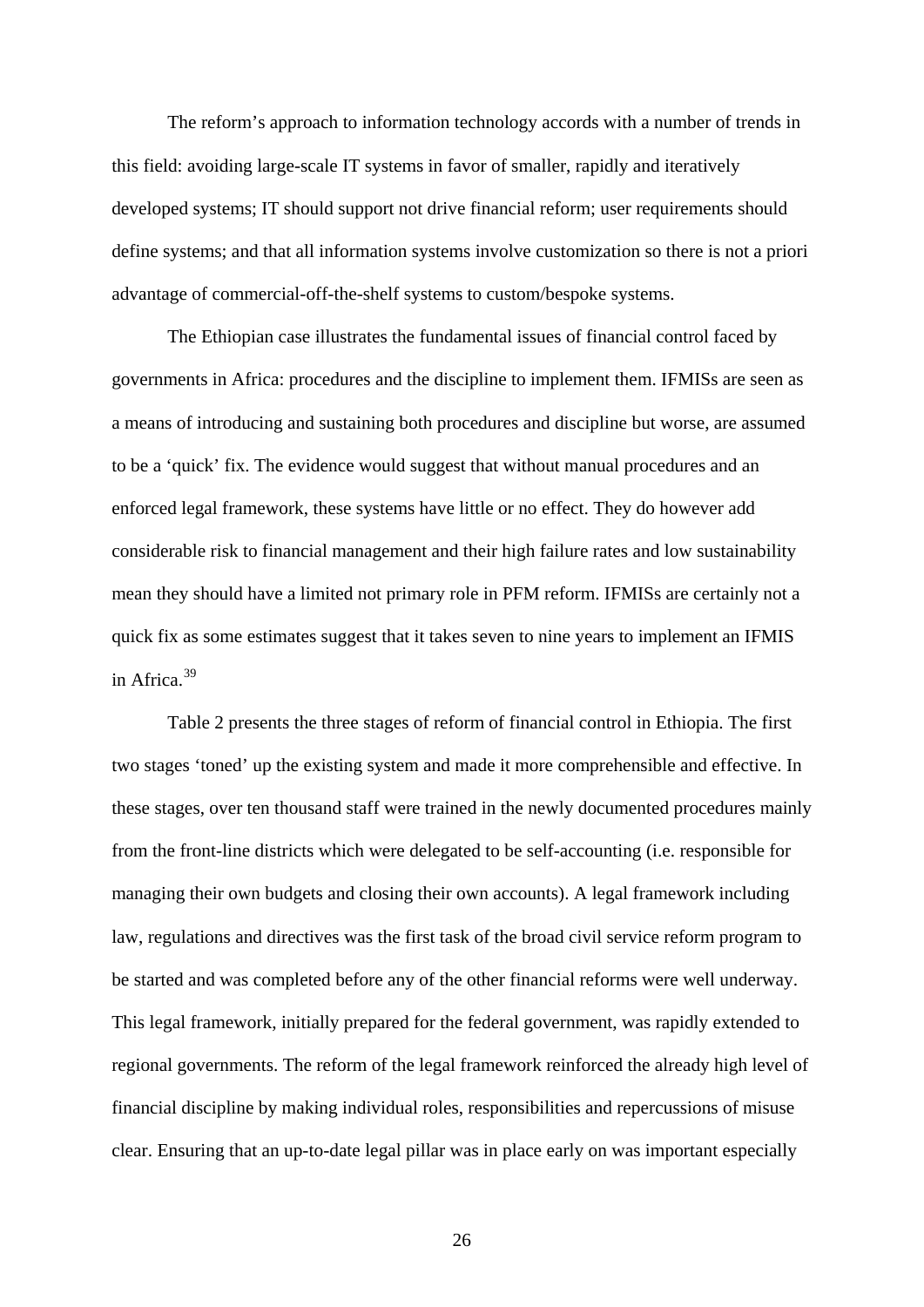with the rapidly expanding decentralization of public financial management. The extensive training of central and regional finance staff in the financial legal framework also made officials aware of the seriousness of the reform and prepared them for the follow-on procedural reforms in budgeting, accounting and expenditure planning.

The financial reform focused from the beginning on the basics—getting an up-to-date legal framework in, and improving the performance of budgeting and accounting. Figure 4 presents the steps taken so far (1and 2) the proposed evolution of the system (3,4,5).

In terms of the tactics of reforming financial control, the reform focused on the budget and accounting components. Ethiopia began its reform with a hard budget and cash constraint which allowed it to systematically build up the basics. It did not have to adopt emergency or interim measures such as a cash budget. Cash management was manually and tightly controlled by the Ministry of Finance and the Bureaus of Finance in the regions as line spending agencies (at the respective central and regional levels) had to get monthly approvals of cash flow by budget classification and line item. With the extensive second stage decentralization to districts, over seventy percent of regional funds were transferred to these remote and relatively weak administrative agencies. Budget and cash control remained strong because of the tight manual control of salaries which comprise often eighty percent of expenditure at districts. The introduction in district finance offices of a single pool (single check book) for issuing all treasury payments concentrated control and limited discretion by spending agencies.

 The weak link in the current system is the delay in updating the adjusted budget. Strong manual procedures and legal sanctions (with specified prison sentences), however, are in place which limits expenditures without budget provision. Figure 5 is the 'Budget/Expenditure Subsidiary Ledger Card' which provides manual control of the budget, adjusted budget and commitments by budget classification and line item. Effective manual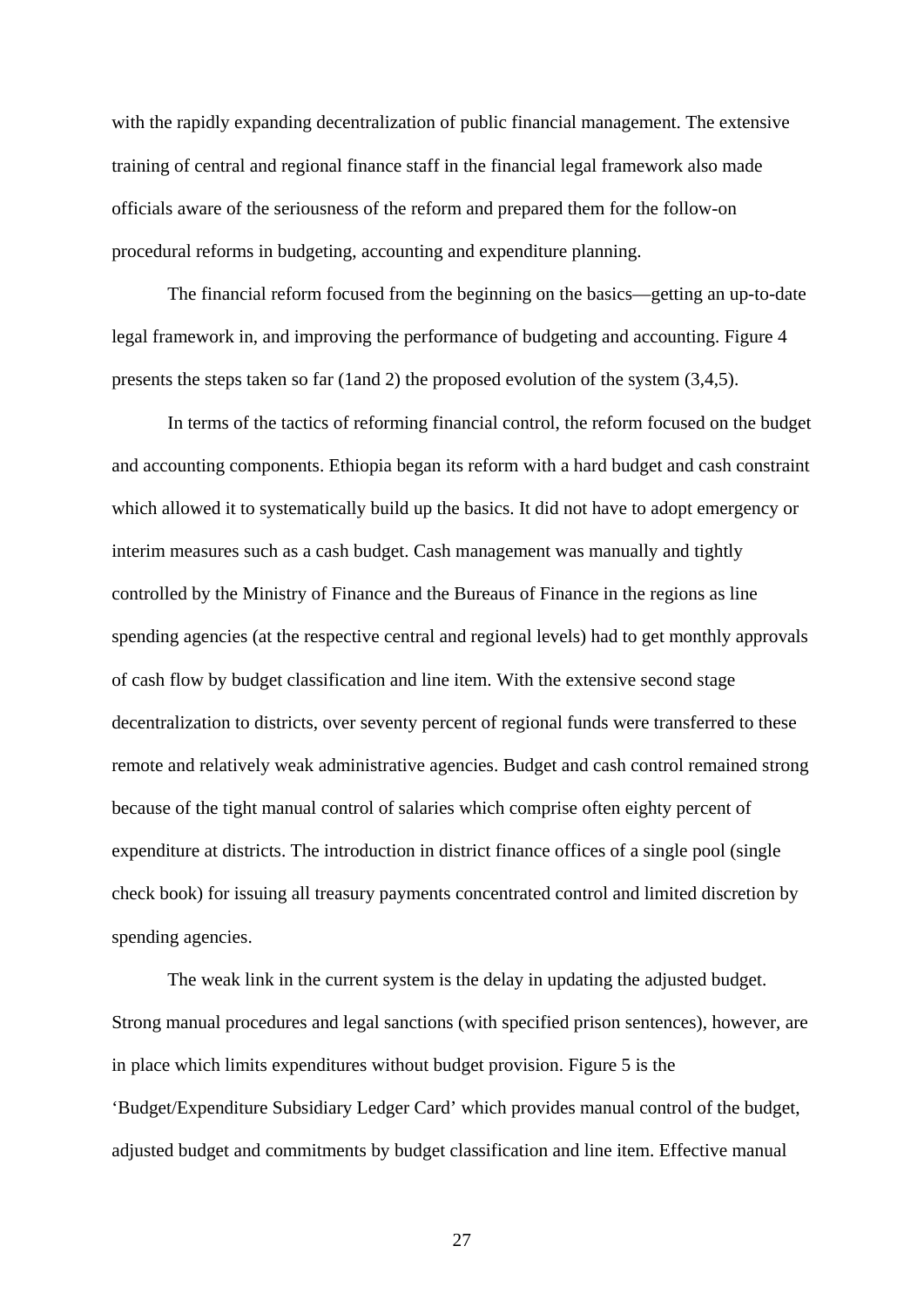control exists but could be reinforced and made more efficient with automation.

Strengthening budgetary control is also enhanced by a clear separation of duties--making budget rather than accounts departments responsible for the adjusted budget. Currently in Ethiopia the arrangement varies with some agencies having accounts responsible and others having the budget department responsible. There is a tendency in many governments for the accounting staff to maintain the adjusted budget because they receive from spending agencies the detailed documentation of expenditure as well as transfers. The ledger card in Figure 5 shows this integration of budget management (the first ten columns) with expenditure control (the last four columns).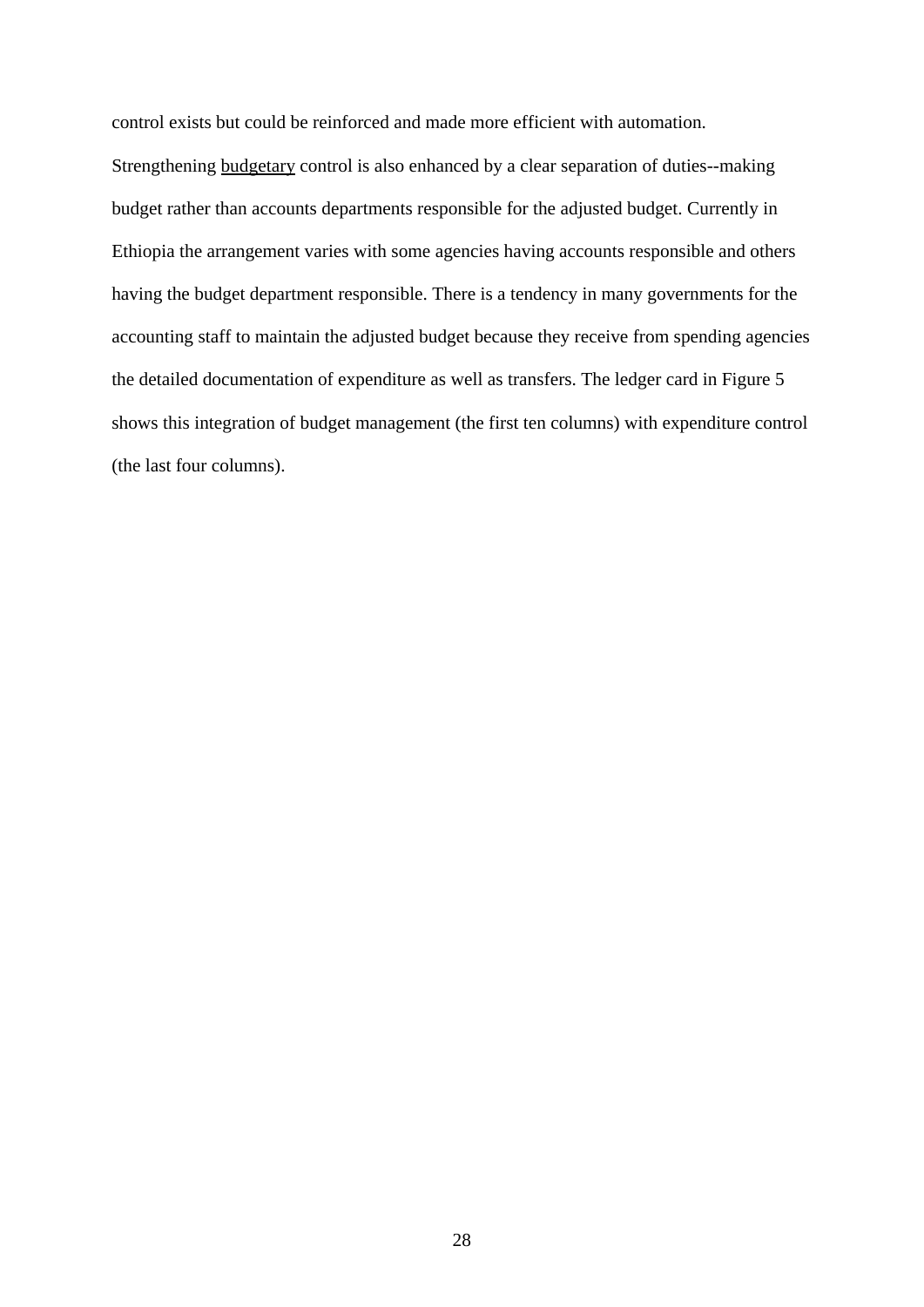## **Figure 4**

## **The Steps in Automating Financial Control in Ethiopia**

The Current System

#### Step #1

- Budget preparation and adjusted budget
	- o Rapid development of a Visual Basic/Access system
	- o Upgrade from an Access RDBMS to MS SQL Server
	- o Comprehensive upgrade to Java (WAN, LAN, stand-alone),
	- extensive migration tools for legacy data
	- o Piloting on a WAN
- **Accounting** 
	- o Migrated legacy system from mini computer to PC server
	- o Migrated legacy COBOL single entry old chart of accounts to Visual Basic Access RDBMS
	- o New version: new chart of accounts, single entry
	- o Upgrade from an Access RDBMS to MS SQL Server
	- o New version: new chart of accounts, double entry
	- o Commitment control
	- o Extensive consolidation tools (including nation-wide consolidation)
	- o Comprehensive upgrade to Java based enterprise system (WAN, LAN, stand-alone), extensive migration tools for legacy data
	- o Financial statements
	- o Piloting on a WAN

#### Step #2

- Disbursement system
	- o Transfers between central and regional finance offices

Proposed Next Steps

Step #3 Procurement

- Purchase request
- Purchase order
- Inspection/receipt of goods and services
- Payables (including payment voucher)

Step #4 Disbursement (second phase)

- Check production and transfers
- Bank reconciliation

Step #5 Cash management and debt management

• Cash forecasting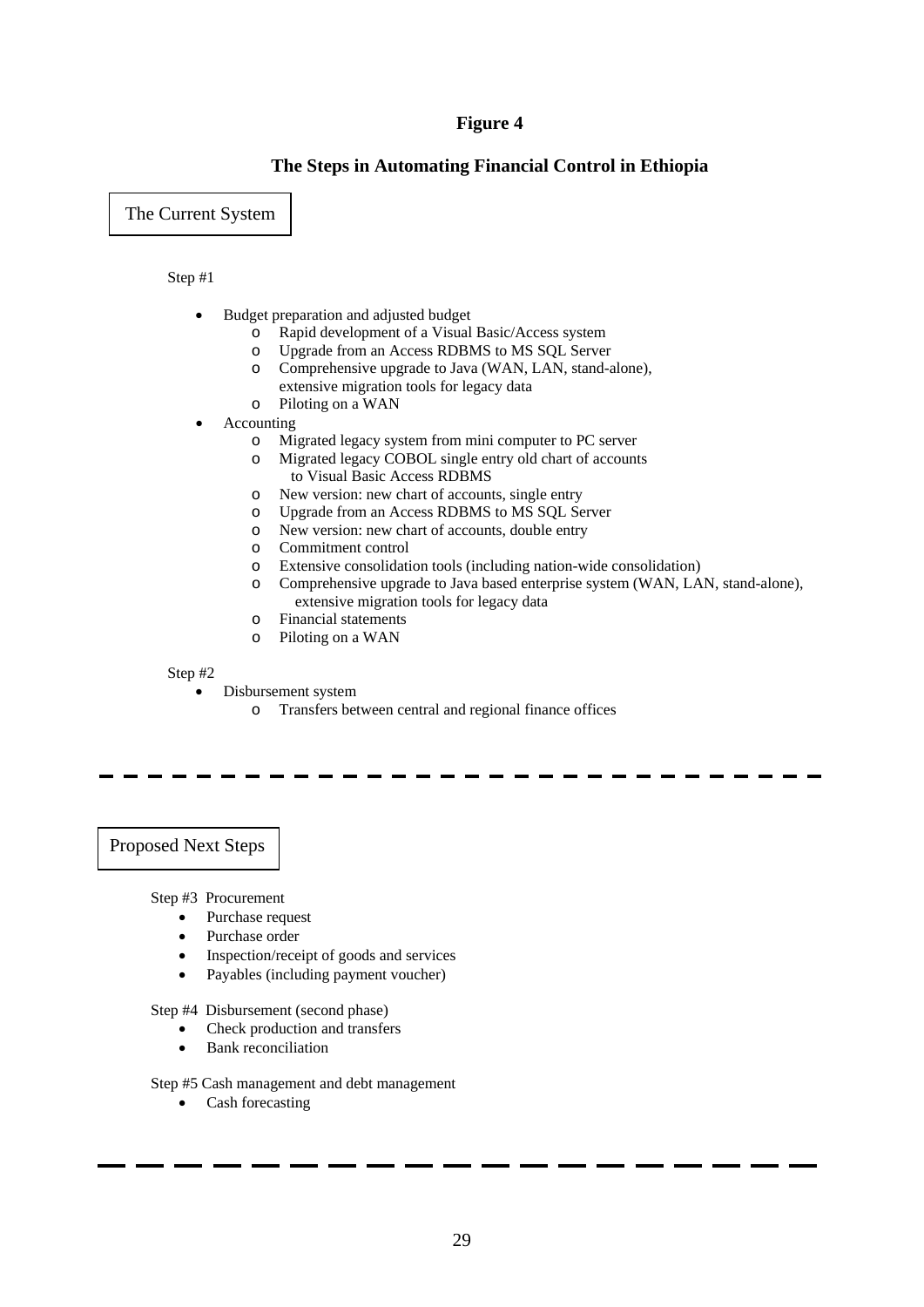## **Figure 5 Budget/Expenditure Subsidiary Ledger Card**

ME/HE 16/1

| Name:                | <b>BOFED</b>          | Code | $-152$ |                      |                        |      |      |
|----------------------|-----------------------|------|--------|----------------------|------------------------|------|------|
| Name of Program:     |                       | Code | 00     |                      |                        |      |      |
| Name of Sub Agency:  | Adm & General Service | Code | 01     | Source:              | Treasury               | Code | 1800 |
| Name of Sub Program: |                       | Code | $00\,$ | Type of Budget:      | Recurrent              | Code | 01   |
| Name of Project:     |                       | Code | 000    | Item of Expenditure: | <b>Office Supplies</b> | Code | 6212 |

|                |      |                |                 |                    |                       |                        |                    |                     |                   |            |                          | Expenditure |        | Balance |        |
|----------------|------|----------------|-----------------|--------------------|-----------------------|------------------------|--------------------|---------------------|-------------------|------------|--------------------------|-------------|--------|---------|--------|
| No             | Date | Description    | Reference<br>No | Approved<br>Budget | Addition to<br>Budget | Reduction to<br>Budget | Adjusted<br>Budget | Payment<br>Received | Unpaid<br>Balance | Commitment | Balance<br>Not Committed |             |        |         |        |
|                |      |                |                 |                    |                       |                        |                    |                     |                   |            |                          | Debit       | Credit | Debit   | Credit |
|                | 14/7 | Me/Be/Ma 4     | N/1/98          | 3,000              |                       |                        | 3,000              |                     |                   |            | 3,000                    |             |        |         |        |
|                |      |                |                 |                    |                       |                        |                    |                     |                   |            |                          |             |        |         |        |
| 2              | 26/7 | Me/He 71       |                 |                    |                       |                        |                    | 2,000               | 1,000             |            |                          |             |        |         |        |
|                |      |                |                 |                    |                       |                        |                    |                     |                   |            |                          |             |        |         |        |
| 3              | 1/8  | Approval of PO | PO/1/98         |                    |                       |                        |                    |                     |                   | 2,000      | 1,000                    |             |        |         |        |
| $\overline{4}$ | 2/9  | Approval of PO | PO/2/98         |                    |                       |                        |                    |                     |                   | 1,000      | $\bf{0}$                 |             |        |         |        |
|                |      |                |                 |                    |                       |                        |                    |                     |                   |            |                          |             |        |         |        |
| 5              | 10/9 | Cancel PO/2/98 | PO/2/98         |                    |                       |                        |                    |                     |                   | $-1,000$   | 1,000                    |             |        |         |        |
| 6              | 15/9 | Me/Be/Ma 6     | RC/1/98         |                    | 5,000                 |                        | 8,000              |                     |                   |            | 6,000                    |             |        |         |        |
|                |      |                |                 |                    |                       |                        |                    |                     |                   |            |                          |             |        |         |        |
|                |      |                |                 |                    |                       |                        |                    |                     |                   |            |                          |             |        |         |        |
|                |      |                |                 |                    |                       |                        |                    |                     |                   |            |                          |             |        |         |        |
|                |      |                |                 |                    |                       |                        |                    |                     |                   |            |                          |             |        |         |        |
|                |      |                |                 |                    |                       |                        |                    |                     |                   |            |                          |             |        |         |        |
|                |      |                |                 |                    |                       |                        |                    |                     |                   |            |                          |             |        |         |        |
|                |      |                |                 |                    |                       |                        |                    |                     |                   |            |                          |             |        |         |        |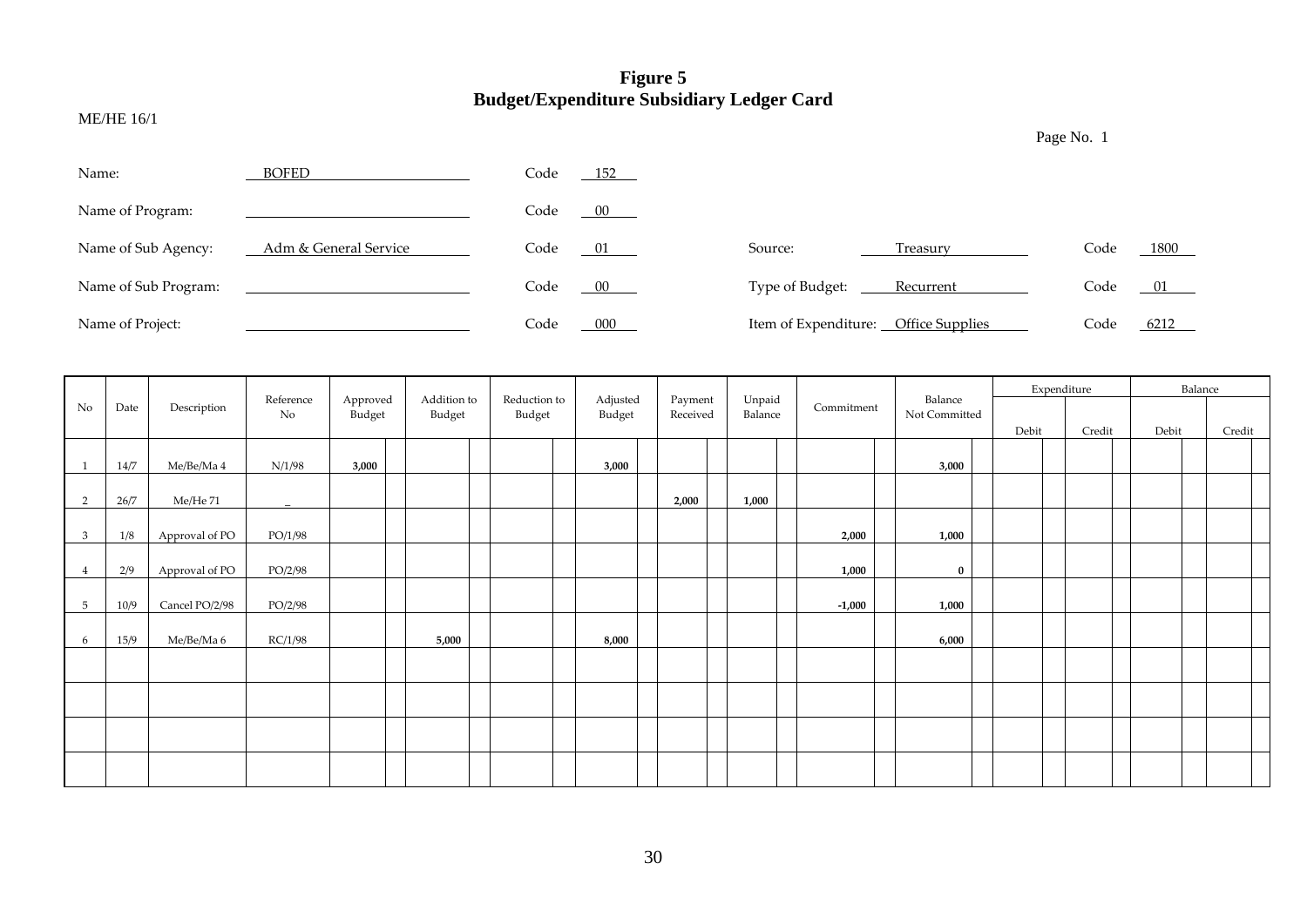#### **The Strategy of Automation of the Ethiopian Reform**

The strategy for automating the budget, accounts and disbursement reforms in Ethiopia has four attributes. First it is a custom and iterative approach. Second, it is driven by procedures. Third, it is simultaneously managed multiple versions of the system at different administrative levels. Fourth, the systems are developed in a phased approach based on user demand and resource availability.[40](#page-61-0) The automation strategy accords with an emerging view that risk of large scale information systems can be reduced by evolving smaller systems.

Public sector budgeting systems can encourage the funding of large and highly visible IT projects...that often fail. A radical approach, increasingly adopted in the private sector, is to avoid large projects altogether, opting for small projects instead. One expert has called this change a shift from 'whales to dolphins'. Adopting dolphins does not mean breaking big projects into small modules. Rather, it involves a shift to a different way of working and thinking, with total project time frames of no more than six months, technical simplicity, modest ambitions for business change, and teamwork driven by business goals. $41$ 

The baseline financial information systems at the start of the financial reform were rudimentary. Budgets were prepared on Excel spreadsheets and a simple accounting system written in COBOL operated on the mainframe.

There have been three distinct phases in the development of these systems (Table 3)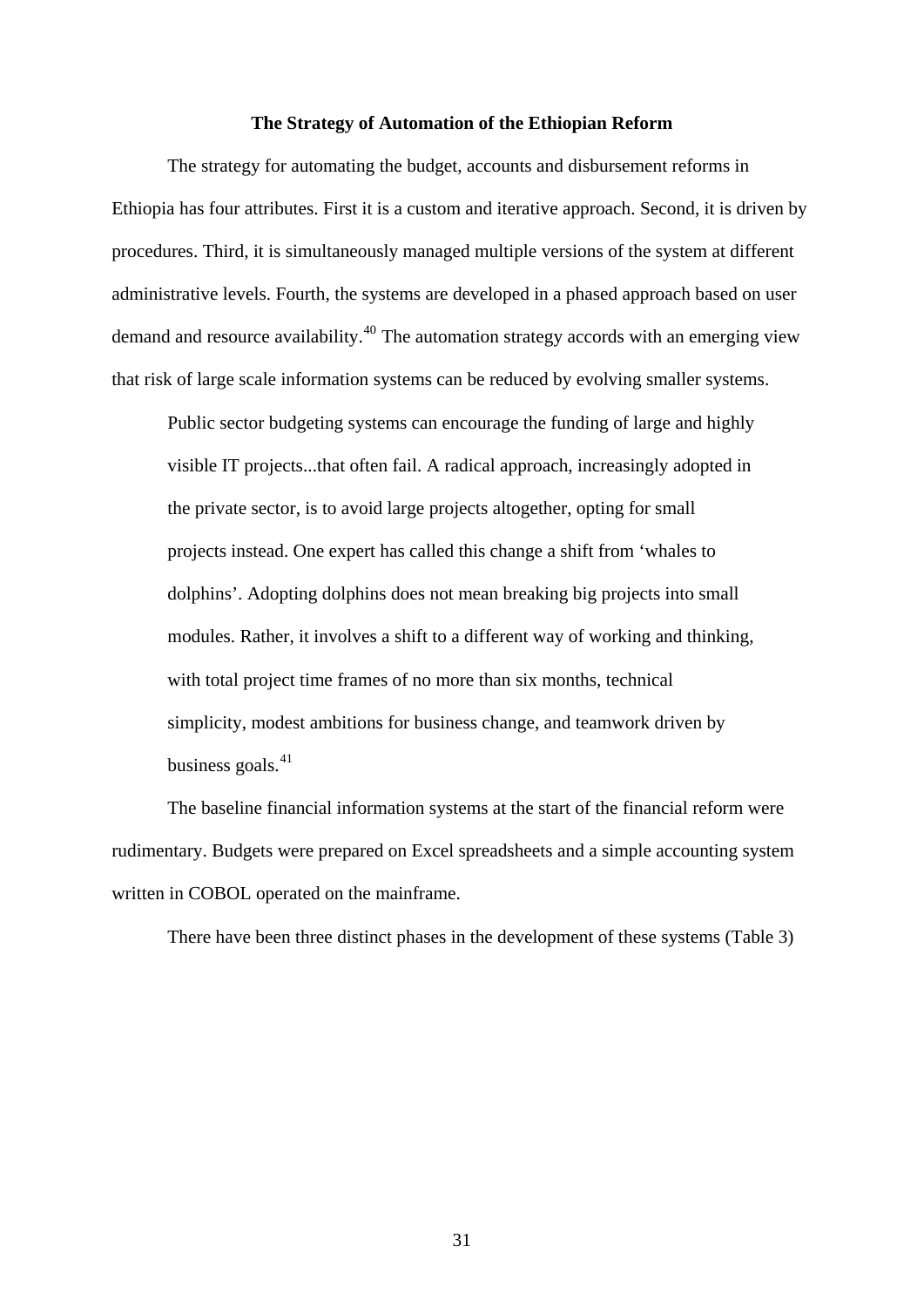### **Table 3**

|                           | Phase 1                | Phase 2                   | Phase 3                        |
|---------------------------|------------------------|---------------------------|--------------------------------|
|                           | 2000-2002              | 2002-2004                 | 2004-Present                   |
| <b>Features</b>           |                        |                           |                                |
| Functionality             | Partial core           | Partial core              | Core                           |
| Architecture              | Stand alone            | <b>LAN</b>                | WAN/LAN/Stand-alone            |
| Level of integration      |                        |                           |                                |
| Implementation            | Weak/but delivered     | Excellent                 | Excellent                      |
|                           |                        | Just in Time              | Systematic                     |
| Data migration            | Limited                | Limited                   | <b>Full</b>                    |
| Complexity                | Low                    | Medium                    | High                           |
| Visibility                | Low                    | Medium                    | High                           |
| Expectations              | Low                    | Low                       | High                           |
| Iterative development     | High                   | High                      | Medium                         |
|                           |                        |                           |                                |
|                           |                        |                           |                                |
| <b>Factors of Success</b> |                        |                           |                                |
| Cost (development)        | Low                    | Modest                    | Modest                         |
|                           | <b>Under \$100,000</b> | \$1,400,000               | \$1,650,000                    |
| Quality                   | Barely acceptable      | Acceptable                | <b>International Standards</b> |
| Speed                     | Slow                   | Slow                      | Fast                           |
| <b>Risk</b>               | Low                    | Low                       | Low                            |
|                           |                        |                           |                                |
| <b>Assessment</b>         |                        |                           |                                |
| <b>Virtues</b>            | Development            | Development               | Development                    |
|                           | -requirements driven   | -LAN capability           | -WAN capability                |
|                           | -clear forms           | -rapid new reports        | -International standards       |
|                           | Implementation         | Implementation            | -Functional review             |
|                           | -operational on time   | -rapid piloting in region | -Implementation                |
|                           | working                |                           | -Consolidation capability      |
|                           |                        |                           |                                |
|                           |                        |                           | -Additional reports            |
|                           |                        |                           |                                |
| Deficiencies              | Documentation          | Sub-contractor            | Sustainability                 |
|                           |                        |                           | Government' capacity to        |
|                           | Expandability          |                           |                                |
|                           |                        |                           | manage                         |
|                           |                        |                           |                                |

## **The Evolution of the Ethiopian Financial Information Systems**

#### **Phase 1: Translating the requirements and operational testing.** The first phase of

automation focused on replicating the new manual procedures by creating a seamless interface between the manual forms and the input screens of the application. Phase 1 system development went hand-in-hand with the procedural design and the manual formats were meticulously designed and brought a new standard of clarity to budget and accounts preparation. Phase 1 automation produced an operational prototype that was tailored to the needs of users who had never used a customized computer applications. The risk of using an operational prototype for budgeting (the Budget Information System—BIS) was limited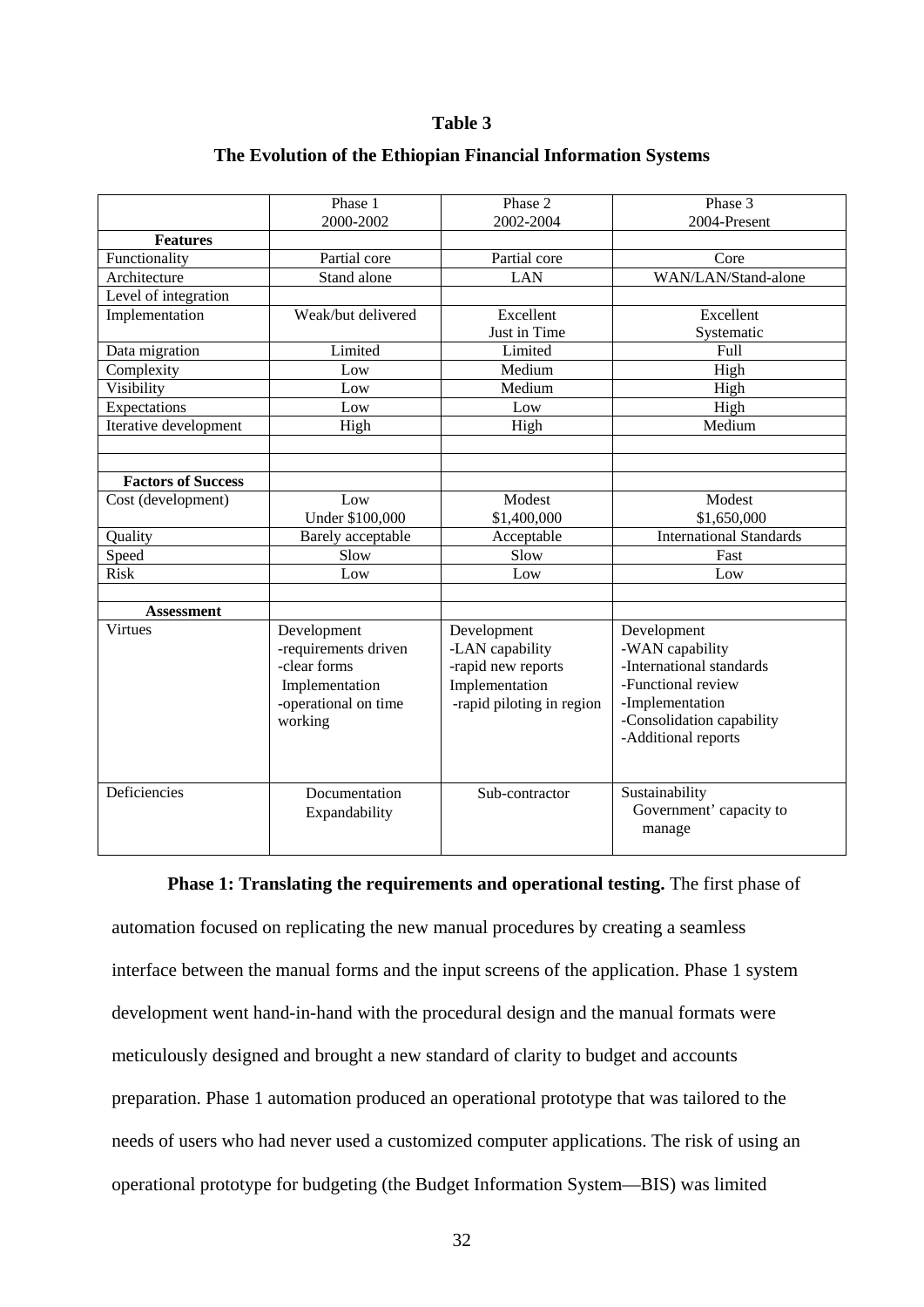because the new manual formats could have been processed using the previous practice of rudimentary spreadsheets.<sup>[42](#page-62-0)</sup> The risk of using an operational prototype for accounts (the Budget Disbursement and Accounts—BDA system) was reduced because there was an existing operational application that was available. In summary, in this critical first stage of reform, risk was carefully managed by having redundant computer systems and by having the new system mirror the new manual formats.

In Phase 1, the distinctive contribution of the automation team was form design (translating the new manual procedures into the application's input screens). The technology platform of Phase 1 was rudimentary (Visual Basic and a Microsoft Access data base) and the costs were modest at under \$100,000 per year. The IT investment of this phase was modest because this activity was not part of the scope of work.

**Phase 2: Expansion of the Applications and Implementation.** Phase 2 emerged with the government's introduction of second stage devolution and the automation reform had to cope with two requirements simultaneously: the introduction of double-entry bookkeeping and second stage devolution by the government from zones to weredas (districts). At a stroke, second stage devolution expanded the administrative scope of the system by a factor of fifteen and the challenge for the automation reform was to support the devolution and manage the dramatic increase in data processing. During this phase the database of the accounts application (BDA) was upgraded and introduced (along with the budget application—the BIS) into local area networks.<sup>[43](#page-62-0)</sup> This 'outreach' phase involved extensive training and support for the applications.

To manage this expanded scope the project sub-contracted a local firm to assist in software development, training and application support. Scaling up the support task was critical to meet the dramatically expanded scope of the operations. Because these applications were custom, relatively simple and not proprietary, it was possible to augment locally the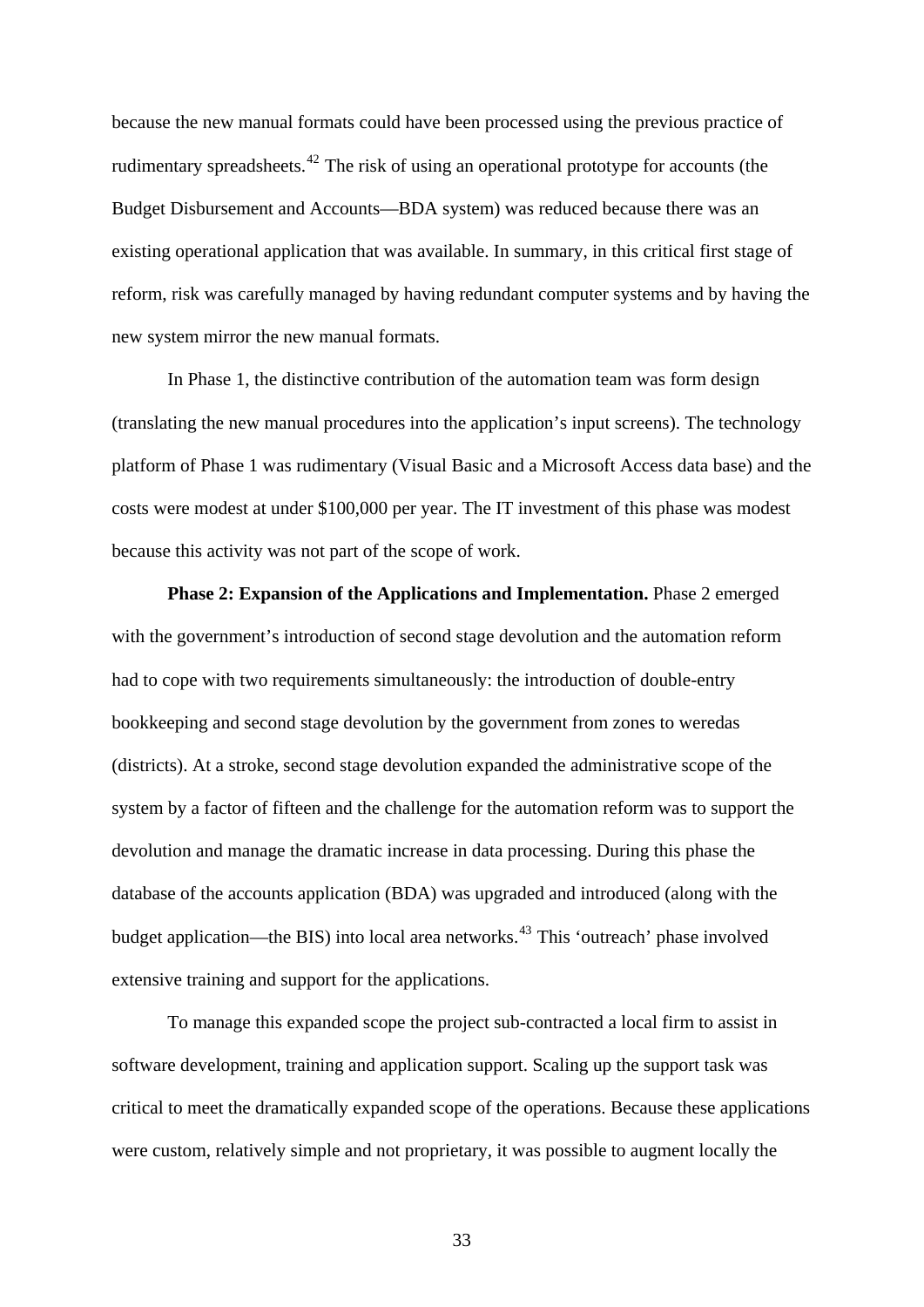capacity to develop and maintain them. If the system was an OTS IFMIS, it would have not been possible to customize it quickly much less support it as broadly in a timely cost efficient manner. During Phase 2, IT was budgeted and became an explicit part of the reform project's brief.

**Phase 3: Redesigned to international standards.** In the third and current phase of development, the budget (BIS) and accounting (BDA) systems have been significantly redesigned to meet and exceed international standards. The DSA project made the argument that in this final phase, it was prudent to leave the government with a system that would meet its needs (and international standards) long after the project had ended and before a potential OTS would be operational.<sup>[44](#page-62-0)</sup> The project began work on the Integrated Budget Expenditure (IBEX) system which allowed data migration from the existing budget and accounts systems. Three other factors influenced the decision to upgrade the BIS and the BDA: government's development of a nation-wide voice, data and video network called WeredaNET; the growing requirement to strengthen financial management at the wereda (district) level; and, the continued delays in government's procurement of an OTS IFMIS. The IBEX system was meant to meet the current and future needs of government. From a functional perspective, the IBEX system replicates the manual procedures already automated in the existing BIS/BDA systems and supplements them as required to meet additional requirements from government. From a technical perspective, the IBEX system is a complete architectural redesign to meet the strategic requirements (international standards, WAN connectivity, and long-term sustainability). The IBEX demonstrates that a custom system can meet and exceed international standards.

In this third phase of systems development the project is implementing a two track strategy of financial information systems. Track one is continuing to rollout and support the BIS/BDA legacy systems nation-wide to regional and zone finance organizations (not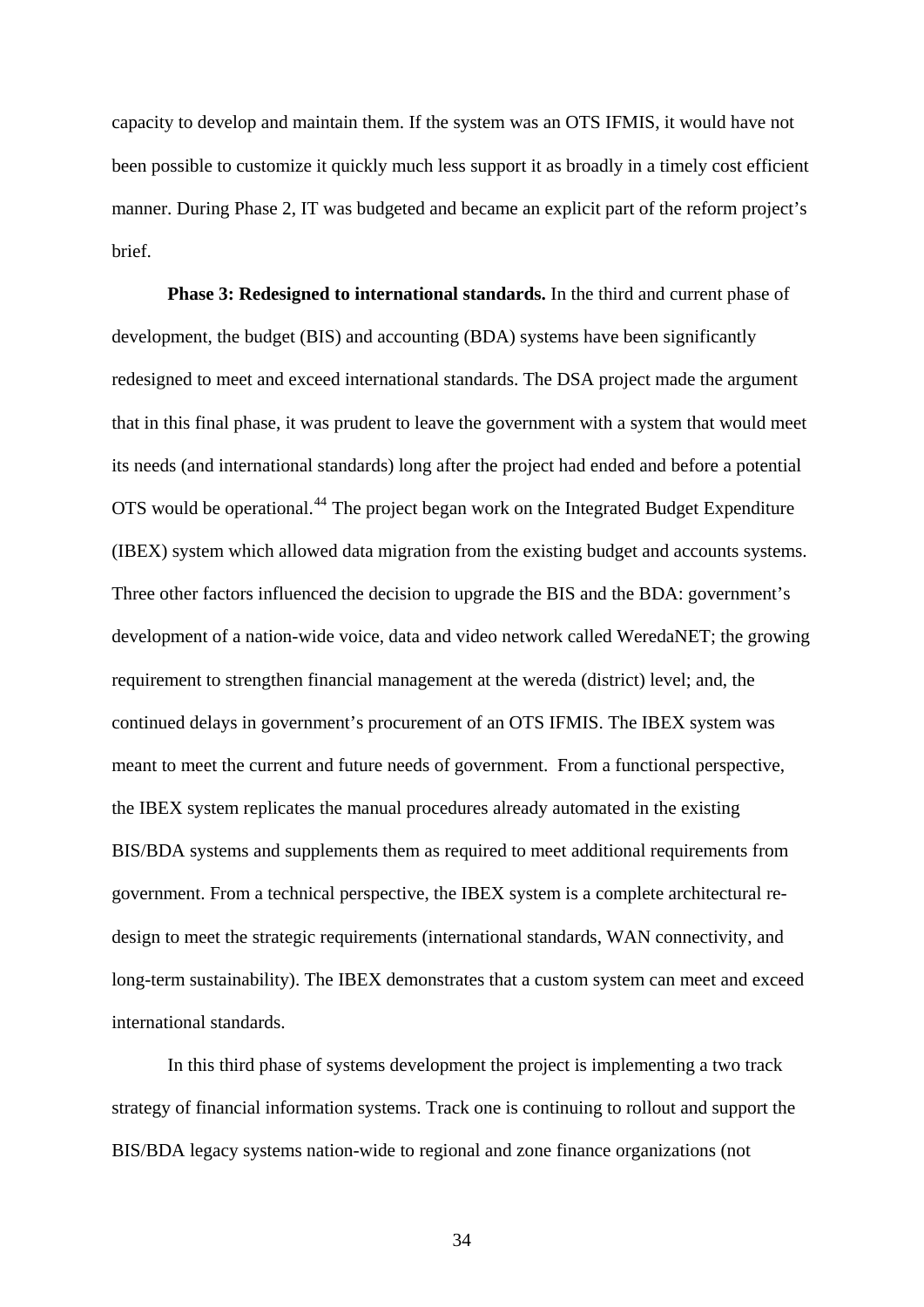districts) Track two of the strategy is the completion of the IBEX in a WAN, LAN and standalone version and the replacement of the BIS/BDA applications. The flexibility of the custom IBEX to operate within a full range of connectivity using modest bandwidth makes it suitable to the varied and limited ICT conditions in Ethiopia. The two tracks ensure that operational needs are continually met while moving to a more robust solution.

**Beyond international standards.** The current Ethiopian IFMIS is not only more comprehensive than the baseline 'best practice' prescribed for IFMISs (it has a budget module), it has significant innovations not found in state-of-the-art web based applications. In response to the limited bandwidth found in Ethiopia (and many developing countries), innovations were used in IBEX that allows it to operate on minimum bandwidth (it can run on a 28.8 Kbps connection—slow dialup).<sup>[45](#page-62-0)</sup> The ability of the IBEX to operate with minimal bandwidth means it is able to use the emerging nation-wide WAN network (WeredaNET) which uses VSATs to link all of its district finance offices. The connectivity innovation of IBEX will soon allow Ethiopia to run an on-line financial management system at all levels of government throughout the country including the most remote locations. Other large-scale government applications which are being developed or have been borrowed from other countries have found the limited bandwidth a major hurdle that has limited their extension country-wide.

Table 4 presents the key technical features of Ethiopia's IFMIS.<sup>[46](#page-62-0)</sup>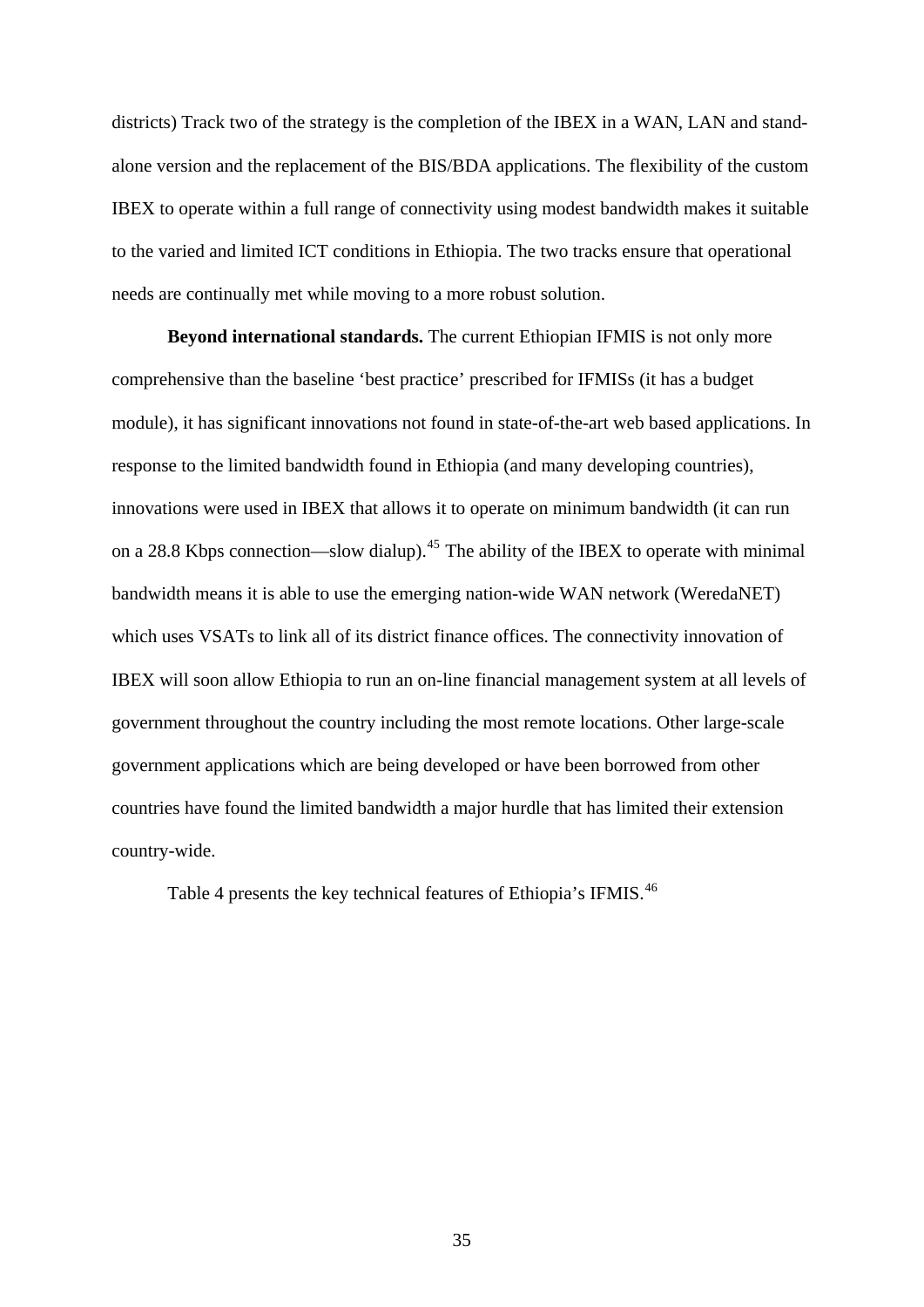## **Table 4**

### **Technical Features of Ethiopia's IFMIS (Integrated Budget Expenditure-IBEX System)**

1) Web based, browser based application with no client-side application requirements (except the browser and acrobat reader for PDF reports).

2) Ultra lightweight bandwidth requirement. This is a principle that has been applied throughout application development. Application runs well on 56kBps (dialup) and is even usable at 28kBps (slow dialup). This principle manifests itself in many lightweight application components such as the 'on-demand' loading tree's which only load portions of the tree at a time as the tree is expanded by users.

3) It has truly hybrid deployment capability: As a WAN distributed application (on the multi-server environment), or as a standalone application on a non-networked environment *without any additional application development* . This is quite unusual for a web-based application and it means that all the code developed for one deployment mode is completely used for the other deployment mode (a true time-saver in terms of design, development and testing time). Many IFMISs either do not support a standalone mode, or require a different client-side application with it's own development requirements.

4) Seamless integration between standalone non-networked installations and WAN distributed installations. This serves to 'integrate' (functionally) the non-connected installations with the central WAN distributed installations. This is accomplished using the integrated (built into the system) migration tools. This even allows for seamless migration of data from the legacy systems (BIS/BDA) to the centralized IBEX systems as necessary (for budget formulation and accounts consolidation nation-wide, etc.).

5) The preferential use of robust, enterprise-class open source frameworks. Everything except the actual database (SQL Server) and the web security product (Netegrity Siteminder) uses open source frameworks. This reduces cost. SQL Server and Siteminder were consciously chosen only because the alternatives were not so sustainable in the Ethiopian market (SQL Server due to lack other DBMS experience in market), or as best of breed product (In security matters, it is good to go with a proven, trusted product - Siteminder).

6) Application has its own embedded, declarative reporting framework yet is open to integration with third party reporting tools/systems. "Declarative" means that additional reports can be developed and new reports can be added without changing application code.

7) Highly granular security embedded in application but configured declaratively using XML and security configurations (again no code changes). This means that any application resource (functional module, page, button, link etc.) can be secured right down to the individual user level and read or write access to any individual piece of application data (such as Budget code, account code etc.) can be secured right down to the individual user level. As is usual, this security can still be applied at the group or role level as well (Such as by region, department or departmental role etc.)

8) Complete internationalization. Application currently runs in 4 languages (English, Amharic, Tigrigna and Oromiffa) and it is **very** easy to add additional languages (Actually adding additional languages is not even really a programming task, just a matter of translating text etc. to the new language)

9) Has desktop-like application usability. Is a rich web application including things like number-pad navigation support, field auto-fill and predictive text etc. Surpasses the usual web-browser *form* interface design.

10) Real functional integration between all functional modules. (i.e. data is entered once and available everywhere --with network of course). No batching or importing of functional data between modules within application.

11) Current modules: Budget, Budget Adjustment, Budget (Commitment) Control, Accounts (TR, GL Budget Execution), Disbursements. Open architecture means additional module development or even integration with third party applications is possible.

Source: Adam Abate, Eric Chijioke, Simon Solomon, DSA Project, 2007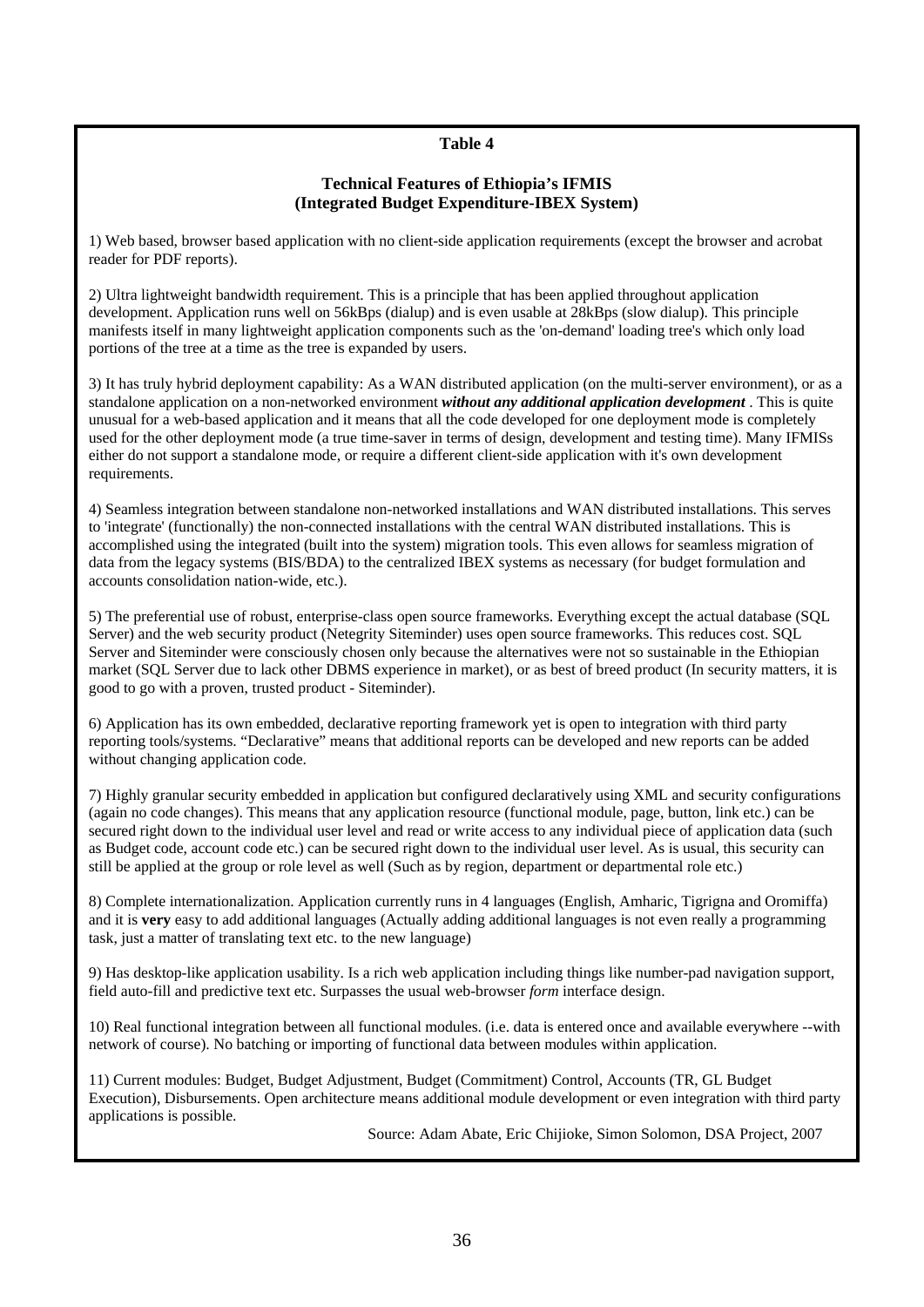#### **Assessment of Ethiopia's Financial Information System.**

 Ethiopia's current financial information system exceeds international standards both in scope (it has a budget module), innovation (low bandwidth capability); and seamless integration of standalone and networked installations. The custom IFMIS (IBEX) meets most of the following criteria which we believe 'good' public sector information system should have:

- 1. *Operational*. Yes. Works and is available now and not in several years. It is a system in being not a system to be. Upgrades can be seamlessly introduced without disruption of service.
- 2. *Reliable.* Yes. Continuously available with few failures.
- 3. *Functional*. Yes. Delivers user requirements in terms of content and operates in four languages.
- 4. *Capable*. Yes. Performance meets or exceeds user needs especially effective in managing connectivity.
- 5. *Compatible*. Yes. Has extensive migration tools that data from legacy systems and fits with and reinforces appropriate manual procedures.
- 6. *Manageable.* Mixed. Non-IT government officials should have an adequate understanding of the capabilities and limitations of the system and can utilize most if not all of its resources. This capacity has not been fully developed in part because of the delay by the government in approving the financial statements. There are critical reports for accounts and budgets which meet the basic reporting requirements of government and foreign aid agencies.
- 7. *Sustainable*. Mixed. A system should be sustainable within country (not necessarily within government). Government should 'own' the system and limit dependence on any single contractor or vendor. It should be well-documented and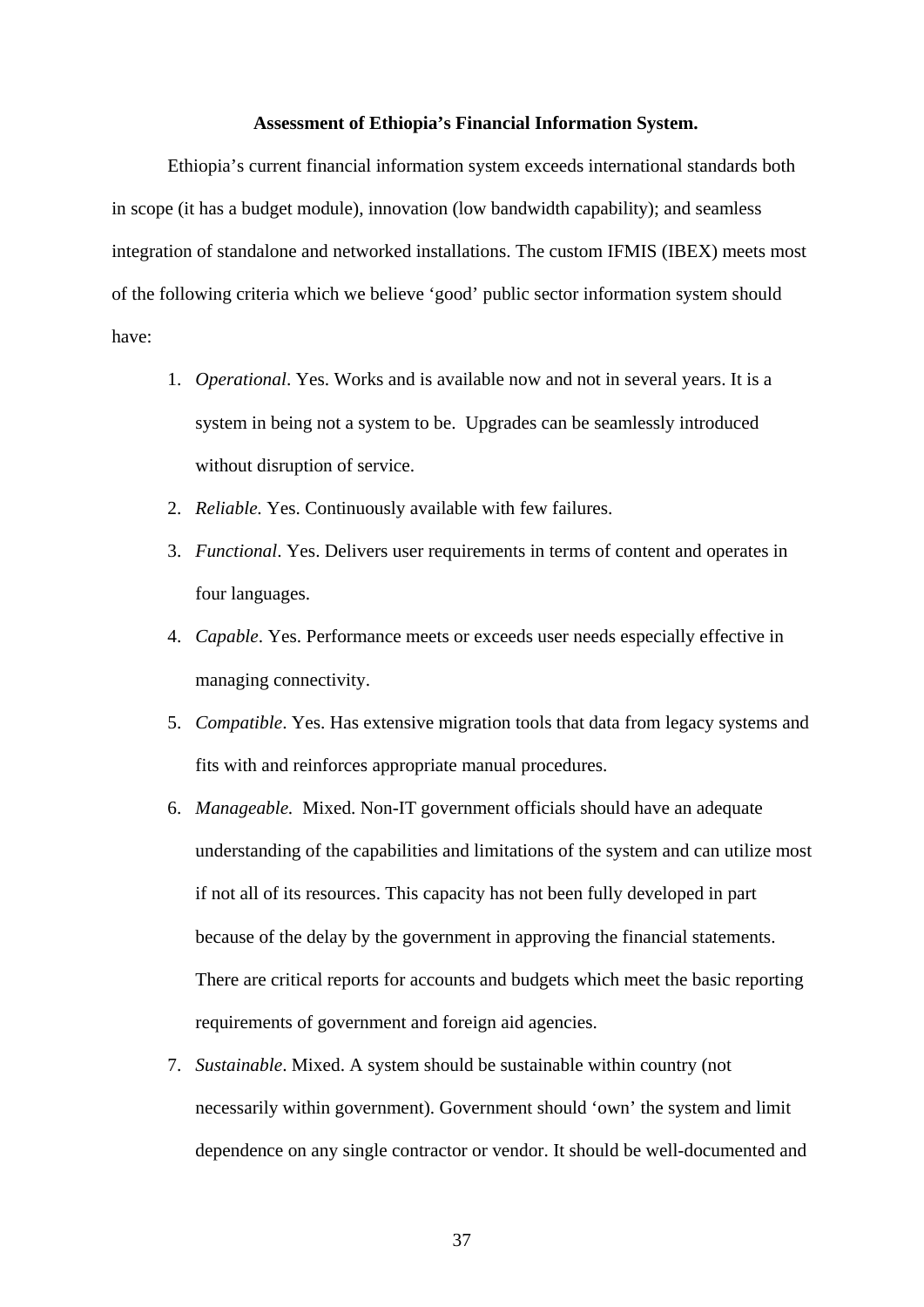government should have source code. The system is based on open source frameworks, is extensively documented and has user manuals currently in English as well as one national language (Amharic). The government owns the source code. The principle risk is that the government has relied on a single technical assistance project for the development of the IFMIS and this project is drawing to a close. Despite the development of an extensive hand over strategy, it is doubtful whether the government will be able to do product development in-house although operational maintenance is possible in-house. The system was developed in Ethiopia largely by Ethiopians so while the capacity to fully sustain this system will in all likelihood not be in-house (within government), the capacity exists incountry.

- 8. *Expandable*. Yes. A system should be able to grow with new requirements. This system has continually evolved and added new functionality.
- 9. *Affordable.* Yes. The initial investment and on-going maintenance should meet a 'reasonable' social and cost benefit calculation. Software development of the different versions of the system has been \$3.2 million (the latest system which is IBEX cost \$2.5 million) and using an industry rule of thumb of 15% maintenance cost, the current IBEX system can be maintained for approximately \$375,000 a year. In terms of social benefit analysis, a cadre of Ethiopian computer specialists have been trained in state-of-the-art systems development who can bring these skills to sustain this system as well as build additional systems for the Ethiopian market.

## **Tanzania's Financial Information System**

The objective of the Tanzanian financial reform was to rapidly establish control over cash. Ministries were incurring large commitments and overdrafts and the country was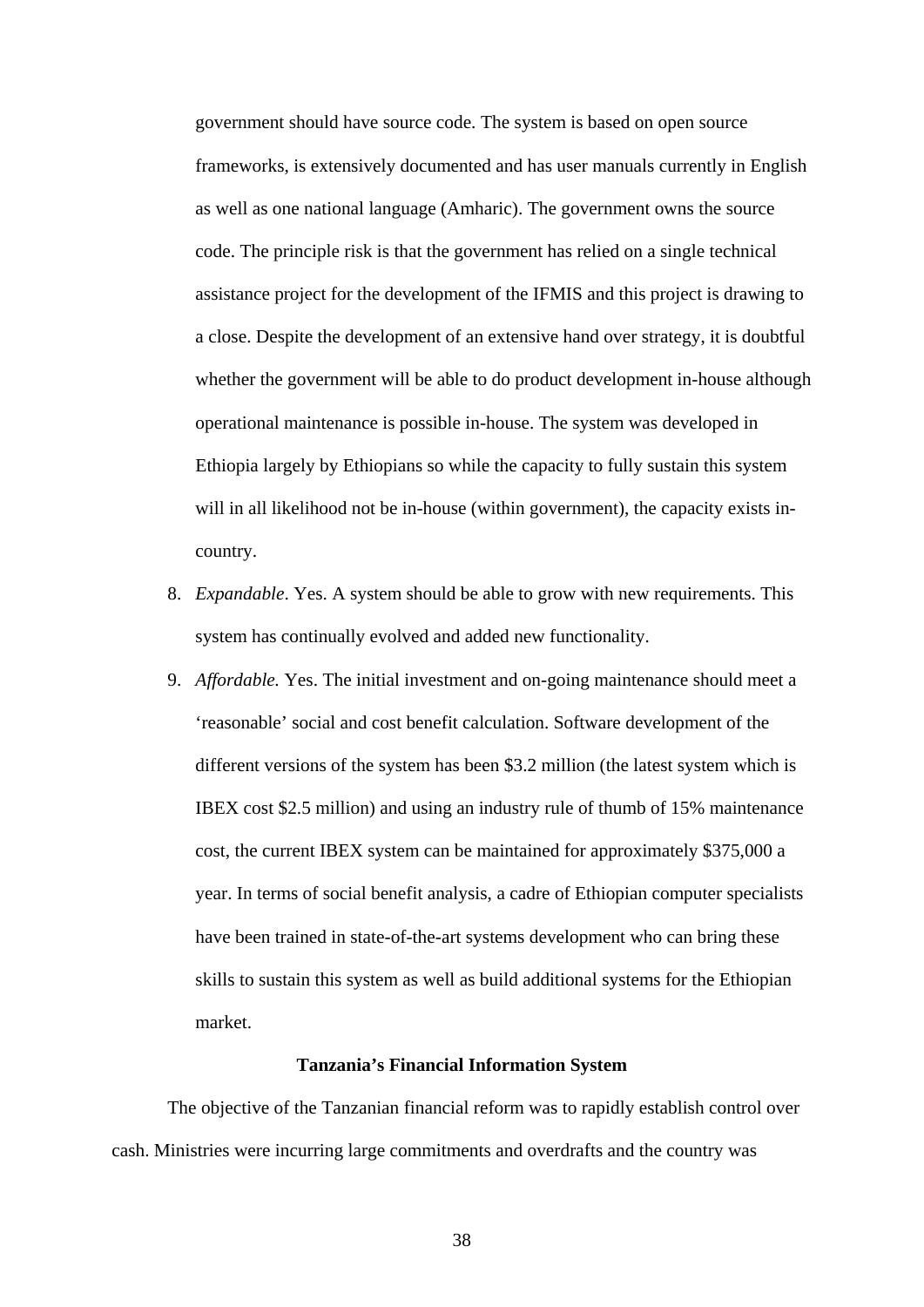running unsustainable deficits—there was not a hard budget or cash constraint and financial control was neither effective nor efficient. The initial reform introduced a centralized payment system (CPS) in the Auditor General's Office (not in the Ministry of Finance) which was later extended to district treasuries in a stand alone version.<sup>[47](#page-62-0)</sup> The system was based on the Platinum mid-level commercial off-the-shelf package by EPICOR and was extensively customized to meet requirements. The core of this reform was the automation of the procurement and disbursement components of public financial control—generating by computer local purchase orders (or other ordering document) and checks.<sup>[48](#page-62-0)</sup> The system now imposes detailed controlled by item of expenditure and sub-head and does not permit issuance of a purchase document without line item provision (even if there were funds remaining in other line items under the sub-head).

Whether manual procedures were 'totally dysfunctional' and needed to be replaced was the key strategic decision of the financial reform. The implementers of the automation strategy themselves argued that the approach was 'risky' and were concerned whether a software package existed which would fulfill the requirements.<sup>[49](#page-62-0)</sup> Given the pathway to replace procedures, a package approach probably made sense as it allowed the rapid introduction of a system within six months.<sup>[50](#page-62-0)</sup> We say probably because the extensive customization of the package may have taken more or less the same amount of time as starting with a custom solution. Some specialists in information technology have argued 'that whatever [a] package does is good enough and that customization is not an option…and if you do not follow this philosophy, implementing a COTS [commercial off-the-shelf] package is no cheaper and no less risky than building a system from scratch.<sup>[51](#page-62-0)</sup> The Ethiopian reform demonstrates that a COTS is potentially more expensive in the long term and definitely more expensive in the short term.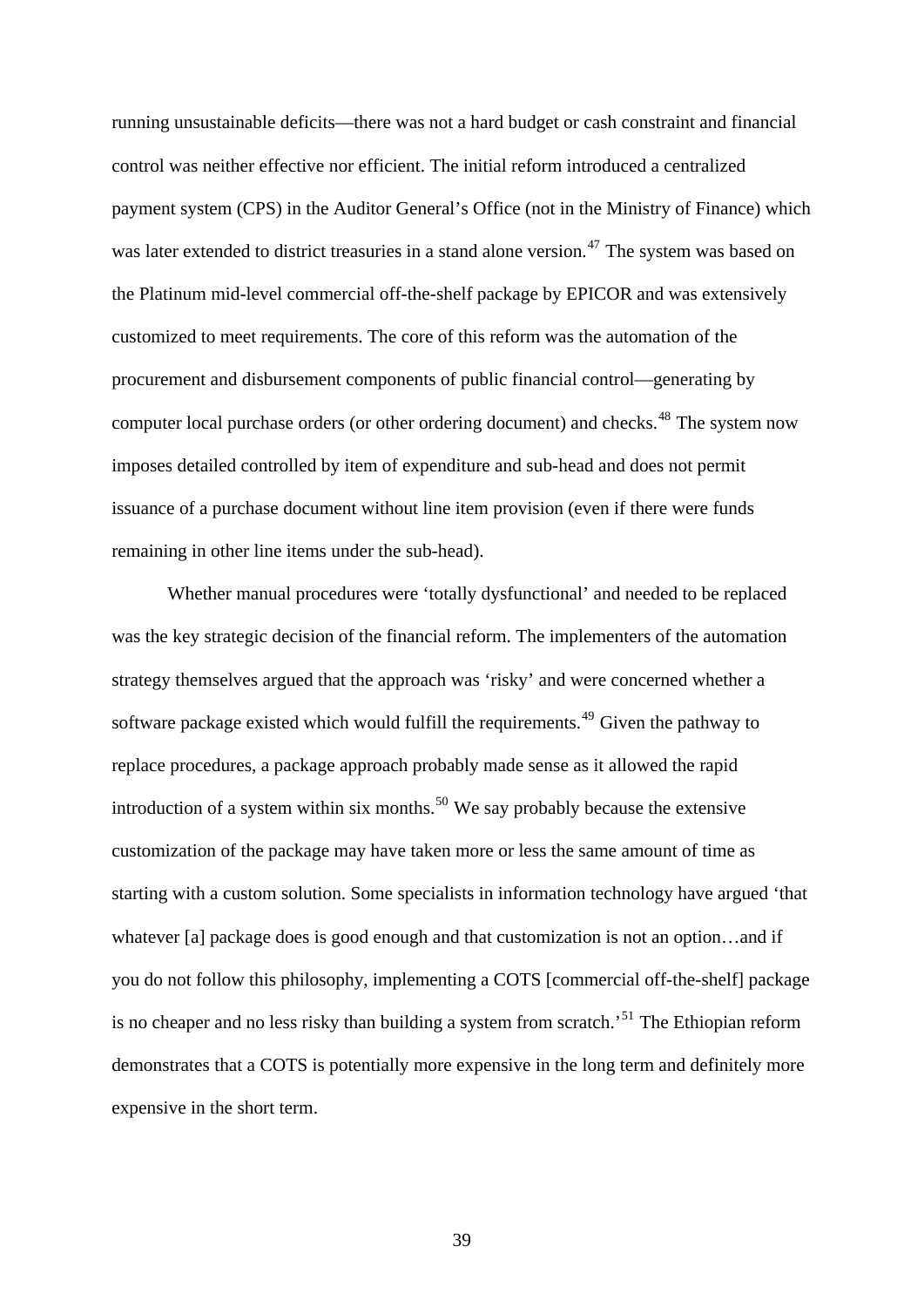An alternative strategy (with arguably less risk) could have been done through a combination of manual procedures (removal of warrants),<sup>[52](#page-62-0)</sup> rapid introduction of a tough and enforced legal framework and strengthening the budgeting and accounting components.

Both the Ethiopian and Tanzania experience with automating financial systems demonstrate the value of a modular approach and the need to selectively not comprehensively address core deficiencies of financial control—fixing the hole(s) in the whole. They both involved extensive customization to meet user requirements. They both put into question the need for 'high end' commercial off-the-shelf systems which are expensive, complex, difficult to customize and have features which have little or no use for the current or foreseeable needs of a government.

The modular approach adopted did make sense as the reformers needed to focus on the core problem of cash control. The Tanzanian reform demonstrates the virtue of selective financial reform in developing (and developed?) countries as it is not possible nor desirable to reform everything at once. A selective approach is at odds with the assumption that an IFMIS will provide extensive integration of financial components. One needs to be careful about how one defines integration within financial control generally and the role of an IFMIS specifically. The World Bank assessment of this reform was critical of its modular approach and the lack of extensive integration of financial components:

Because of the incomplete coverage of the IFMIS system, the data building up the accounts is drawn from a large number of sources and not an integrated accounting system. This clearly throws some doubt on the reliability and completeness of the information. A number of systems are not yet automated including external finance and the policy analysis  $division<sup>53</sup>$  $division<sup>53</sup>$  $division<sup>53</sup>$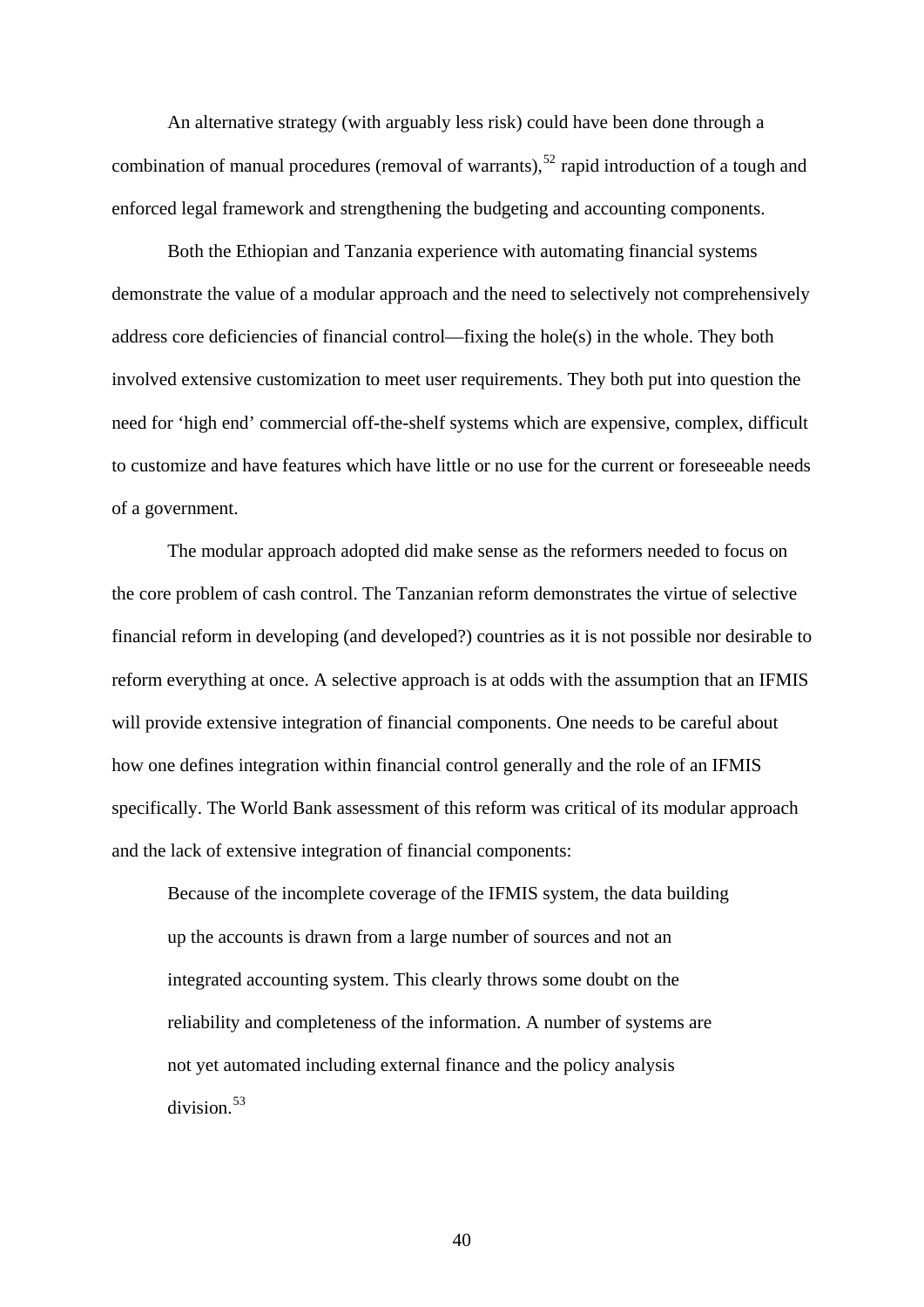I disagree with this assessment. The modular approach adopted in Tanzania made sense given the priority to rapidly introduce selective financial control. The initial absence of a budget module and sub-head budget control however did weaken this control. The World Bank review of the system in 2001 found that 'accounting officers [could] allow expenditure in excess of the relevant budget head, thus informally diverting funds from the priority areas for which they were originally intended.<sup>[54](#page-62-0)</sup>

One can characterize this reform as a 'success' in that it introduced under crisis, effective and efficient control of two components of public financial control—procurement and disbursement.<sup>[55](#page-63-0)</sup> The system did have a rapid effect: a World Bank study found "a noted reduction in the number of missing vouchers encountered by the Ministry of Education under the previous manual system"[56](#page-63-0) and the "Controller and Auditor General Office indicated that 97.3% of non-payroll and non-procurement expenditures in fiscal year 2002/2003 had evidence to support authenticity of expenditure incurred."<sup>[57](#page-63-0)</sup>

Missing from the initial installation was a budget preparation module and ministries, departments and agencies in the central government prepared their budgets with spreadsheets and other applications which in turn were reentered into the central IFMIS (in the OAG or the Ministry of Finance?).<sup>[58](#page-63-0)</sup> In short, the system lacks budgetary control: 'IFMIS only controls against money released by Exchequer, but not against budget ceilings.<sup>[59](#page-63-0)</sup> While strict line item control can instill discipline, line items do not ensure financial control much less, optimal expenditure. Budgets are plans of expenditure and managers need discretion to reallocate during the fiscal year (of course without exceeding ceilings). Line items, especially miscellaneous items, facilitate fungibility and limit detailed control of expenditure for they can be used for a variety of goods and services. What is not clear from the literature on the Tanzanian reform was the impact of the CPS on the quality and composition of expenditure—not just staying within aggregates. A budgeting system (along with the audited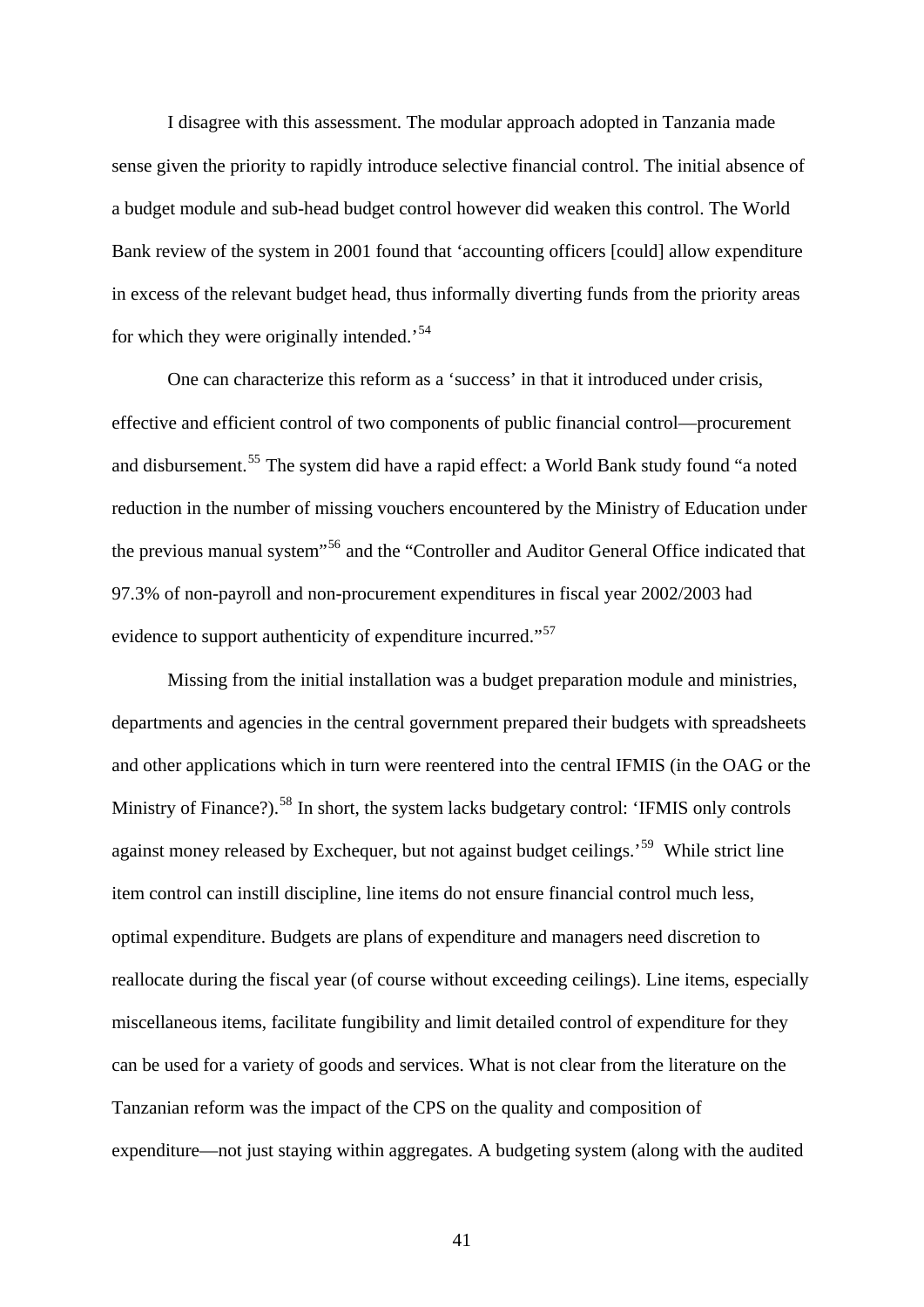statement of accounts) is essential because it is the fundamental financial control in a parliamentary system and it presents the priorities and the details of expenditure needed to implement them. Effective control requires accountability on outcomes, not just on inputs.

There are a number of questions which the literature on the Tanzanian automation reform does not address. First, how was the backlog of accounts handled? If the existing systems were deemed to be 'totally dysfunctional,' presumably this backlog was 'written off' and the new system was used to manage expenditures going forward. Assuming double entry accounting was introduced, what beginning balance was used? A key issue for any automation strategy is how legacy data is to be handled? The need to migrate legacy data into a new system involves customization (sometimes extensive) so a fully 'turnkey' commercial off-the-shelf approach is not viable. A second question is what was the vision for the evolution of the basis of accounting system from cash to modified cash/modified accrual?<sup>[60](#page-63-0)</sup> A third question is whether the internal audit or inspection capability was improved as that is a key link between the raising of a purchase order and the release of payment. Inspection verifies that the goods and services were received and given the indiscipline and dysfunctional procedures, this capacity would be critical to assure that the central payment system was effective and that corruption did not creep in. Inspection is perforce a manual procedure reinforced by a legal framework and if these procedures and framework are 'dysfunctional' then control over payment orders and check production is undermined. A fourth question is why was the legal framework updated four years after the reform started rather than at its beginning if indiscipline was a critical problem? A fifth question is the scope and content of the training of staff not just in the operation of the software, but in accounting more generally. Finally, given the extensive customization that has been done on the Platinum platform, does the government have ownership over the source code?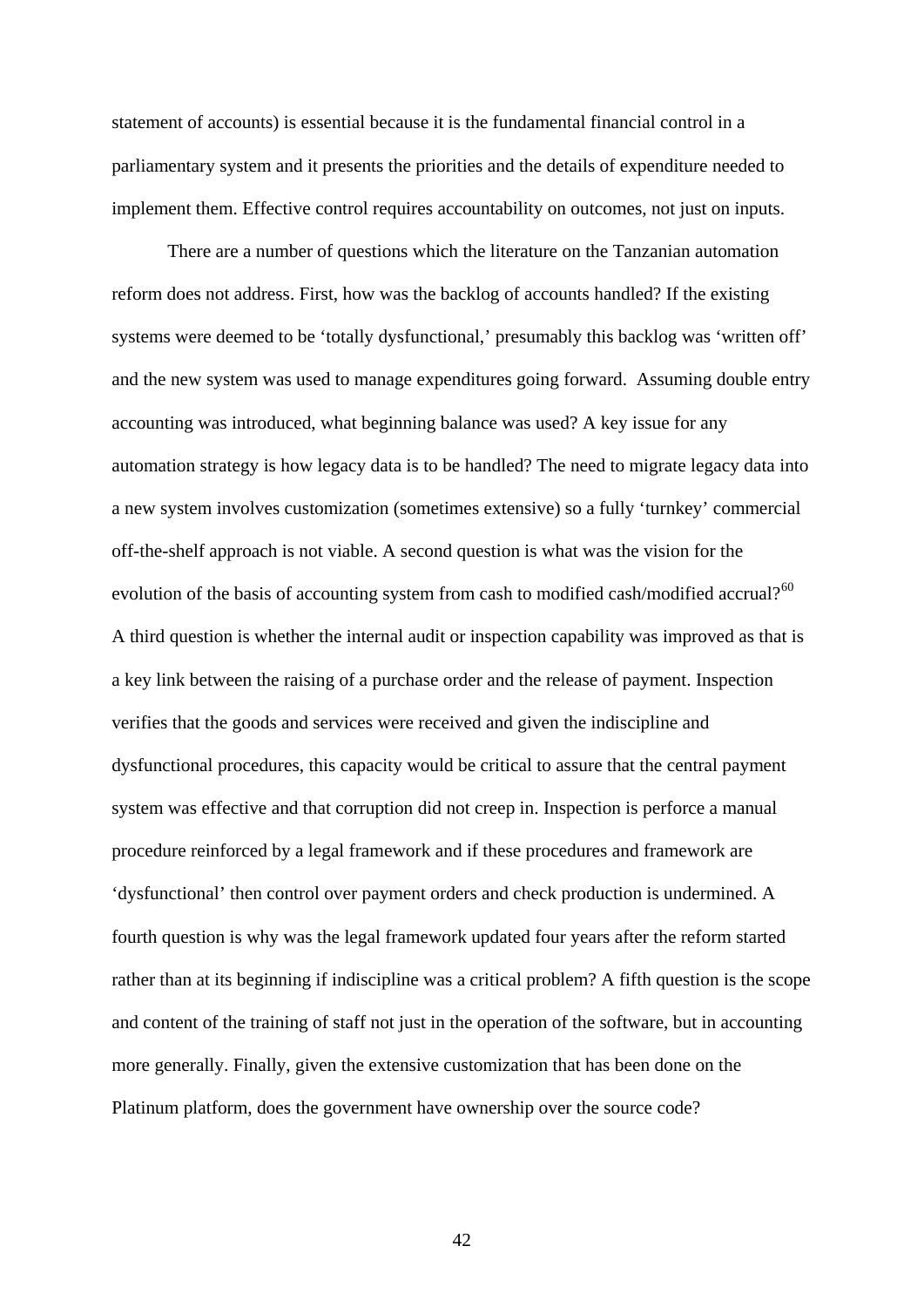Two further issues of this reform need to be considered: connectivity and cost. Online access is needed to fully reap the value of integration of an IFMIS. The limitations of bandwidth faced in the developing country environment has not been adequately acknowledged and addressed by IFMIS solutions, especially high end applications. The lack of bandwidth has blocked the extension of the on-line capability of the IFMIS in Tanzania and Uganda to outer areas.<sup> $61$ </sup> In Tanzania, the regional sub-treasuries have yet to be connected to the central server in the Treasury Dar es Salaam because of 'sufficiency of bandwidth.'<sup>[62](#page-64-0)</sup>

[The literature is not clear on the total costs of the system but it would appear th](#page-64-0)at it [additional costs 'of reprogrammi](#page-64-0)ng [these customized components] each time a new upgrade of the software was installed.'<sup>63</sup> [has more than tripled from the original budget of \\$1 to \\$2 million. One reason for the](#page-64-0)  [escalation in cost has been the unplanned customization for the budget and commitment](#page-64-0)  [modules which were not in the Platinum package due to its private sector origins and the](#page-64-0) 

The Tanzanian IFMIS can be assessed in terms of the following criteria which we impressionistic because the literature does not provide adequate detail on these criteria. believe 'good' public sector information system should have. This assessment is

- 1. *Operational*. Yes. Works and is available now.
- provide details on performance and bandwidth has slowed processing even in the 2. *Reliable.* Yes. Continuously available with few failures. The literature does not capital installations.
- centralized payment system did not provide sub-head budgetary control but the current version does. 3. *Functional*. Mixed. Delivers user requirements in terms of content. The initial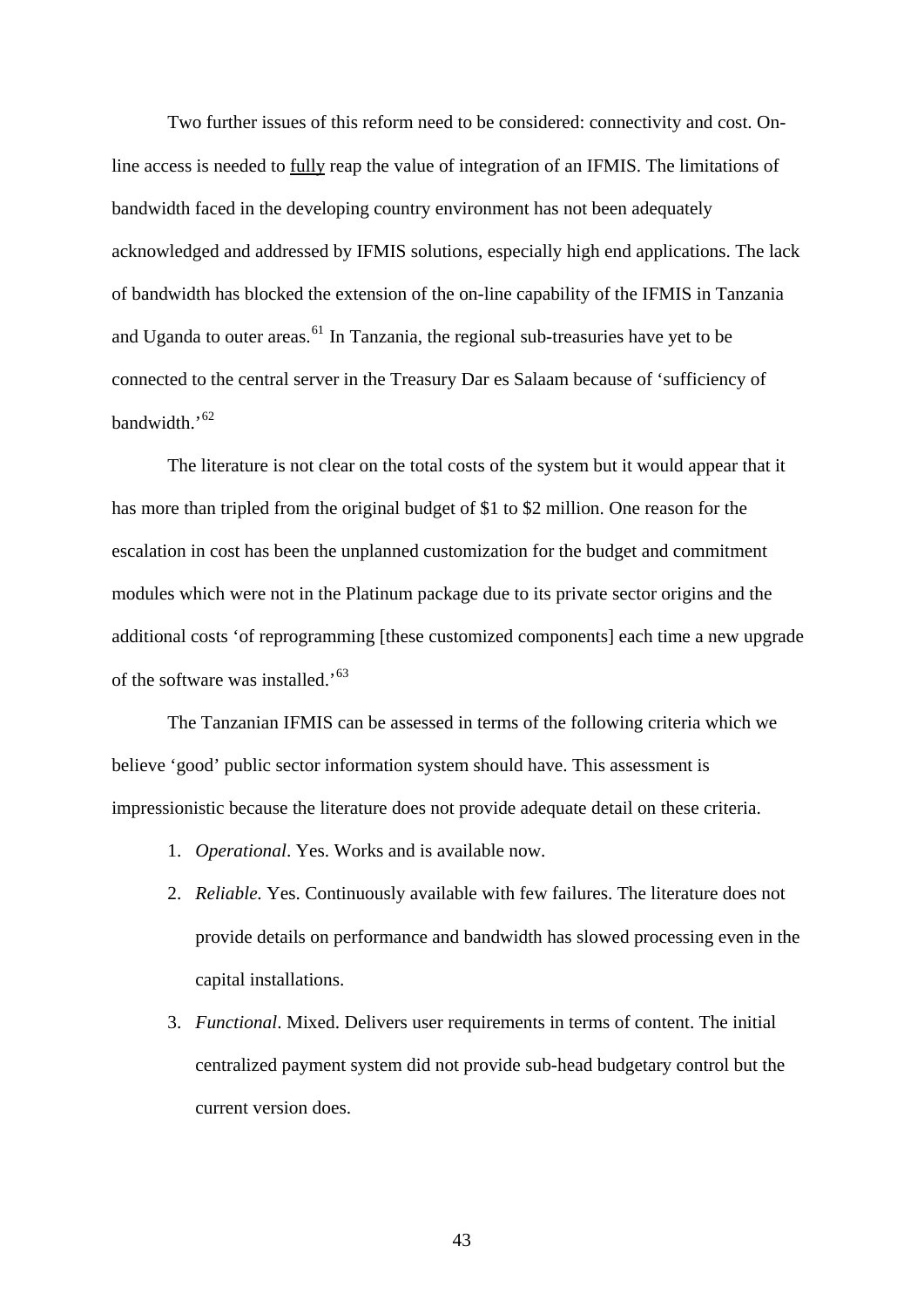- 4. *Capable*. Mixed. Performance should meet or exceed user needs. The extension of the application on-line to users outside the capital has been significantly limited by bandwidth.
- *5. Compatible*. Not clear. A system should migrate data from legacy systems and fits with and reinforces appropriate manual procedures.
- 6. *Manageable.* Mixed. Non-IT government officials should have an adequate understanding of the capabilities and limitations of a system and can utilize most if not all of its resources. There are limitations in this area.<sup>[64](#page-64-0)</sup>
- 7. *Sustainable*. Mixed. Should be sustainable within country (not necessarily within government). Government should 'own' the system and limit dependence on any single contractor or vendor. It should be well-documented and government should have source code.<sup>[65](#page-64-0)</sup> The literature does not go into the details of the government's ability to support this system in terms of product development or operations. The extensive customization has meant dependence on a single outside supplier and the literature does not clarify how well the system is documented, whether government has the source code or and whether the government has an IT department capable of fully taking over the system from the contractor.<sup>[66](#page-64-0)</sup>
- *8. Expandable*. Yes. A system should be able to grow with new requirements. A number of modules are being added to the system.
- 9. *Affordable.* Unclear. The initial investment and on-going maintenance should meet a 'reasonable' social and cost benefit calculation. There is insufficient cost data to determine the cost of maintaining the software much less the hardware.

Comparing the two reforms, Ethiopia's was driven by policy (administrative decentralization) while Tanzania's was driven by crisis (the need for a cash budget). Ethiopia's reform strategy was to evolve its legal framework and financial procedures using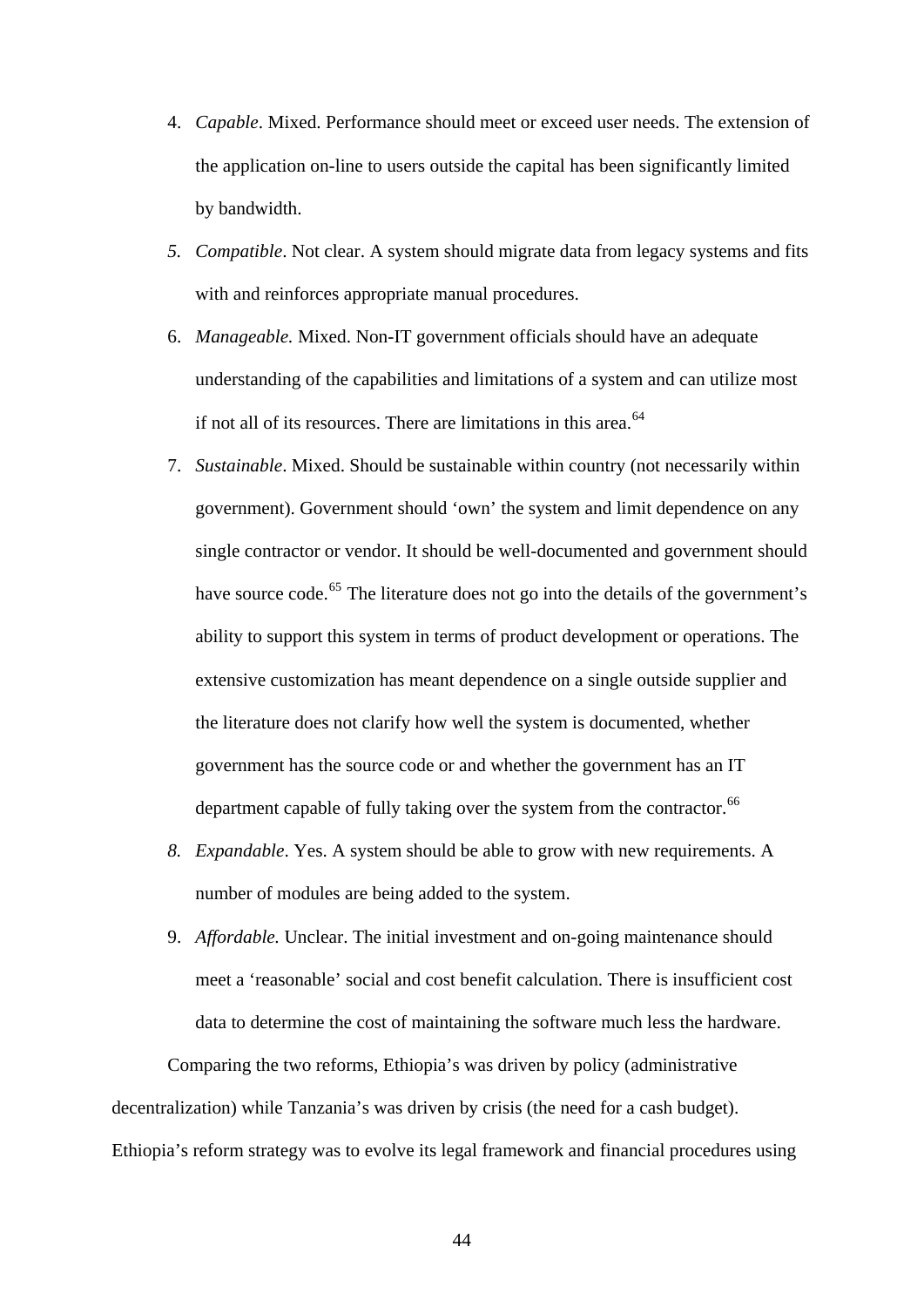automation in a supportive role. Tanzania's strategy was based on the assessment that the procedures were deemed 'totally dysfunctional' and that automation needed to be the driver of the reform. Ethiopia's reform started with a hard budget constraint and robust manual systems (effective control existed), and sought to improve the efficiency of the control of existing systems before changing them. Automation in Ethiopia was principally used to improve the efficiency of control. Automation in Tanzania was used to institute both effective and efficient control. The considerable difference in size of the two countries needs to be considered. The scale and remoteness of Ethiopia has required a measured rollout of automation as there are severe limitations in infrastructure. The geography has also required the rollout of a seamless manual/automated system as many frontline administrative units will not be automated for some time.

The origins and thus pathway of reform were very different in these countries. Success should be measured by not only where they began but also, where they are headed and the degree of sustainability. Have they built and are they building sufficient financial control?

#### **Managing the Risk of Financial Information Systems in Developing Countries**

Large scale public and private information systems are inherently risky and frequently fail or under perform.<sup>[67](#page-64-0)</sup> This section presents five frameworks for assessing and reducing the risk of these systems:

- Project framework: scope, budget, schedule
- Business processes: process change vs innovation (reengineering)
- Small scale iterative development versus comprehensive development (dolphins) rather than whales)
- Common problems in software projects and their antidotes
- The debate over custom versus COTS (commercial off-the-shelf solutions)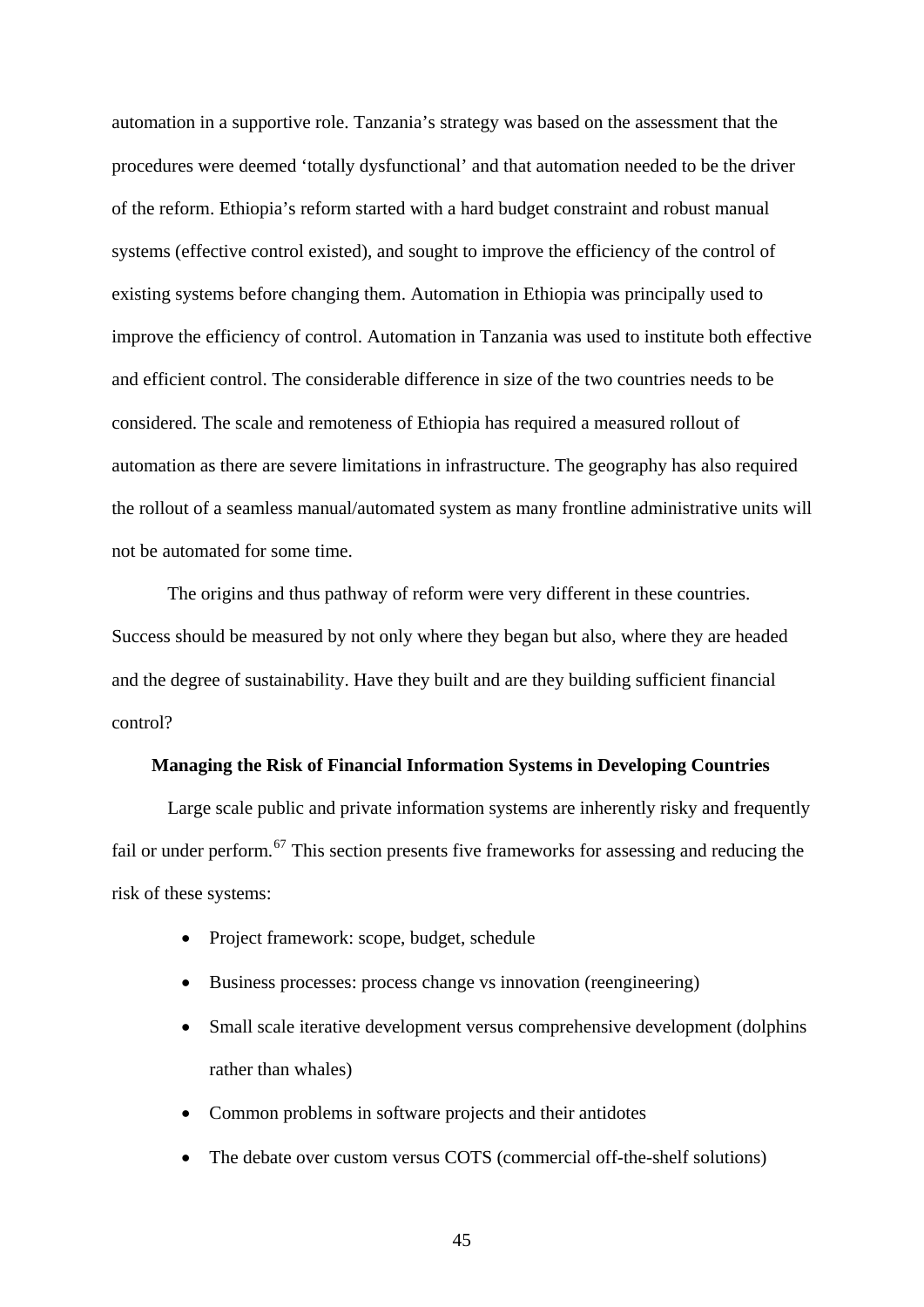**Framework #1: the Iron Triangle of Projects.** Automation projects (as all projects) are driven by three variables: scope, schedule and budget. Scope is a function of resources and time.<sup>[68](#page-64-0)</sup> 'Scope', refers to the number of activities and objectives to be achieved: many IFMIS planning schedules are complex, and require multiple tasks across weak institutions and complex management processes. 'Schedule' refers to the development timelines; while 'budget' determines the *ex ante* financial constraints, and how they are staged over time, within which the project has to be managed.

This 'iron triangle' represents the three critical (and interrelated) project design constraints and the management of these constraints is a necessary and possibly sufficient condition for successful automation projects.<sup>[69](#page-64-0)</sup> Tailoring the scope, schedule and budget to local circumstances limits risk. The iterative approach mitigates risk by limiting the scope; sticking to short, frequently updated, and tight schedules; and, relying on modest incremental budgets. Scope is the key corner of this triangle: the project design objective should always be to reduce scope as much as possible at any given stage.

IFMISs in many developing countries have under-performed or failed because their scope has been excessive, their development schedules long and often indeterminate, and they have lacked hard budget constraints because they have been funded by overly generous and indeterminate concessionary foreign aid. There is no indication of a departure from this trend.

Instead of the iron triangle of effective project management, IFMISs have all too often been driven by a perverse triangle of incentives: government officials acquire rents, contractors a cash cow, and foreign aid agencies move money and impose unrealistic 'best practice' as conditions of grants and loans.'[70](#page-64-0)

The perverse triangle explains why an inappropriate IFMIS strategy continues to be pursued in developing countries despite the consensus by information systems specialists and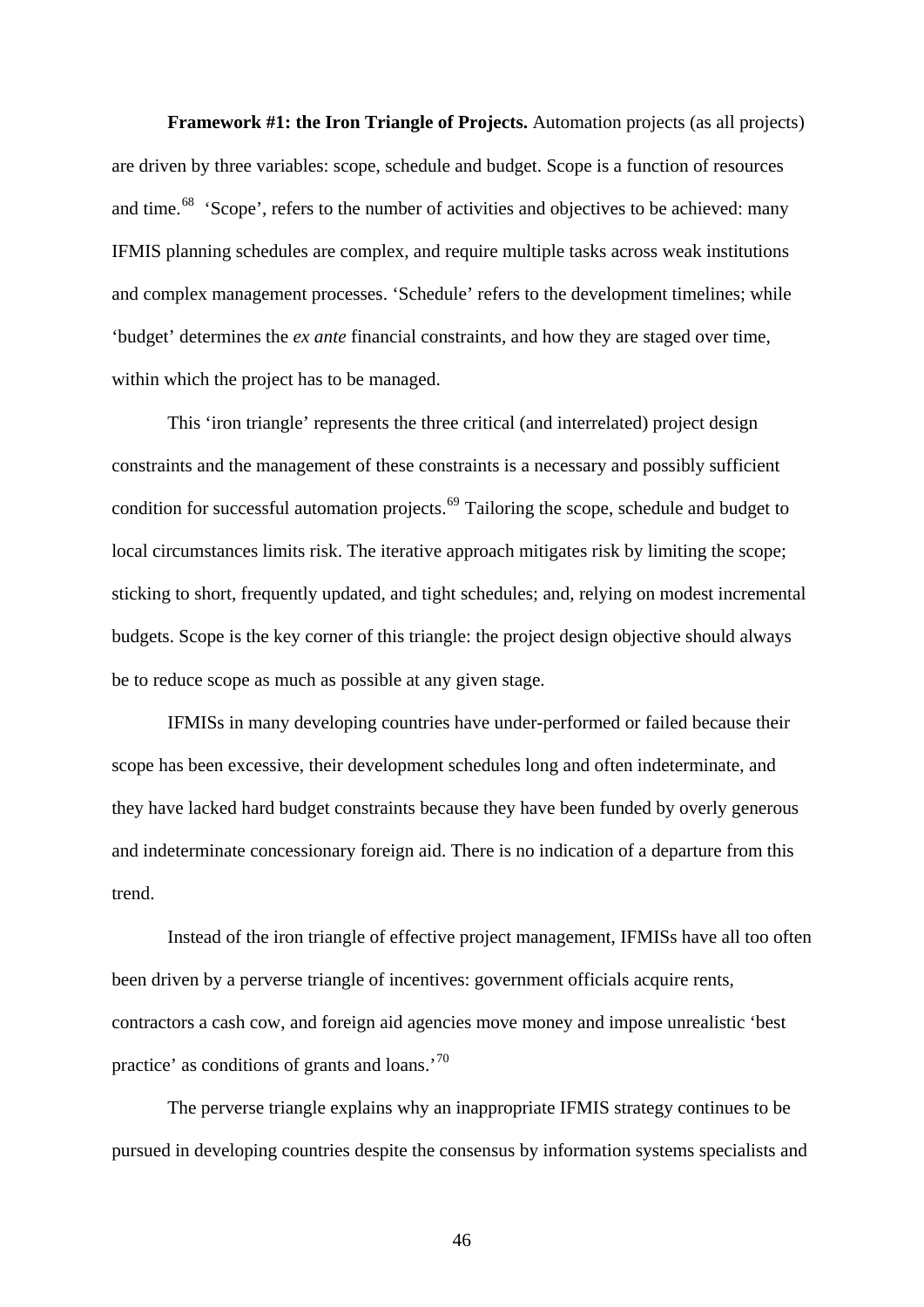even foreign aid agencies of the poor performance of the conventional IFMIS approach and the need for iterative strategies. Indeed, it is often not clear why supposedly scarce resources are applied so lavishly to IFMIS projects rather than other, arguably more needed, projects.<sup>[71](#page-65-0)</sup> There are few if any incentives to economize. The central question should be whether an IFMIS can improve the outcomes of public expenditure: aggregate fiscal discipline, allocative efficiency and operational efficiency, leading to better lives for the population. If an IFMIS is principally justified for marginally improving reporting, is such a risky and costly investment justified? The cost-benefit calculus, both financial and social, of large public sector financial projects has generally been missing from most decisions to establish new systems: as costs and benefits in the form of net present financial or social values should guide marginal decisions, it is little surprise that the scope of IFMIS projects often tends to be inflated. I do not consider the economics of an IFMIS further, but they must be a central decision criteria along with the more technical criteria.

**Framework #2: Business Processes.** Financial reform in developing countries should be driven by the design of financial procedures. Once the financial system design is formulated, the automation strategy needs to be determined. That strategy must focus on what components should be automated, what components should be integrated, and what components should be both manual and automated.

Procedural reform can take two different forms: *process change* or *process innovation* (typically called business process reengineering).<sup>[72](#page-65-0)</sup> Process change evolves existing procedures and work flows using information technology in a supportive role. Process change is a less risky strategy of reform as it works with existing requirements, and with existing developed knowledge and user capacity which is relatively low in developing countries. Process innovation involves a radical and comprehensive restructuring of procedures and work flows, and it uses information technology as the driver of change. The limited success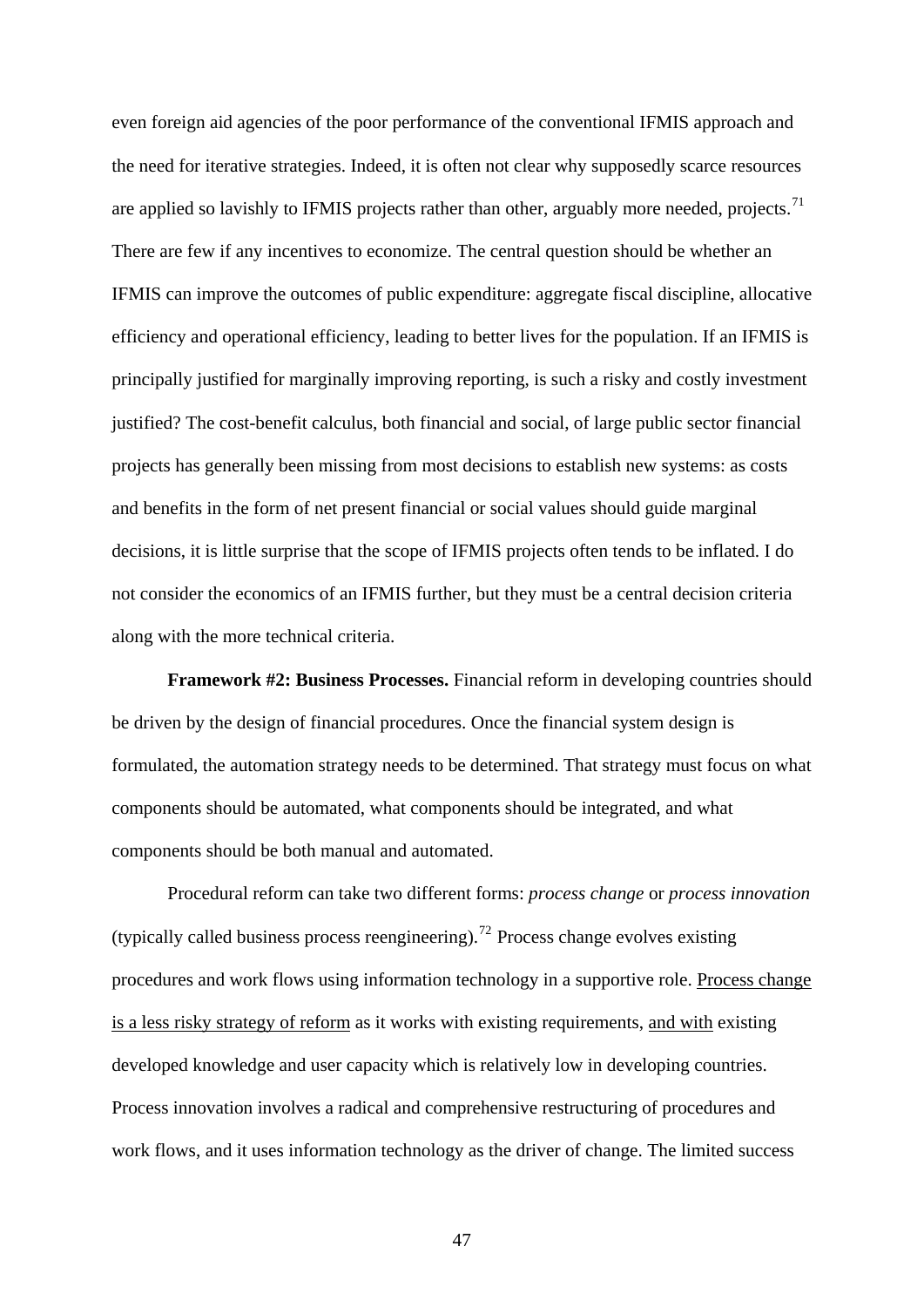of reengineering efforts in both the private and public sectors in the 1980s, 1990s, and even now, in developed countries underscores the risks of a strategy of process innovation, particularly in developing countries.[73](#page-65-0)

Therefore, IFMISs may fail or under-perform in developing countries because they typically involve a high risk strategy of process innovation. Public bureaucracies in those countries have limited capacity, and improvements are often best made through gradual strengthening of processes and skills. The presence of limited capacity does not necessarily imply the presence of dysfunctional financial procedures. In other words, process change is a strategy of improvement while process innovation is a strategy of replacement, and *the central question for financial reform, in the context of automation or simply basic design, is whether existing procedures should be improved, or whether they should be replaced.*

In his review of financial systems in Anglophone and Francophone African countries, Ian Lienert concludes:

[T]he disappointing features observed are due not to the PEM systems themselves, but in the way they operate. [I]n the absence of attitudinal changes by all players of the budget process…it is unlikely that significant improvements will occur. Critical actions will be those directed towards enhancing budget discipline and improving accountability of all those

responsible for budget preparation, execution, reporting and evaluation.<sup>[74](#page-65-0)</sup>

Lienert's conclusion--that the basic designs of public finance systems in Africa (with exceptions) are reasonably sound while their execution is not--may not be universally accepted, $75$  and clearly there is always scope for improvement. (The assumption was accepted in the Ethiopian reform and not accepted in the Tanzanian reform). Neverthe less, his conclusion supports the contention of this paper that in most African countries there is a reasonably strong base, existing or potential, from which to evolve financial systems—a process change approach.<sup>[76](#page-65-0)</sup> A major reason why the budget and accounts reforms succeeded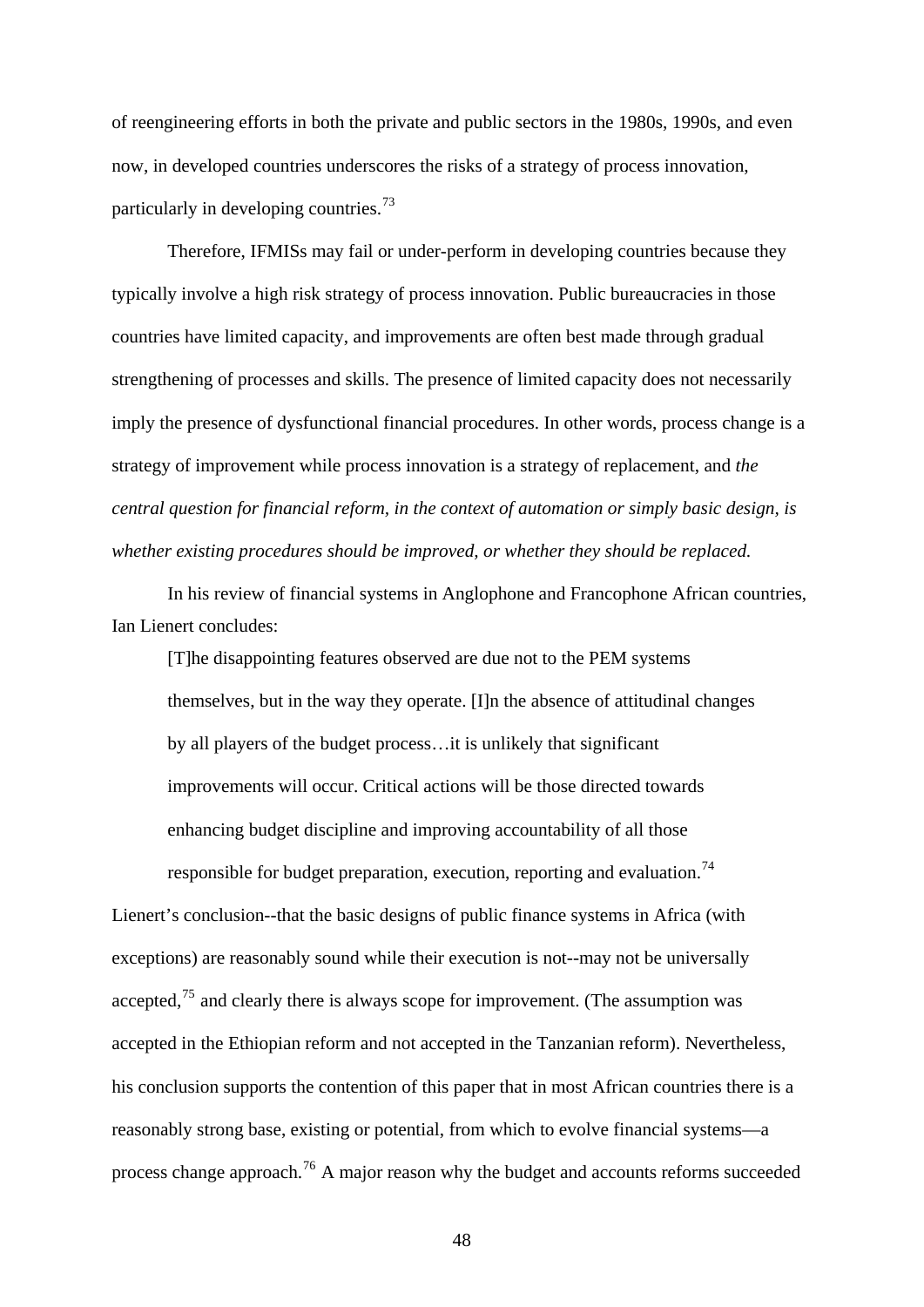in Ethiopia was because the existing system was evolved through a process of learning by doing—process change.

To summarize, the current approaches to IFMIS development as set out in most of the existing literature (the same literature that testifies to widespread failure) often propose excessively sophisticated solutions to an ill-defined problem (the need for better information for management, control and reporting) in an unsupportive and risky environment. Automation strategies thus should be driven by procedural improvements (process change) and manage risk.

**Framework #3: Iterative Development.** Emerging experience from the public sectors in both developed and developing countries suggests that the greater the complexity and scale of the IT platform to support financial systems, the greater the risk of failure or under-performance of that platform, and by extension the system as a whole. IT systems that started small and are iteratively expanded are less likely to fail or under perform because the associated risks can be managed better.<sup>[77](#page-65-0)</sup>

Public sector budgeting systems can encourage the funding of large and highly visible IT projects...that often fail. A radical approach, increasingly adopted in the private sector, is to avoid large projects altogether, opting for small projects instead. One expert has called this change a shift from 'whales to dolphins'. Adopting dolphins does not mean breaking big projects into small modules. Rather, it involves a shift to a different way of working and thinking, with total project time frames of no more than six months, technical simplicity, modest ambitions for business change, and teamwork driven by business goals.<sup>[78](#page-66-0)</sup>

Process change does not require whales. Dolphins will do.

In his comparative study of information systems in developing countries, Richard Heeks found that systems with 'design divisibility' that feature modularity and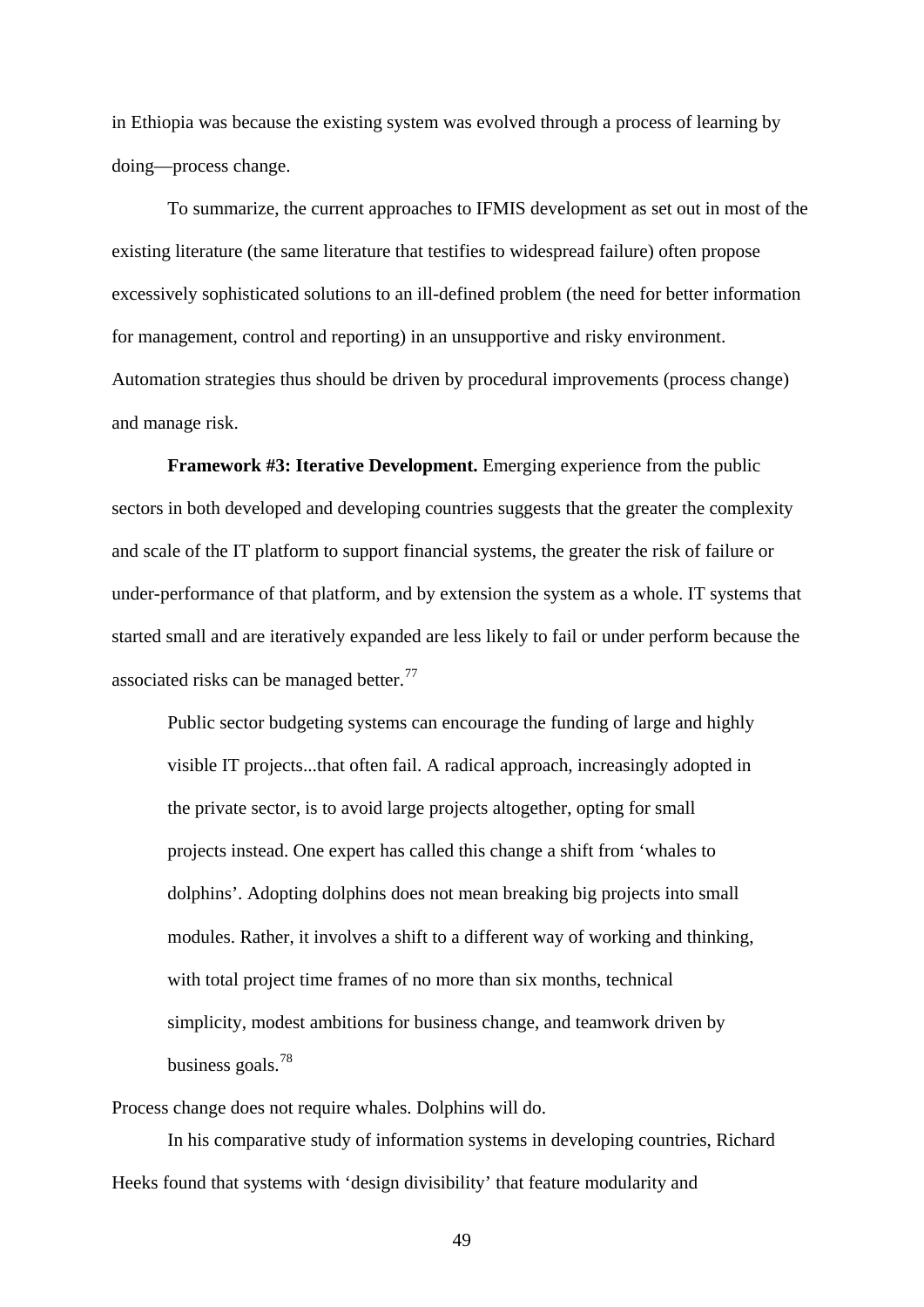incrementalism promoted 'improvisation': that is, they fit information system design (imported from developed countries) to local conditions rather than change local conditions to fit system design. 'Improvisation' approaches were more successful than standardized approaches that were rigidly integrated.<sup>[79](#page-66-0)</sup>

The design divisibility meant staff could learn from early, relatively small failures, and could address subsequent improvisations of both design and actuality [local context] to manageable project components. They were not overwhelmed as they would have been by a single, whole system design. Design divisibility is therefore a frequently cited prophylactic against failure that should be adopted more widely. However, many donor-funded IS [information system] projects in developing countries take the opposite approach, partly because of short donor time scales and attention spans. Where design comes as this single whole, 'big bang' implementation, opportunities for local improvisation are reduced and risks of failure correspondingly increase.<sup>[80](#page-66-0)</sup>

The conventional OTS IFMIS approach may be characterized as a 'big bang' reform which usually imposes standardized procedures (from developed countries and often from commercial (not public) applications. The rigidity, limited capacity, and high customization cost of such systems to be customized means that public bureaucracies must adapt to the system rather than evolve the system to fit their needs.

**Framework #4: Common Problems of Software Projects.** The sinking of one of the largest warships of the seventeenth century illustrates the common problems that sink software projects.<sup>[81](#page-66-0)</sup> These ten factors plague IFMIS projects perhaps the two most significant were presented above in the project framework--schedule pressure and changing requirements. Table 5 presents the ten factors. The tenth factor, unethical behavior, has been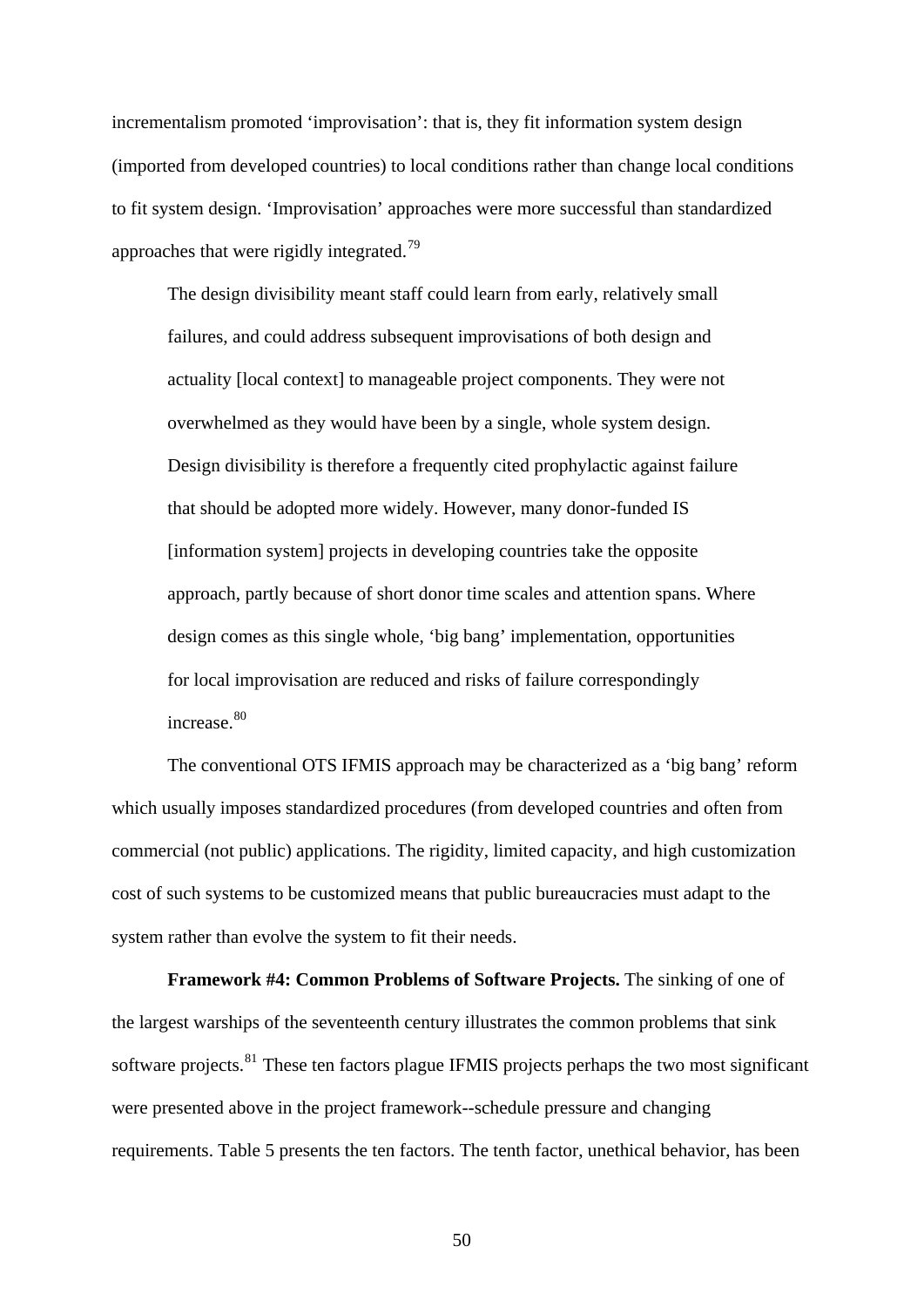absent in the discussion of IFMISs. Is an IFMIS approach appropriate to a developing country environment or is driven by a misalignment of incentives amongst contractors, funders and governments?

As with the Vasa, there has been not been a formal and thorough review of the poor performance of IFMISs in Africa:

 According to the formal Vasa hearing's transcript, no one asked how or why the ship had become unstable or why it was launched with known stability problems. The failure of this line of inquiry is perhaps the most compelling problem from the Vasa case study, as is our often-observed, present-day failure to learn from our mistakes in software engineering.[82](#page-66-0)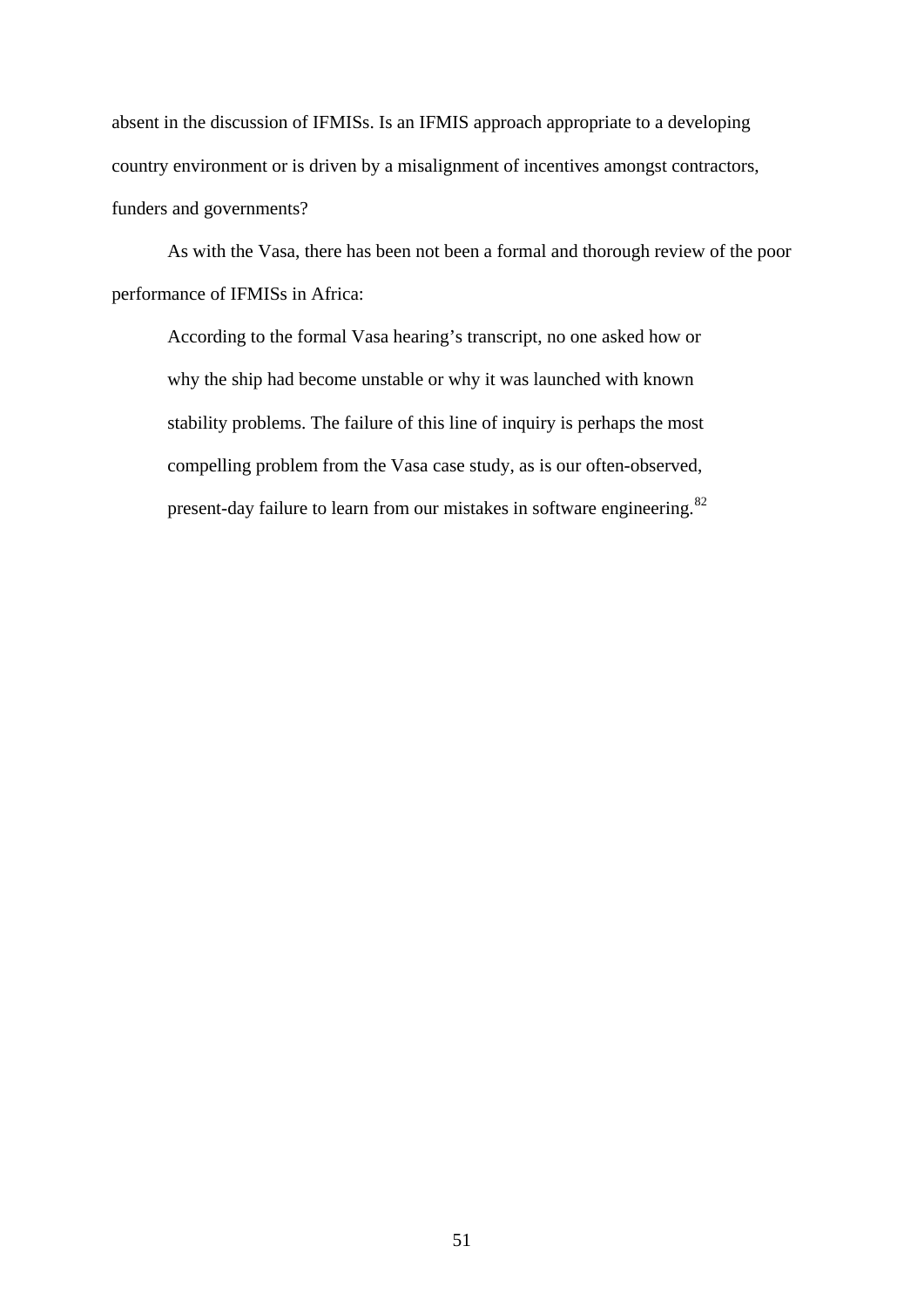# **Table 5**

| Problem area                         | <b>Antidotes</b>                        |
|--------------------------------------|-----------------------------------------|
|                                      |                                         |
| 1. Excessive schedule pressure       | Objective estimates                     |
|                                      | More resources                          |
|                                      | <b>Better resources</b>                 |
|                                      | Prioritized requirements                |
|                                      | Descoped requirements                   |
|                                      | Phased releases                         |
| 2. Changing needs                    | Iterative development                   |
|                                      | Change control/baseline management      |
|                                      |                                         |
| 3. Lack of technical specifications  | Development of initial specifications   |
|                                      | Event-driven updating of specifications |
|                                      | Baseline management of specifications   |
|                                      | A designated software architect         |
| 4. Lack of a documented project plan | Development of an initial plan          |
|                                      | Periodic and event-driven updating      |
|                                      | Baseline management of the project plan |
|                                      | A designated project manager            |
| 5. & 6. Excessive and secondary      | <b>Baseline</b> control                 |
| innovations                          | Impact analysis                         |
|                                      | Continuous risk management              |
|                                      | A designated software architect         |
|                                      |                                         |
| 7. Requirements creep                | Initial requirements baseline           |
|                                      | <b>Baseline</b> management              |
|                                      | Risk management                         |
|                                      | A designated software architect         |
| 8. Lack of scientific methods        | Prototyping                             |
|                                      | Incremental development                 |
|                                      | Technical performance measurement       |
| 9. Ignoring the obvious              | Back-of-the-envelope calculations       |
|                                      | Assimilation of lessons learned         |
| 10. Unethical behavior               | Ethical work environments and work      |
|                                      | culture                                 |
|                                      | Personal adherence to a code of ethics  |
|                                      | Independent quality assurance?          |

# **Ten Software Project Problems and Some Antidotes[83](#page-66-0)**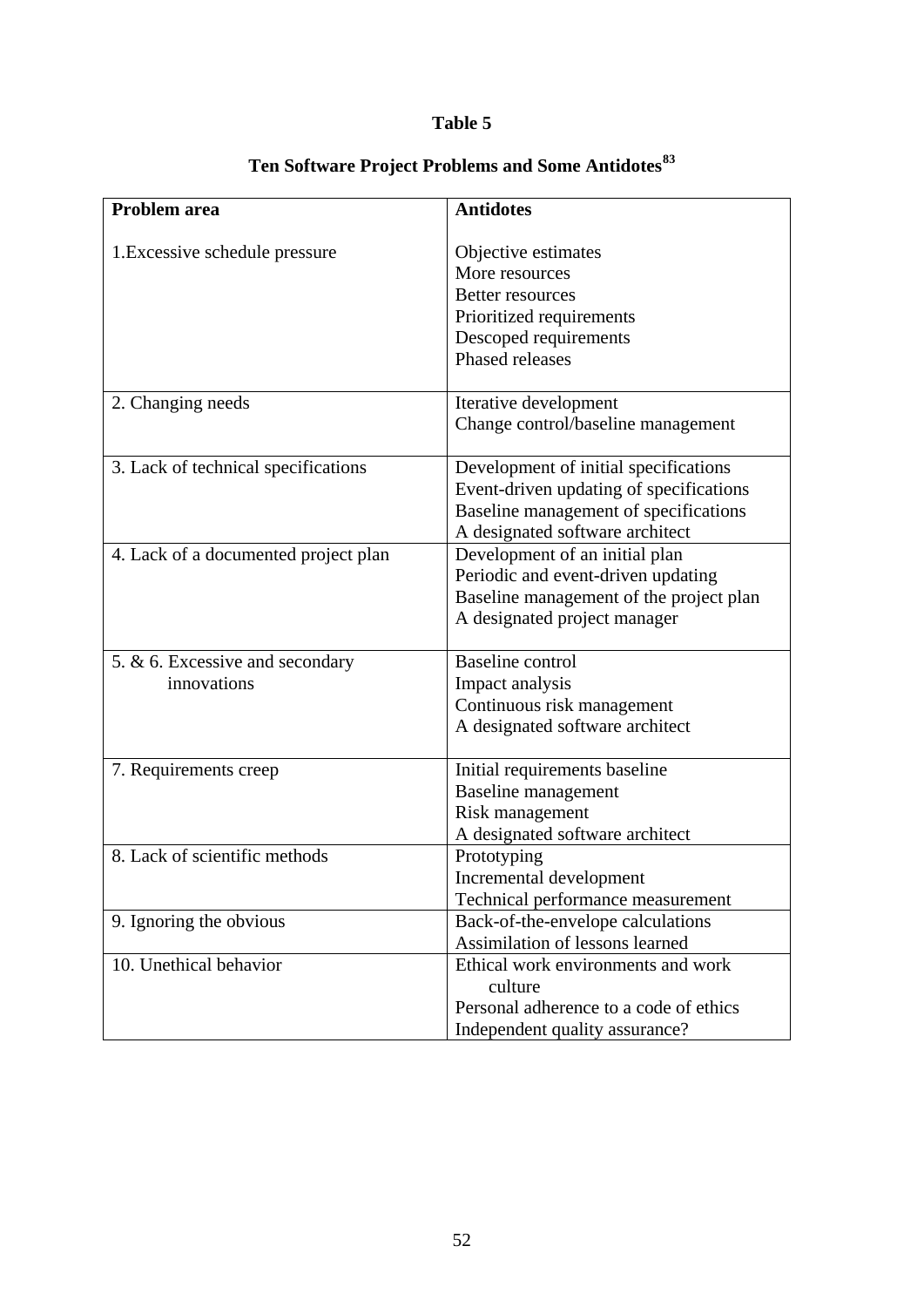**Framework #5: The Custom versus Package Debate.** The argument that a COTS (commercial off-the-shelf) solution is superior to a custom approach is not proven. The literature is silent on whether the solution (custom or COTS) is a culprit in the failure or underperformance of IFMISs in Africa. In some sense, the distinction is a red herring because virtually all systems have to be customized especially in the public sector developing country environment. Package solutions that were adapted from the private sector require extensive customization as the case of Tanzania demonstrates (a custom budget and commitments module had to be developed). Table 6 presents a comparison of the success factors of a commercial-off-the-shelf (COTS) versus custom IFMIS applications. COTS are not superior to a custom approach. The key issues are: does the application meet user needs, is it sustainable in-country if not in-house (within government) and is it cost effective.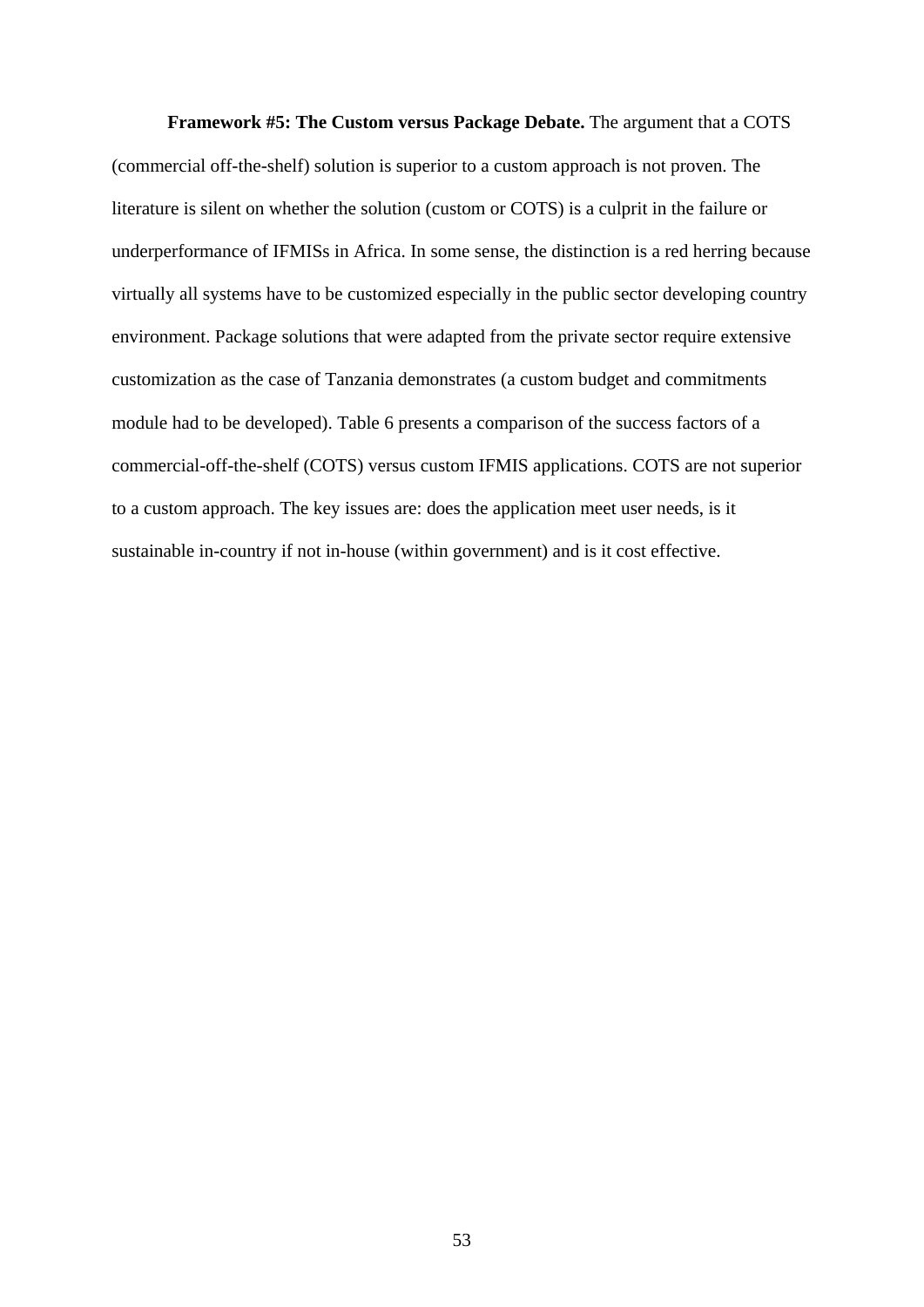# **Table 6[84](#page-66-0)**

| <b>Success Factors</b>                                                              | <b>Customized</b><br>Off-the-Shelf                                                                                                                                                                                    | Custom                                                                                                                                                                                                                                                                          |  |  |
|-------------------------------------------------------------------------------------|-----------------------------------------------------------------------------------------------------------------------------------------------------------------------------------------------------------------------|---------------------------------------------------------------------------------------------------------------------------------------------------------------------------------------------------------------------------------------------------------------------------------|--|--|
| Cost                                                                                | <b>High Cost.</b><br>Initial product cost<br>Implementation &Customization<br>costs<br>Licensing fees<br>Future upgrade costs including<br>additional costs to reengineer<br>existing customizations                  | Lower cost. Depends on scale and<br>quality of implementation.                                                                                                                                                                                                                  |  |  |
| <b>Product/Vendor</b><br>Lock-in                                                    | Locked into product. Has high<br>cost implications for evolution.                                                                                                                                                     | Locked into implementation vendor.<br>High barrier to proliferation of specialty<br>skills required to maintain and evolve<br>systems.                                                                                                                                          |  |  |
| <b>Excessive Scope</b><br><b>Schedule overruns</b>                                  | <b>Misaligned Incentives means</b><br>that Implementers sell<br>excessive scope in unrealistic<br>timeframes, expecting (indeed<br>hoping for) schedule blowouts<br>and overruns                                      | Variable.<br>Ad-hoc nature of implementation<br>methodology means that schedule<br>depends a lot on an experienced of<br>project managers/architects. Lack of<br>standards to determine proper scope/<br>implementation methodology.                                            |  |  |
| <b>Follow-On Support</b>                                                            | Support always available from<br>implementation vendor or product<br>developer, but at high cost.                                                                                                                     | No guaranteed follow-on support as<br>skills concentrated with implementation<br>vendor and subject to vendor's terms.                                                                                                                                                          |  |  |
| <b>Quality Assurance</b>                                                            | Core services well tested, but all<br>customization subject to quality of<br>implementation                                                                                                                           | Variable.<br>Subject to quality of implementation                                                                                                                                                                                                                               |  |  |
| <b>Best Practices</b><br>(Procedural,<br>Implementation<br>methodology,<br>systems) | Best practices as defined by<br>vendor.<br>OTS solutions come with<br>embedded procedures.<br>Replace instead of supplement or<br>build-on existing procedures.<br>Typically IT driven, top-down<br>approach (risky). | Variable.<br>Best practices subject to the quality of<br>requirements, specification and<br>implementation. Can be subject to<br>distortion by users/political ends.<br>Can integrate well with existing<br>procedures.<br>Orientation (top-down vs. bottom-up)<br>dependent on |  |  |
| <b>Staff Retention</b>                                                              | Very difficult.<br>Skills in OTS systems highly<br>sought after in private sector.                                                                                                                                    | Good.<br>Specialized skills in custom PFM<br>application use not marketable.<br>Implementation not done by staff.                                                                                                                                                               |  |  |
| <b>Role Perception</b>                                                              | Strong brand perception.<br><b>Negative dependence</b><br>perception (on vendor).                                                                                                                                     | Negative dependence perception (on<br>implementers).                                                                                                                                                                                                                            |  |  |

# **The Attributes of a COTS versus Custom Solution**

 **Source:** Adam Abate and Eric Chijioke, DSA Project, 2007.

## **Conclusion**

The central question about automating financial systems is whether it contributes to

effective and/or efficient control without due risk. Arguably both the Ethiopian and

Tanzanian reforms have been successful. Both pathways were selective and focused on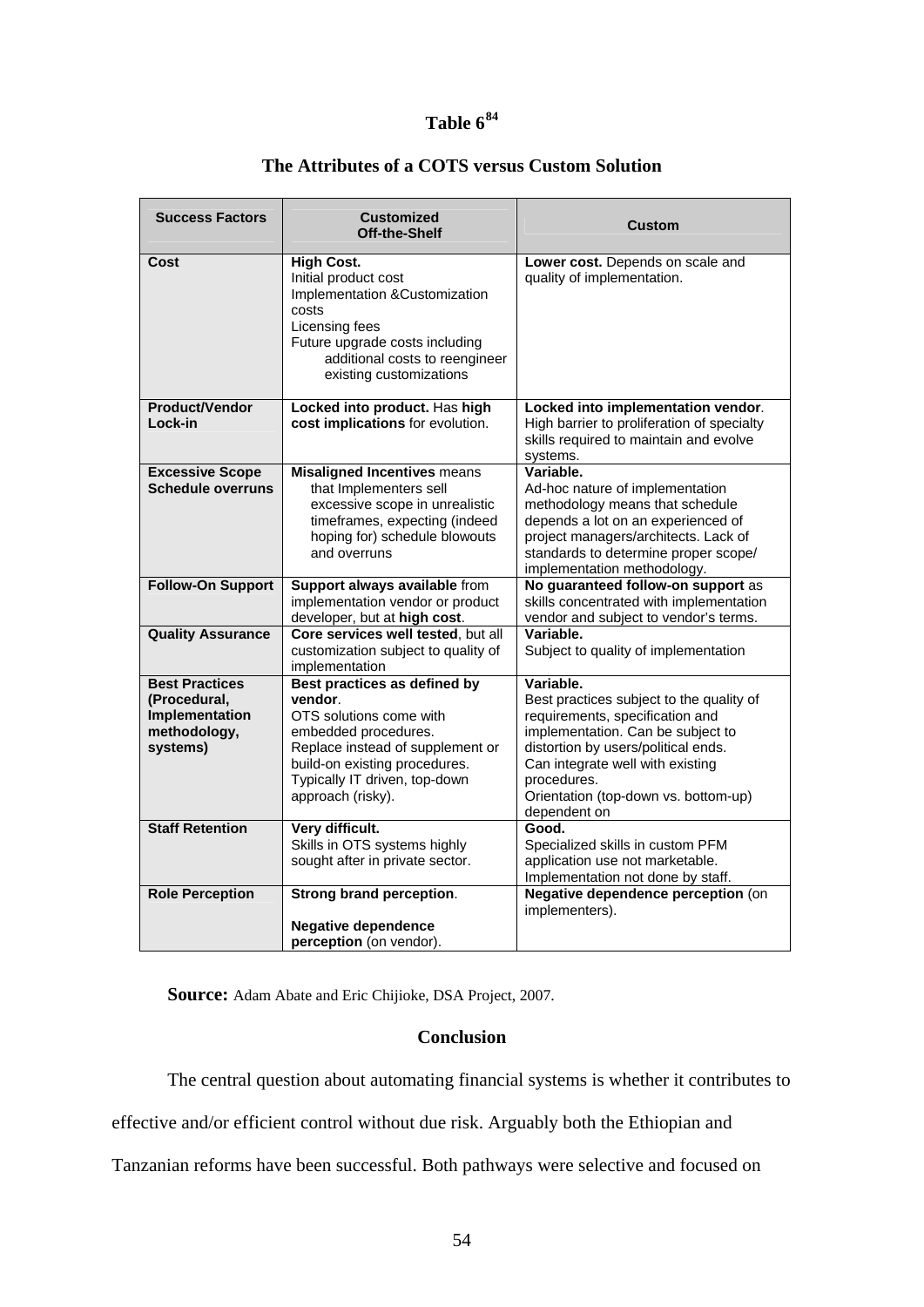systematically addressing key weaknesses in financial control. The first order task was to instill effective control while the second order task is to improve the efficiency of control. Both involved extensive customization. The cases demonstrate that an overly integrated and complex solution which relies principally on technology to instill control does not work. The conventional wisdom of the role of IFMISs needs to be reconsidered.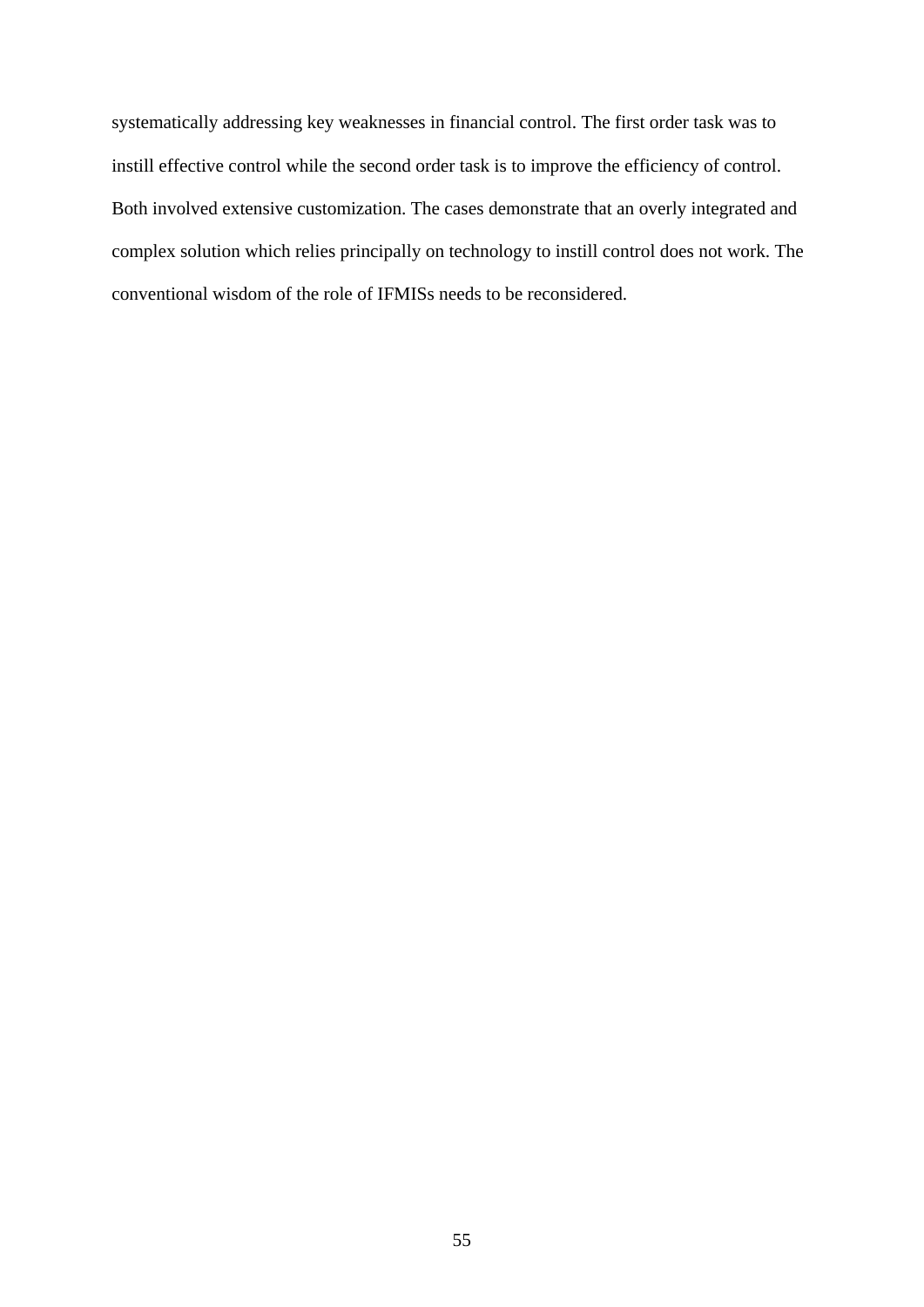#### **References**

<sup>1</sup> I am grateful to Adam Abate, Mebrahtu Araya, Eric Chijioke, Sally Houstoun, James Joseph, Perran Penrose and Simon Solomon for helpful comments, exchanges of ideas, or references, some of which influenced me quite a bit, although none should be held responsible.

2 Petroski, Henry (1992). *The Evolution of Useful Things,* Vintage, p. 236.

<span id="page-56-1"></span><span id="page-56-0"></span>1

<sup>3</sup> The failure or under performance of IFMISs and large scale financial information systems have been extensively documented: The World Bank (2002). 'Design and Implementation of Financial Management Systems: An African Perspective,' Africa Region Working Paper Series No. 25; Dorotinsky, William (2003). 'Technology and Corruption: the Case of FMIS,' The World Bank; Diamond, Jack, Khemani, Pokar (2005). 'Introducing Financial Management Information Systems in Developing Countries,' IMF Working Paper No. 05/196; Peterson, Stephen (2007). 'Automating Public Financial Management in Developing Countries.' In Shah, Anwar (ed). *Budgeting and Budgetary Institutions*, The World Bank; Dorsey, Paul (2002). 'The Top 10 Reasons Why Systems Projects Fail,' [www.dulcian.com;](http://www.dulcian.com/) International Monetary Fund, (2006). 'Selected African Countries: IMF Technical Assistance Evaluation—Public Expenditure Management Reform,' p. 53.

<sup>4</sup> On the limitations of African bureaucracies to absorb information technology see Peterson, Stephen (1998). 'Saints, Demons Wizards and Systems: Why Information Technology Reforms Fail or Under Perform in Public Bureaucracies in Africa.' *Public Administration and Development,* Vol. 18, pp. 37-60; Peterson, Stephen (1996). 'Making IT Work: Implementing Effective Financial Information Systems in Bureaucracies of Developing Countries,' in Glenn Jenkins (ed), *Information Technology and Innovation in Tax Administration.*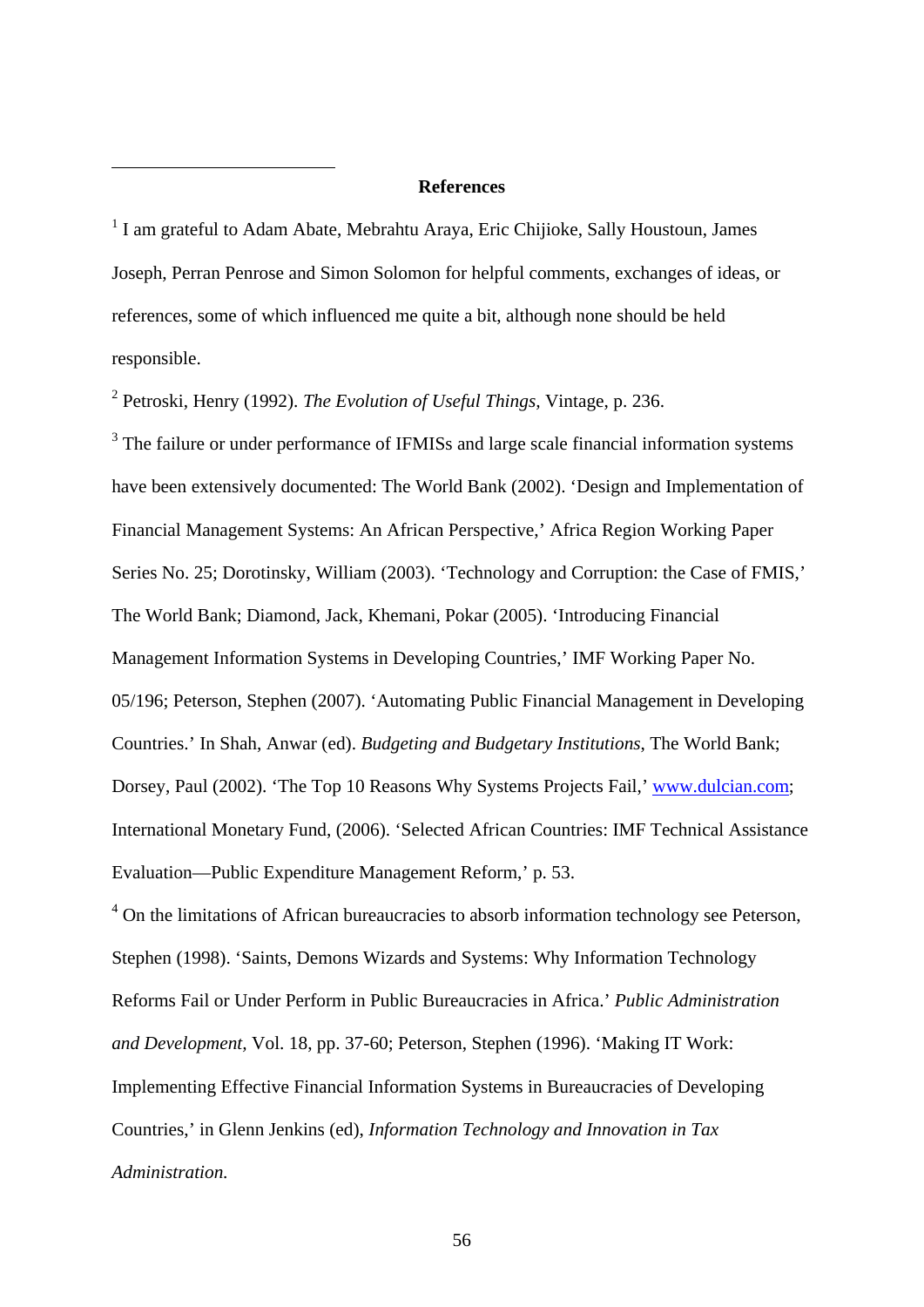<span id="page-57-0"></span> 5 Keen, Peter (1991). *Shaping the Future: Business Design Through Information Technology,*  Harvard Business School Press, p. 214.

 $6$  The Tanzanian reform has been viewed as a qualified success in the literature Diamond and Khemani (2005); IMF (2006); and Wynne (2005). Wynne (2005) and early assessments World Bank (2001), *Country Financial Accountability Assessment—Tanzania*, do raise concerns.

<sup>7</sup> Wynne, Andy (2005).'Public Financial Management Reform in Developing Countries— Local Solutions for Local People?'

<sup>8</sup> Perran Penrose. This insight on public financial reform is virtually absent in the literature although in Allen Schick's argument that developing countries should not adopt New Zealand style reforms implicitly makes this point, Allen, Schick (1998). 'Why Most Developing Countries Should Not Try New Zealand Reforms.' Paper presented to PREM Seminar, World Bank, Washington, D.C.

9 Athukorala S.L, and B. Reid (2003). *Accrual Budgeting and Accounting in Government and its Relevance for Developing Countries,* Asian Development Bank.

10 Schick, Allen (1966). 'The Road to PBB: the Stages of Budget Reform.' *Public Administration Review*, Vol. 26, pp. 243-255; Schick, Allen (1988). 'Contemporary Problems in Financial Control,' in R. Brown (ed). *Accounting and Accountability in Public Administration.*.

 $11$  Dorontinsky (2003). Automation can not defeat corruption alone, the weak—soft systems around the 'hard' IT can defeat the IT. In one state in Nigeria, senior officials were able to circumvent the SAP IFMIS and proceed with procurement not sanctioned by the system.

<sup>12</sup> In am indebted to Sally Houstoun for making this critical distinction.

 $13$  There is little or no mention in the literature of the custom IFMIS being developed by Accenture for the South African government.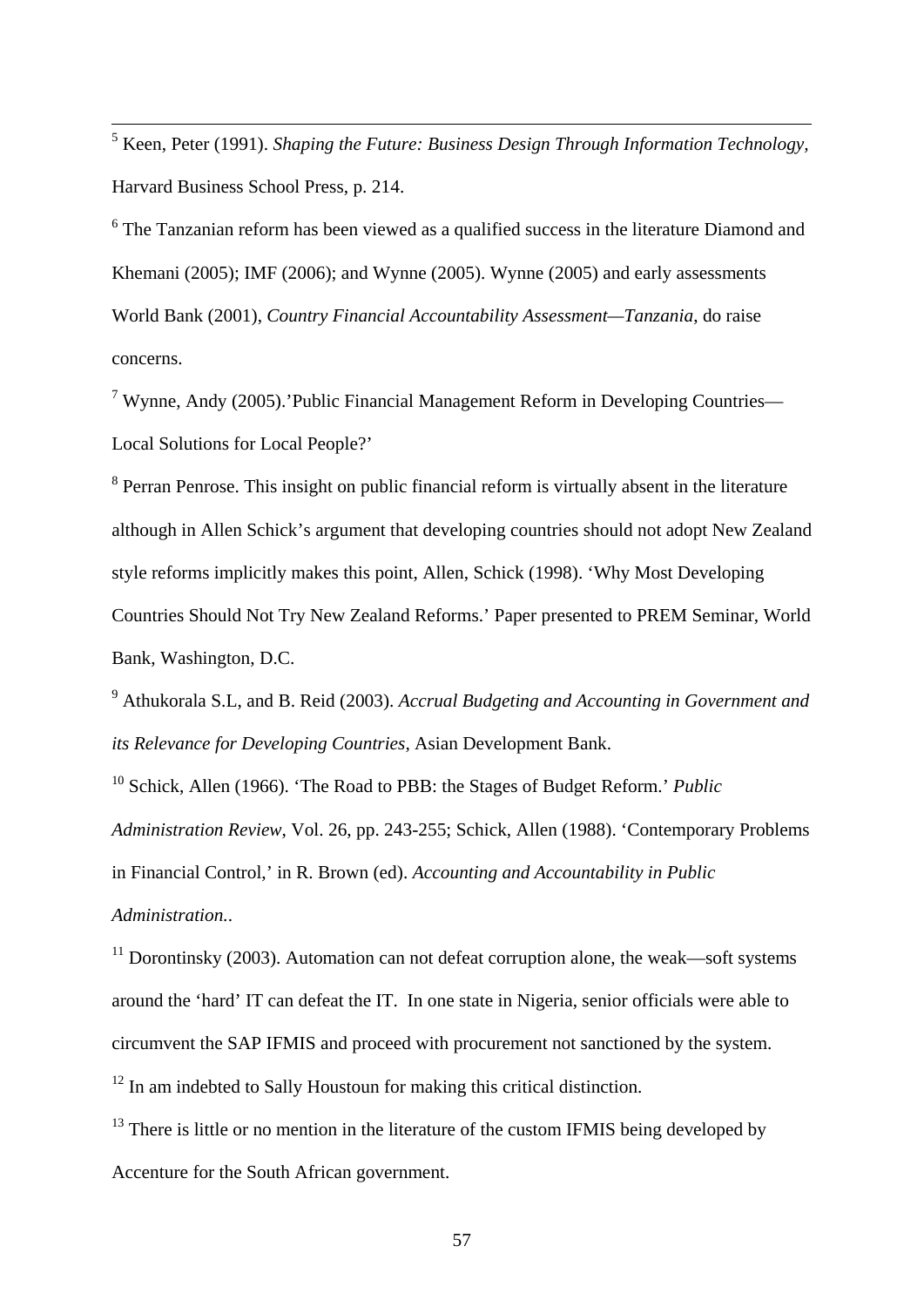<span id="page-58-0"></span><sup>14</sup> This framework focuses on expenditure not revenue which is the focus of most IFMISs.

<sup>15</sup> The failure of the 'hurdle approach' to budget reform in Thailand was due to the failure to properly sequence and the excessive sophistication of the approach which were based on 'best practice,'see Dixon, Geoffrey (2002). *PREM Note* No. 73, The World Bank.  $16$  Wildavsky makes the critical point that the format in which a budget is appropriated does not preclude different forms of analysis, see Aaron Wildavsky, 'A Budget for all Seasons? Why the Traditional Budget Lasts', *Public Administration Review,* Vol. 38, November 1978, pp 501-509.

 $17$  Even with the GFS 2001 format, reports can still be provided from cash accounts although some figures/reports will not be provided when cash accounting is used.

18 Schiavo-Campo, Salvatore and Tommasi, Daniel (1999). *Managing Government Expenditure,* Asian Development Bank, Manila, p. 146.

<sup>19</sup> One virtue of Ethiopia's IBEX system is that it allows consolidation of discrete government entities and/or with a non-networked architecture which is needed where the ICT infrastructure is poor.

 $20$  Deepak Bhatia of the World Bank provides the following specification (which is the accepted convention) of what the core of an IFMIS should be: general ledger, accounts payable and receivable and may also include financial reporting, fund management, cost management. The non-core functions are: human resources/payroll, budget formulation, revenue (tax and customs), procurement, inventory, property management, performance, and management information. See Bhatia, Deepak (2003). 'IFMS Implementation: Aspects for Consideration,' World Bank.

 $21$  The Tanzanian reform had to customize at considerable expense the OTS IFMIS (Epicor) to include budgeting and commitment. Wynne (2005), p. 22. While Bhattia includes fund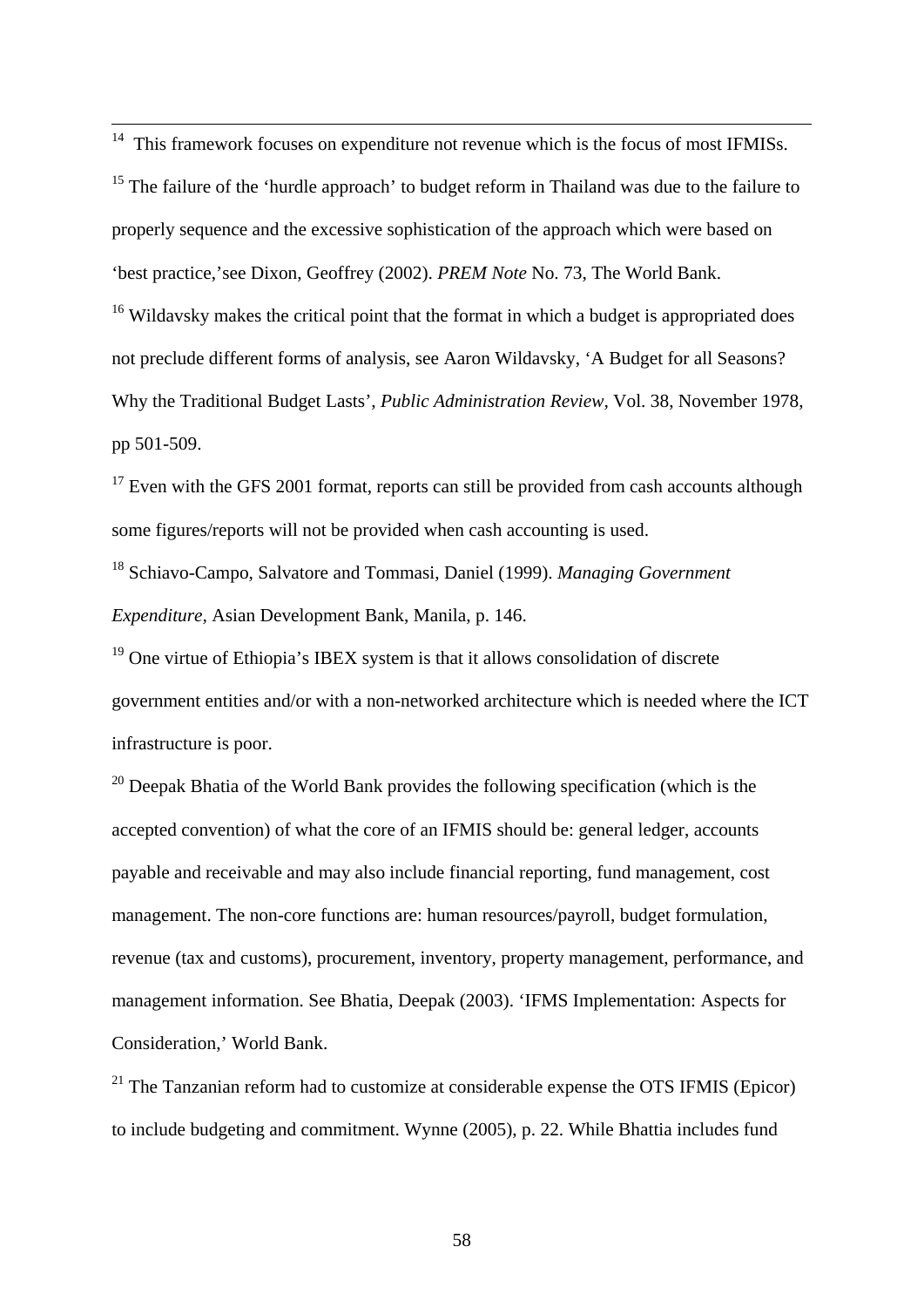<span id="page-59-0"></span>(presumably 'funds') management in his definition of the core modules of an IFMIS, Diamond and Khemani (2006) exclude disbursement altogether (pp. 100, 102).

1

 $^{22}$  It is important to distinguish a budget formulation module from and budget control module. Some IFMISs do capture budgets in the General Ledger and therefore commitments and expenditures can still be controlled against budget (and presumably kept up to date with an adjusted budget in the GL). Budget preparation can and often is done by a separate system.  $^{23}$ The inappropriateness of excessive reengineering or streamlining of procedures that remove redundancy needed to check rent seeking and improve reliability in developing bureaucracies. See Peterson, S (1997). 'Hierarchy Versus Networks: Alternative Strategies for Building Organizational Capacity in Public Bureaucracies in Africa.' in Grindle, M (ed). *Getting Good Government: Capacity Building in the Public Sectors of Developing Countries.*

 $24$  One weakness of the Uganda IFMIS was the absence of a parallel manual system, see World Bank (2002).

 $25$  A further virtue of developing a robust manual system is that you start the not so insignificant translation of procedures into local languages and you develop user guides and training manuals. The accounts manual for Oromia in Ethiopia took two years to translate. By proceeding early with this step, the computer application which had internationalization capability, could be quickly modified to operate in this language.

 $26$  A virtue of having a manual system is that it puts a structure—an architecture to the system.

 $27$  Many developed countries do not have comprehensive integrated financial systems and even comparatively large and advanced transitional developing countries (China and India) which have the technological capability to develop and operate large scale information systems, have opted for simpler custom systems. China currently uses a custom system though is reviewing OTS solutions; while Andhra Pradesh state in India adopted an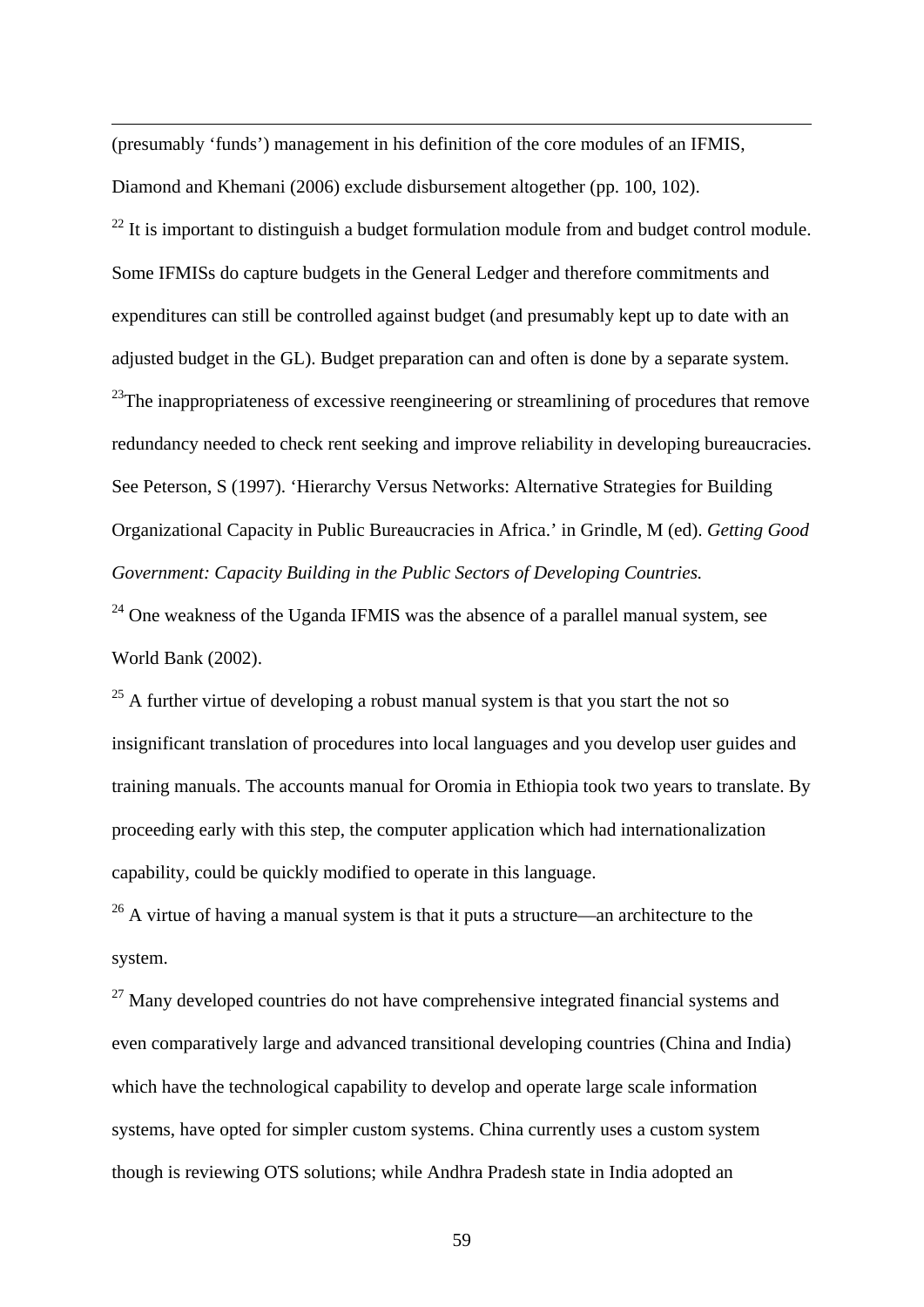<span id="page-60-0"></span>innovative 'middleware' solution which linked its legacy systems together See Government of Andhra Pradesh. (2001) 'Request for Proposal: Integrated Finance Information System.'

 $^{28}$  A consolidation module should be a core module in an IFMIS in order to provide prompt financial statements. Consolidation is need where different levels of government have their own set of accounts (discrete systems and databases).

 $29$  IBEX stands for the Integrated Budget and Expenditure system.

 $30$  World Bank (2002).

1

<sup>31</sup>Peterson, Stephen (2001). 'Financial Reform in a Devolved African Country: Lessons from Ethiopia,' *Public Administration and Development,* Vol. 21, pp. 131-148.

32 Perran Penrose.

<sup>33</sup> There is an emerging awareness by foreign aid agencies of the need for modest PFM reform, see SIDA, (2007). *Public Finance Management in Development Cooperation: A Handbook for Sida Staff,* p. 95.

<sup>34</sup> I am indebted Perran Penrose for stressing the importance of 'purpose' in financial reform. This attribute is often overlooked—see for example Schick, Allen (2001). 'Opportunity, Strategy and Tactics of Financial Reform, *OECD Journal of Budgeting.* 

<sup>35</sup> The Ethiopian financial reform was located within a broader Civil Service Reform which was painstakingly designed by the Government over a two year period see Office of the Prime Minister of Ethiopia (1996). *Task Force for Civil Service Reform Comprehensive Report,* Volumes 1-5, Addis Ababa. Technical assistance for the budget, accounts, expenditure planning reforms was provided the Decentralization Support Activity (DSA) Project which was implemented by Harvard University and funded by USAID, Ireland Aid, and the Royal Netherlands Embassy. For an overview of this technical assistance see, Decentralization Support Activity (2006) 'Overview of the DSA Project: Reform Strategy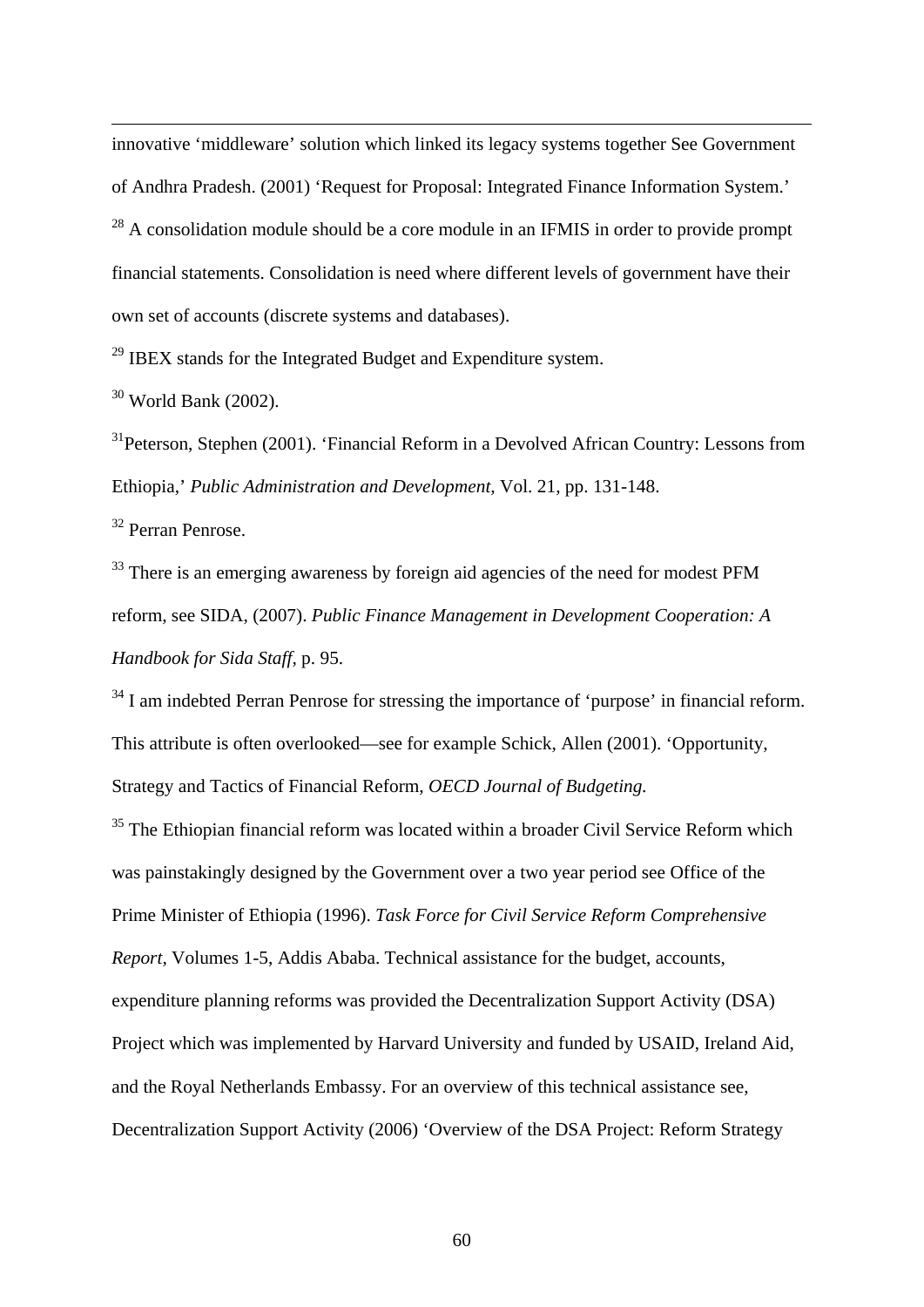<span id="page-61-0"></span>and Components of Reform (Budget Planning, Accounting and Financial Information Systems,' Project Report M-70, June 7, 2006.

<sup>36</sup> The scope of Ethiopia's civil service reform program was massive and included five pillars: top systems management, human resource management, expenditure management and control, service delivery and ethics.

 $37$  Ian Lienert makes the point that financial procedures in Africa are relatively robust see Lienert, Ian (2002). 'Comparison Between Two Public Expenditure Management Systems in Africa,' *IMF Working Paper No 03/2*, Washington, p. 31; and the OECD has found iteratively developed information systems more appropriate than comprehensive see, OECD (2001). 'The Hidden Threat to E-Government: Avoiding Large Government IT Failures.' *PUMA Policy* Brief No.8.

38 Yardly, James (1997). 'Assessment of Training Needs in Accounting and Accounting Practices,' Decentralization Support Activity Project Brief No. A-2.

 $39$  Dorotinsky (2003).

1

 $40$  The financial reform was piloted and rolled out sequentially not comprehensively so there were leads and lags in the over all system configuration. For example, some regions were operating the new chart of accounts with double entry bookkeeping, some were operating the new chart of accounts with single entry bookkeeping while some were operating the old chart of accounts with single entry booking. All three systems needed to operate simultaneously and share data.

 $41$  OECD (2001). The iterative 'dolphin' approach to financial systems development is also supported by a recent World Bank study of financial systems in Africa which found that a 'well-focused, incremental approach is more likely to succeed' than a comprehensive approach.' See World Bank (2002), pp. 12-13. The dolphin approach accords with the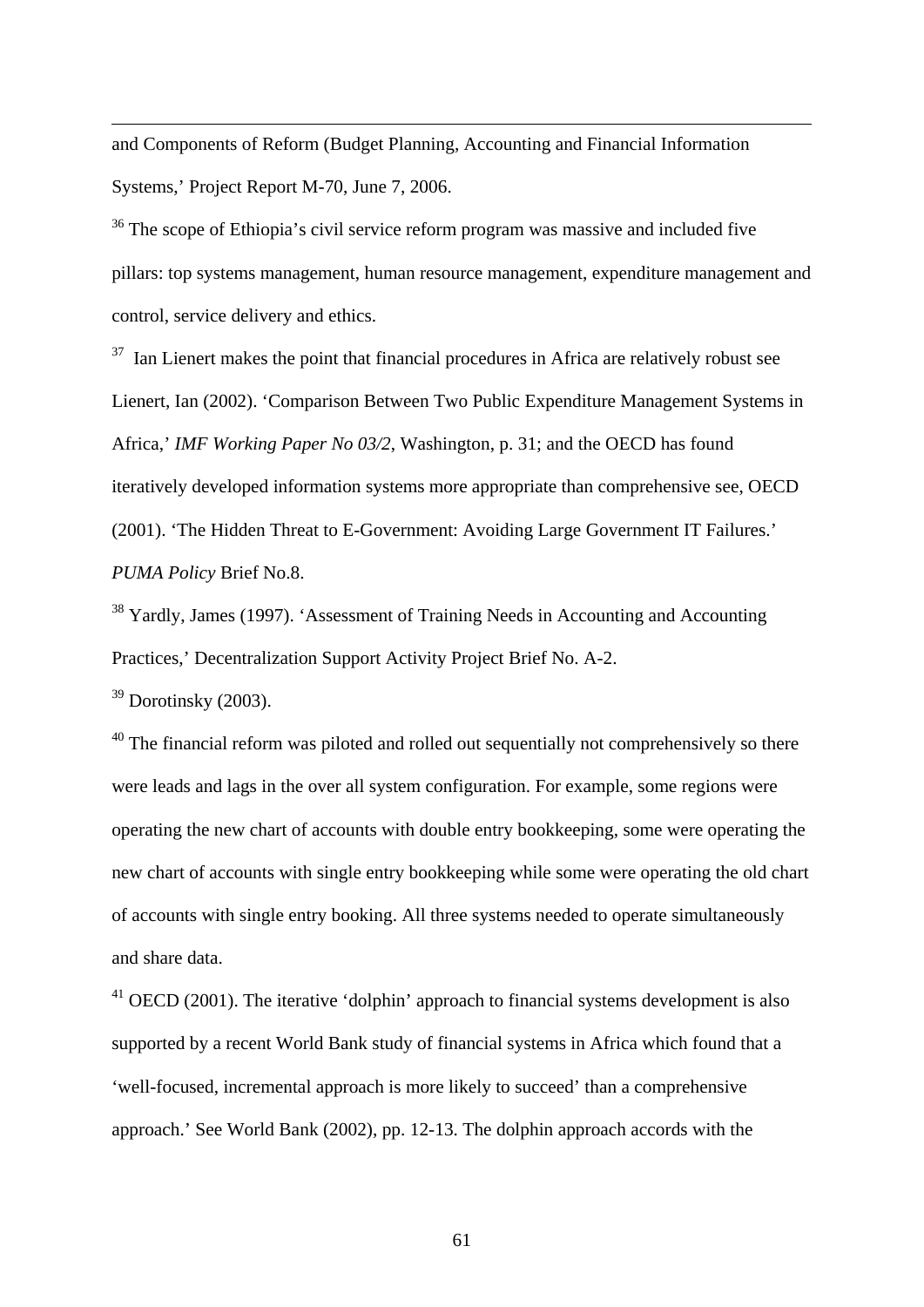<span id="page-62-0"></span>'extreme' programming approach to systems development which is based on very rapid development of a system which allows the user and the developer to fine tune requirements. <sup>42</sup> There are several versions of the BDA system.

<sup>43</sup> The migration was from Microsoft Access to Microsoft SQL Server.

<sup>44</sup> Introducing the IBEX was a prudent strategy even if the government decides to procure an OTS IFMIS because full implementation will take several years.

<sup>45</sup> IBEX requires only minimal bandwidth because only those parts of the interface that need to be refreshed (reloaded) are reloaded.

46 Decentralization Support Activity (2006).

47 Joel Jones Kijalo Mwanza, Assistant Accountant General, United Republic of Tanzania,

'The Integrated Financial Information System,' presentation to the East Afritac conference on Integrated Financial Management Information Systems, Windsor Golf and Country Club Resort, Nairobi, Kenya, November 8-12, 2004.

48 Ministry of Finance, Government of Tanzania (2006). 'Reforms Achieved,' p. 2. Kiragu, Kithinji (2005). 'Tanzania: A Case Study in Comprehensive and Programmatic Approaches to Capacity Building,' Report to the World Bank, June 2005, p.14.

49 Murphy Peter, Bhatt Harish (2000). 'Integrated Financial Management in Tanzania,' Paper presented to the International Consortium on Governmental Financial Management, Miami Florida, March 27-March 31.

 $50$  Bhatt and Murphy (2000), p. 176.

 $51$  Dorsey (2002), p. 9.

 $52$  Lienert (2002).

53 World Bank (2001). Country Financial Accountability Assessment—Tanzania,' p. 30 cited in Wynne (2005), p.19.

 $54$  Ibid.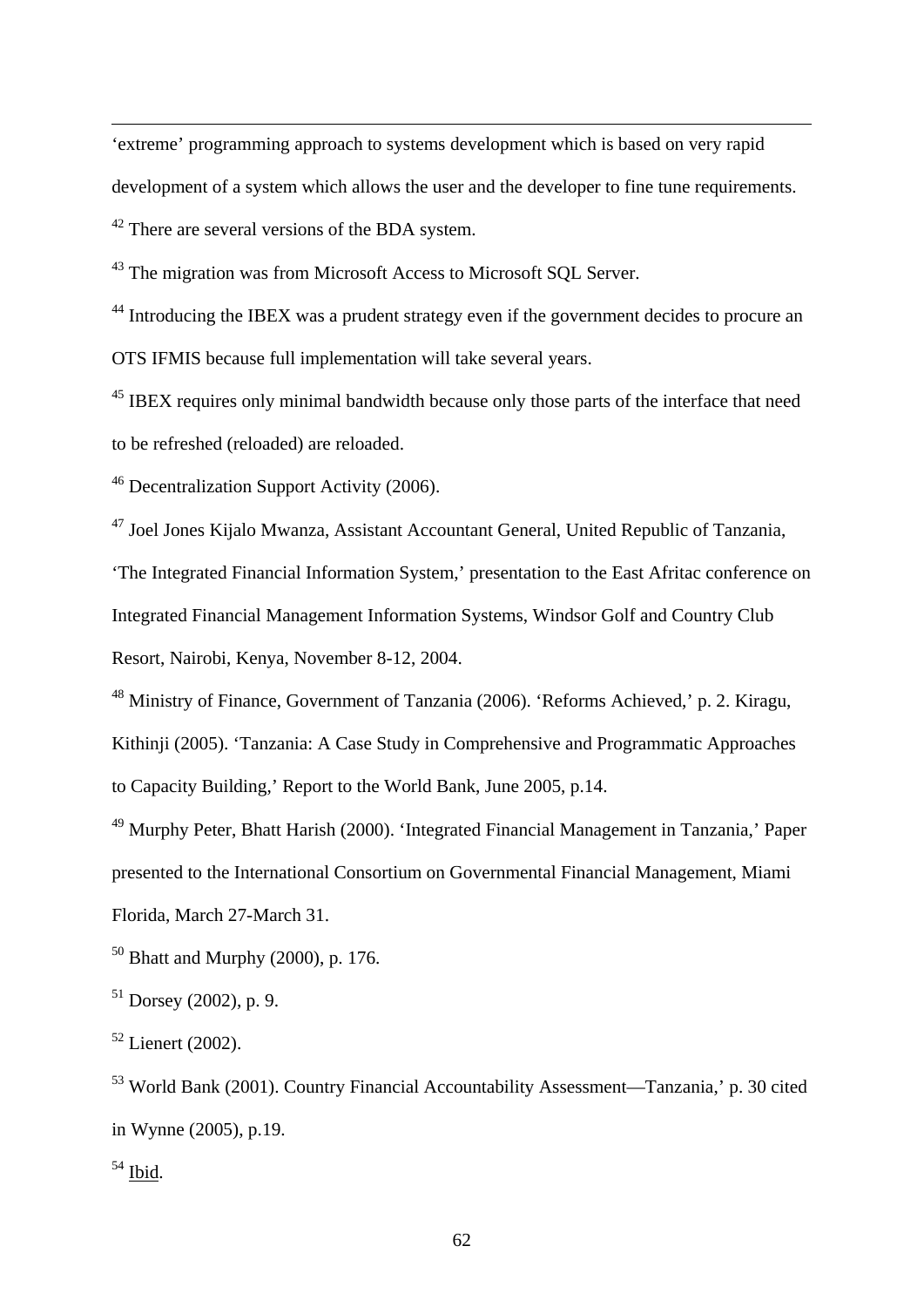<span id="page-63-0"></span><sup>55</sup> Diamond and Khemani (2005) contend that the Tanzanian IFMIS 'appears to be the most successfully implemented system in Anglophone African countries,' p. 15.

56 A World Bank/International Records Management Trust Partnership Project, 2002 cited in Cuffie, Lam, Tung, Watanabe and Wendle, 'Tanzania's PFM Reform: IFMS and MTEF,' research paper, John F. Kennedy School of Government, Harvard University, Spring 2007. 57 Embassy of Denmark, Public Financial Management Program Document, 2004 cited in Cuffie, Lam, Tung, Watanabe and Wendle, 'Tanzania's PFM Reform: IFMS and MTEF,' research paper, John F. Kennedy School of Government, Harvard University, Spring 2007. 58 Wynne (2005).

59 At least until 2001, the CPS did not control on sub-head. The World Bank (2001) review found that 'accounting officers [could] allow expenditure in excess of the relevant budget head, thus informally diverting funds from the priority areas for which they were originally intended," cited in Wynne (2005), p. 19.

 $60$  Diamond and Khemani (2005) contend that the accounting system is 'essentially maintained on a cash basis' although the system does have payables and receivables, p. 14.  $61$  Wynne (2005) found that as of March 2005, the IFMIS only connected 40 ministries and departments in Dar es Salaam and that the regional sub-treasuries and regional secretaries were not connected nor were the ministries based in Dodoma, p. 18. Uganda's IFMIS may not be suitable for extension to lower levels of government and it is recommended that a 'smaller scale' package be implemented which involves less effort.' See Aarnes, Dag, Murphy, Peter, Williamson, Tim, 'Appraisal Report: Financial Management and Accountability Programme, FINMAP Uganda,' May 25, 2006, pp. 38-39. 62 Ministry of Finance Government of Tanzania website,

[http://www.mof.go.tz/index.php?option=com\\_content&task=view&id=34&Itemid=49,](http://www.mof.go.tz/index.php?option=com_content&task=view&id=34&Itemid=49) cited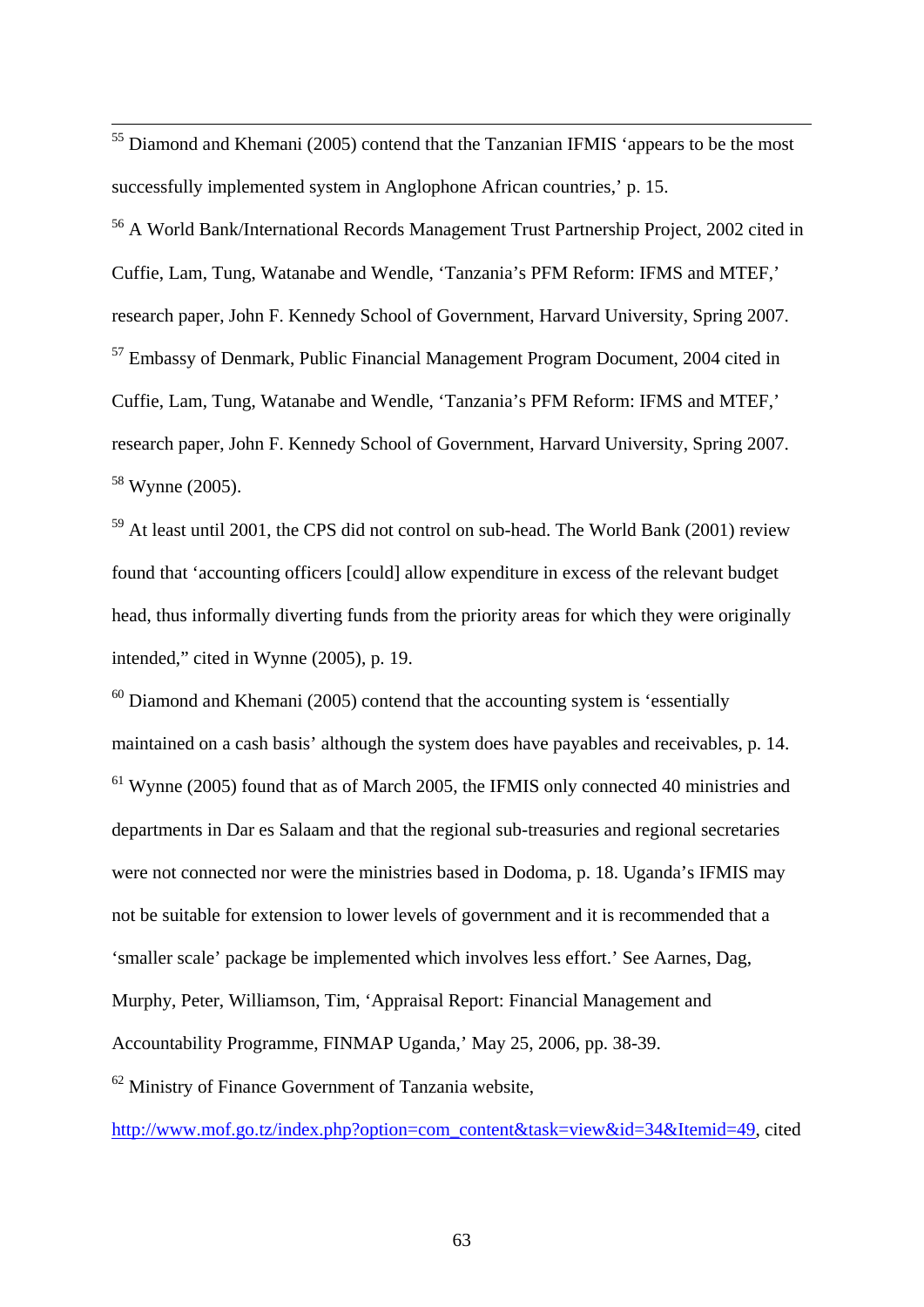<span id="page-64-0"></span>in Cuffie, Lam, Tung, Watanabe and Wendle, 'Tanzania's PFM Reform: IFMS and MTEF,' research paper, John F. Kennedy School of Government, Harvard University, Spring 2007.  $63$  Wynne (2005), p. 19. While the total cost of the Tanzanian IFMIS is not stated, it is estimated that cost to date is \$5 million which does not include technical support, cited in Cuffie, Lam, Tung, Watanabe and Wendle, 'Tanzania's PFM Reform: IFMS and MTEF,' research paper, John F. Kennedy School of Government, Harvard University, Spring 2007.  $64$  Wynne (2005) notes that the CPS promotes central control in the Accountant General but has 'disadvantages in terms of ownership and the level of expertise available in the line ministries to use the information provided by the IFMIS to improve the management of their financial resources,' p. 20.

 $65$  The source code of the customization of a off-the-shelf package should be provided. <sup>66</sup> There is no mention in the literature on the Tanzanian financial information system of whether a Quality Assurance Audit has been conducted. Has anyone 'looked under the hood' to assess the quality of the customization, its documentation, user manuals, etc.

 $67$  Dorsey (2002).

1

<sup>68</sup> Chijioke, Eric (2004).'Managing Large-Scale Information Systems Development: A Dymystifing Approach.' Presentation to the Executive Program in Public Financial Management, John F. Kennedy School of Government, Harvard University, July 17, 2004.  $69$  Getting the requirements of an information system of course, is the most important factor determining its success.

 $70$  According to the contractor, the Government of Tanzania adopted a 'risky' strategy of using an OTS IFMIS [Epicor] because the financial procedures were deemed to be 'completely dysfunctional.' The decision to adopt an OTS IFMIS was driven in large part by the demands of foreign aid agencies for the country to rapidly improve budget execution. See Murphy and Bhatt (2000), p.168.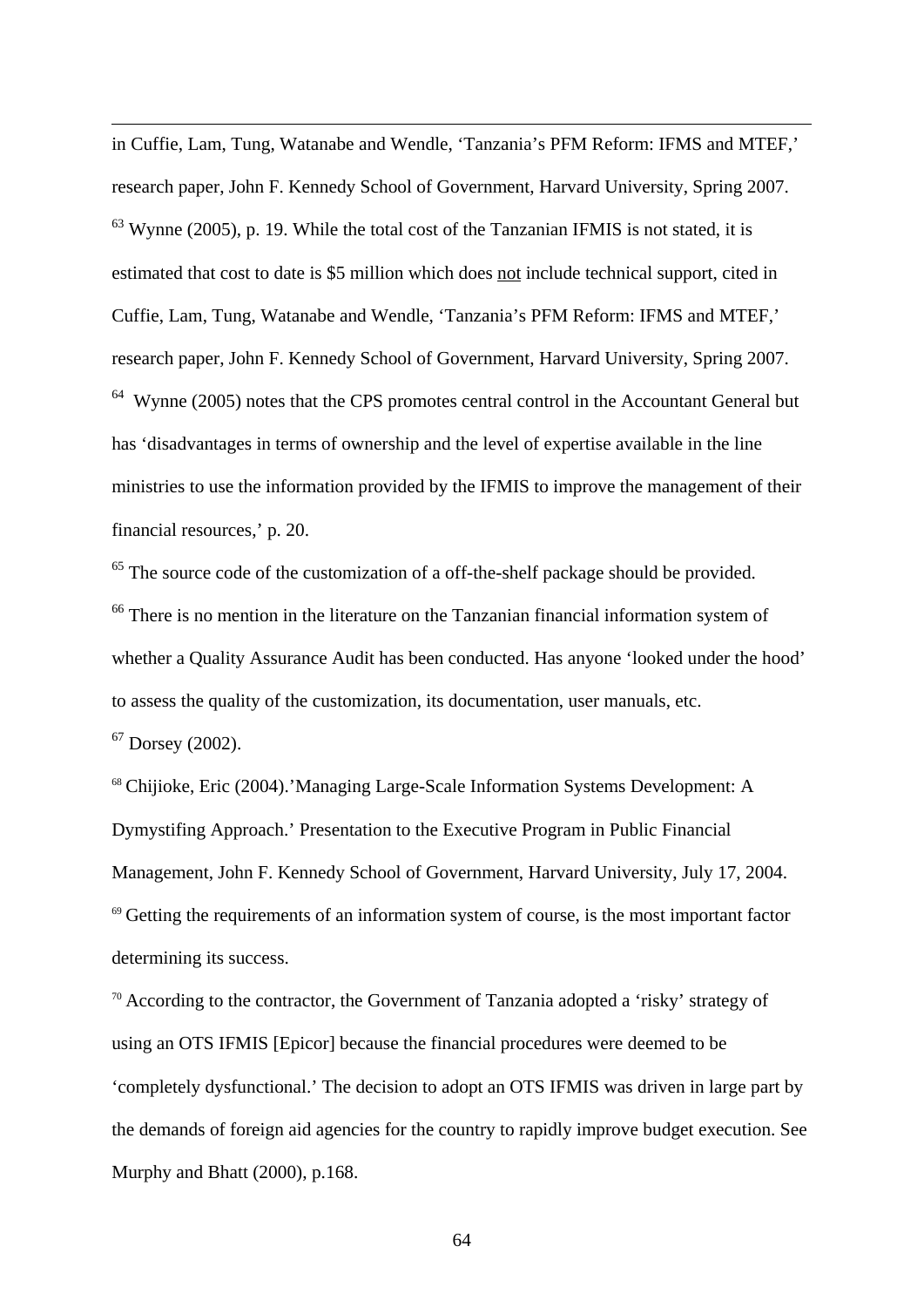<span id="page-65-0"></span> $71$  While IFMISs are commonly being recommended and funded in aid dependent countries in Africa, they are not common in either OECD countries or in further developed developing countries (e.g. India, China) or even Asian tigers—Taiwan.

<sup>72</sup> Davenport, Thomas (1993). *Process Innovation: Reengineering Work through Information Technology,* Harvard Business School Press, pp. 11-15.

<sup>73</sup> Varon, Elana (2004). 'For the IRS There Is No Easy Fix, *Australian CIO.* 

 $74$  Lienert, Ian (2002). 'Comparison Between Two Public Expenditure Management Systems in Africa,' *IMF Working Paper No 03/2*, Washington, p. 31.

 $75$  Whether one can extend Lienert's argument to other developing countries is an empirical question. Experience from selected Latin American countries highlights the virtues of existing procedures and the inappropriateness of new procedures imposed by a technology solution. "[A]n original design option for a new hospital IS (information system) in Guatemala was to reengineer administrative processes to make them more efficient. But in reality, hospital directors supported current procedures and wanted controls to remain in place to ensure corruption was held in check. The design was therefore amended to ensure that these current work processes were supported by the new system." Silva, et al. (2000) presented this problem cited in Heeks, Richard (2002), 'Information Systems and Developing Countries: Failure, Success and Local Improvisations.' *The Information Society.* p. 108. <sup>76</sup> Lienert's research also points out the limits of introducing complicated procedural reforms into developing countries—which is what an IFMIS does. Francophone countries in Africa have elements of accrual accounting (e.g. recording of financial assets and liabilities) but do not function well because they are 'either too complex and archaic to operate and/or the rules are flouted.' Despite the relative sophistication of the accounting systems, they are unable to deliver the 'basics' (prompt monthly and year-end reports). See Lienert (2002), p. 29.

<sup>77</sup> World Bank (2002), p.13.